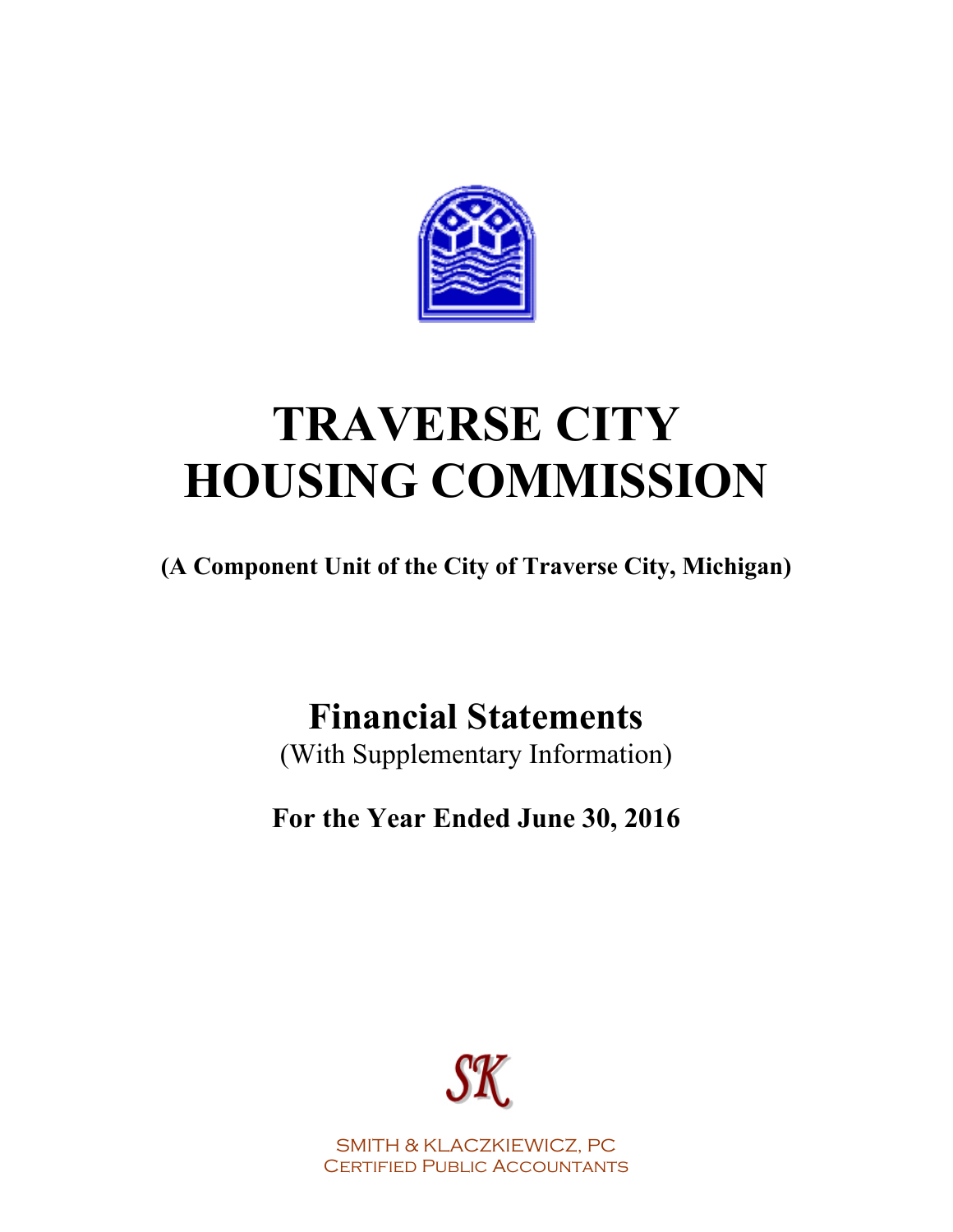# **Table of Contents**

|                                                                                                                                                                                                                                    | Page      |
|------------------------------------------------------------------------------------------------------------------------------------------------------------------------------------------------------------------------------------|-----------|
| <b>Independent Auditor's Report</b>                                                                                                                                                                                                | $1 - 3$   |
| <b>Management's Discussion and Analysis</b>                                                                                                                                                                                        | $4-9$     |
| <b>Basic Financial Statements for the Year Ended June 30, 2016</b>                                                                                                                                                                 |           |
| <b>Statement of Net Position</b>                                                                                                                                                                                                   | 10        |
| Statement of Revenues, Expenses and Changes in Fund Net Position                                                                                                                                                                   | 11        |
| <b>Statement of Cash Flows</b>                                                                                                                                                                                                     | 12        |
| Notes to Financial Statements                                                                                                                                                                                                      | $13 - 20$ |
| <b>Other Supplementary Information</b>                                                                                                                                                                                             |           |
| <b>Financial Data Schedules</b>                                                                                                                                                                                                    | $21 - 27$ |
| <b>Single Audit</b>                                                                                                                                                                                                                |           |
| Independent Auditor's Report on Internal Control Over Financial<br>Reporting and on Compliance and Other Matters Based on an<br>Audit of Financial Statements Performed in Accordance with<br><b>Government Auditing Standards</b> | 28-29     |
| Independent Auditor's Report on Compliance for Each Major Program<br>and on Internal Control Over Required by the Uniform Guidance                                                                                                 | $30 - 31$ |
| Schedule of Expenditures of Federal Awards                                                                                                                                                                                         | 32        |
| Notes to Schedule of Expenditures of Federal Awards                                                                                                                                                                                | 33        |
| Schedule of Findings and Questioned Costs                                                                                                                                                                                          | 34-35     |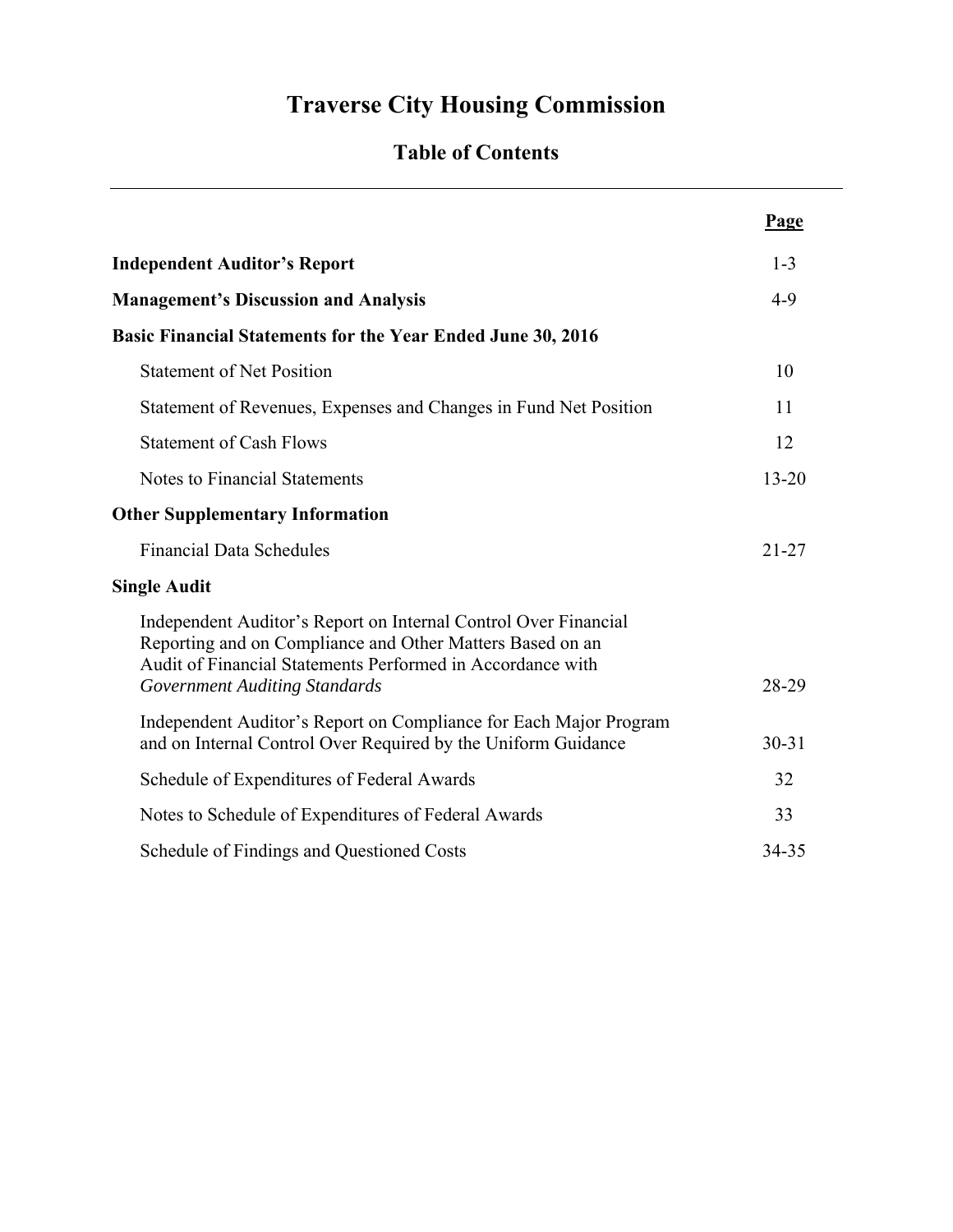

SMITH & KLACZKIEWICZ, PC Certified Public Accountants

Thomas J. Smith, CPA Robert R. Klaczkiewicz, CPA (989) 751-3064

A veteran owned business

#### **INDEPENDENT AUDITOR'S REPORT**

To the Board of Commissioners Traverse City Housing Commission Traverse City, Michigan

#### **Report on the Financial Statements**

We have audited the accompanying financial statements of the business-type activities of the *Traverse City Housing Commission*, a component unit of the City of Traverse City, Michigan, as of and for the year ended June 30, 2016, and the related notes to the financial statements, which collectively comprise the Housing Commission's basic financial statements as listed in the table of contents.

#### **Management's Responsibility for the Financial Statements**

Management is responsible for the preparation and fair presentation of these financial statements in accordance with accounting principles generally accepted in the United States of America; this includes the design, implementation, and maintenance of internal control relevant to the preparation and fair presentation of financial statements that are free from material misstatement, whether due to fraud or error.

#### **Auditor's Responsibility**

Our responsibility is to express opinions on these financial statements based on our audit. We conducted our audit in accordance with auditing standards generally accepted in the United States of America and the standards applicable to financial audits contained in *Government Auditing Standards*, issued by the Comptroller General of the United States. Those standards require that we plan and perform the audit to obtain reasonable assurance about whether the financial statements are free from material misstatement.

An audit involves performing procedures to obtain audit evidence about the amounts and disclosures in the financial statements. The procedures selected depend on the auditor's judgment, including the assessment of the risks of material misstatement of the financial statements, whether due to fraud or error. In making those risk assessments, the auditor considers internal control relevant to the entity's preparation and fair presentation of the financial statements in order to design audit procedures that are appropriate in the circumstances, but not for the purpose of expressing an opinion on the effectiveness of the entity's internal control. Accordingly, we express no such opinion. An audit also includes evaluating the appropriateness of accounting policies used and the reasonableness of significant accounting estimates made by management, as well as evaluating the overall presentation of the financial statements.

We believe that the audit evidence we have obtained is sufficient and appropriate to provide a basis for our audit opinions.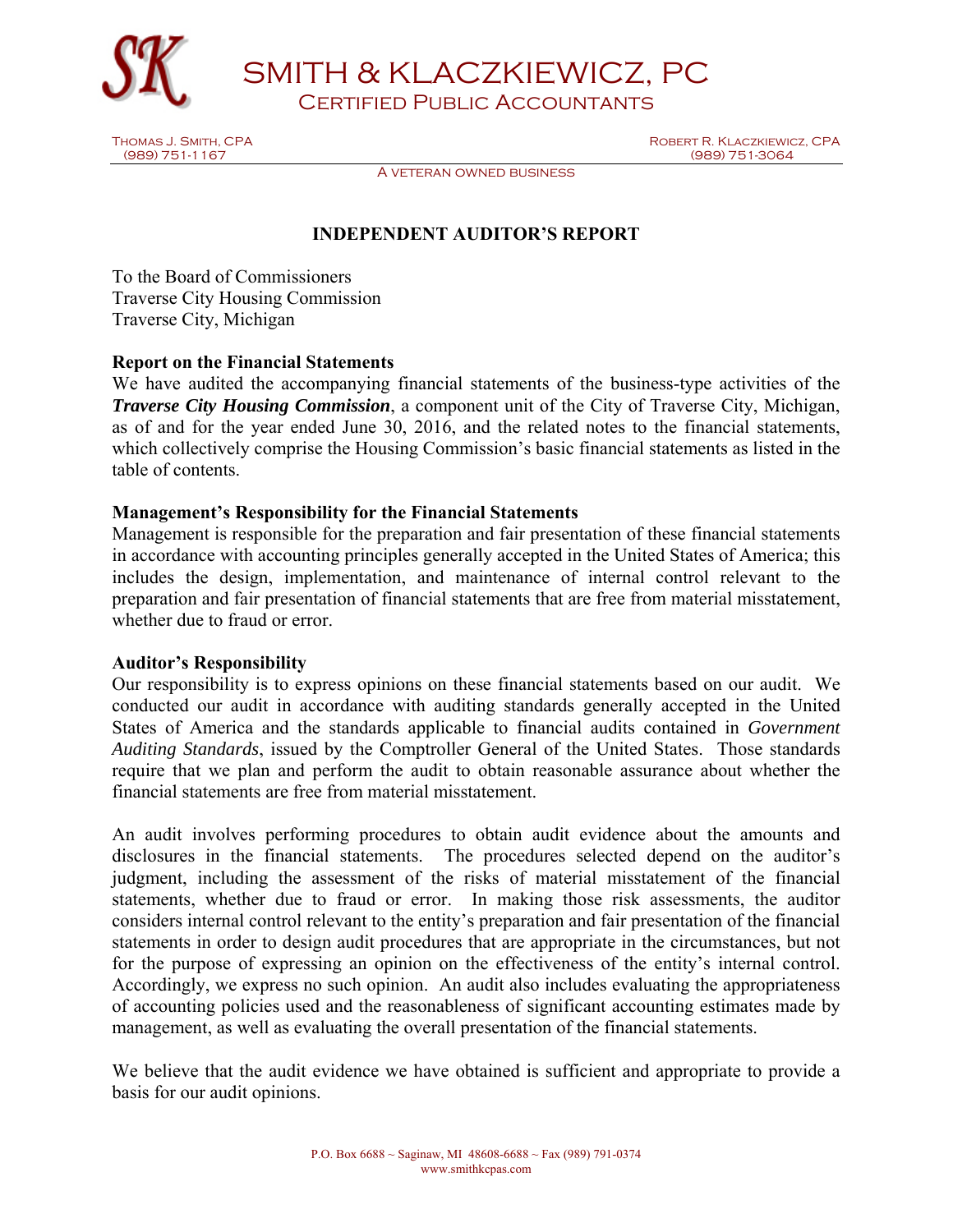#### **Opinions**

In our opinion, the financial statements referred to above present fairly, in all material respects, the respective financial position of the business-type activities of the *Traverse City Housing Commission*, as of June 30, 2016, and the respective changes in financial position and cash flows thereof for the year then ended in accordance with accounting principles generally accepted in the United States of America.

#### **Other Matters**

#### *Required Supplementary Information*

Accounting principles generally accepted in the United States of America require that the management's discussion and analysis (pages 4 to 9) be presented to supplement the basic financial statements. Such information, although not a part of the basic financial statements, is required by the Governmental Accounting Standards Board, who considers it to be an essential part of financial reporting for placing the basic financial statements in an appropriate operational, economic, or historical context. We have applied certain limited procedures to the required supplementary information in accordance with auditing standards generally accepted in the United States of America, which consisted of inquiries of management about the methods of preparing the information and comparing the information for consistency with management's responses to our inquiries, the basic financial statements, and other knowledge we obtained during our audit of the basic financial statements. We do not express an opinion or provide any assurance on the information because the limited procedures do not provide us with sufficient evidence to express an opinion or provide any assurance.

#### *Other Information*

Our audit was conducted for the purpose of forming opinions on the financial statements that collectively comprise the *Traverse City Housing Commission's* basic financial statements. The financial data schedules and schedule of federal expenditures are presented for purposes of additional analysis and are not a required part of the basic financial statements.

The financial data schedules are the responsibility of management and were derived from and relate directly to the underlying accounting and other records used to prepare the basic financial statements. The accompanying schedule of expenditures of federal awards is presented for purposes of additional analysis as required by Title 2 U.S. *Code of Federal Regulations* Part 200, *Uniform Administrative Requirements, Cost Principles and Audit Requirements for Federal Awards* (Uniform Guidance), and is also not a required part of the financial statements. Such information has been subjected to the auditing procedures applied in the audit of the basic financial statements and certain additional procedures, including comparing and reconciling such information directly to the underlying accounting and other records used to prepare the basic financial statements or to the basic financial statements themselves, and other additional procedures in accordance with auditing standards generally accepted in the United States of America. In our opinion, the information is fairly stated, in all material respects, in relation to the basic financial statements as a whole.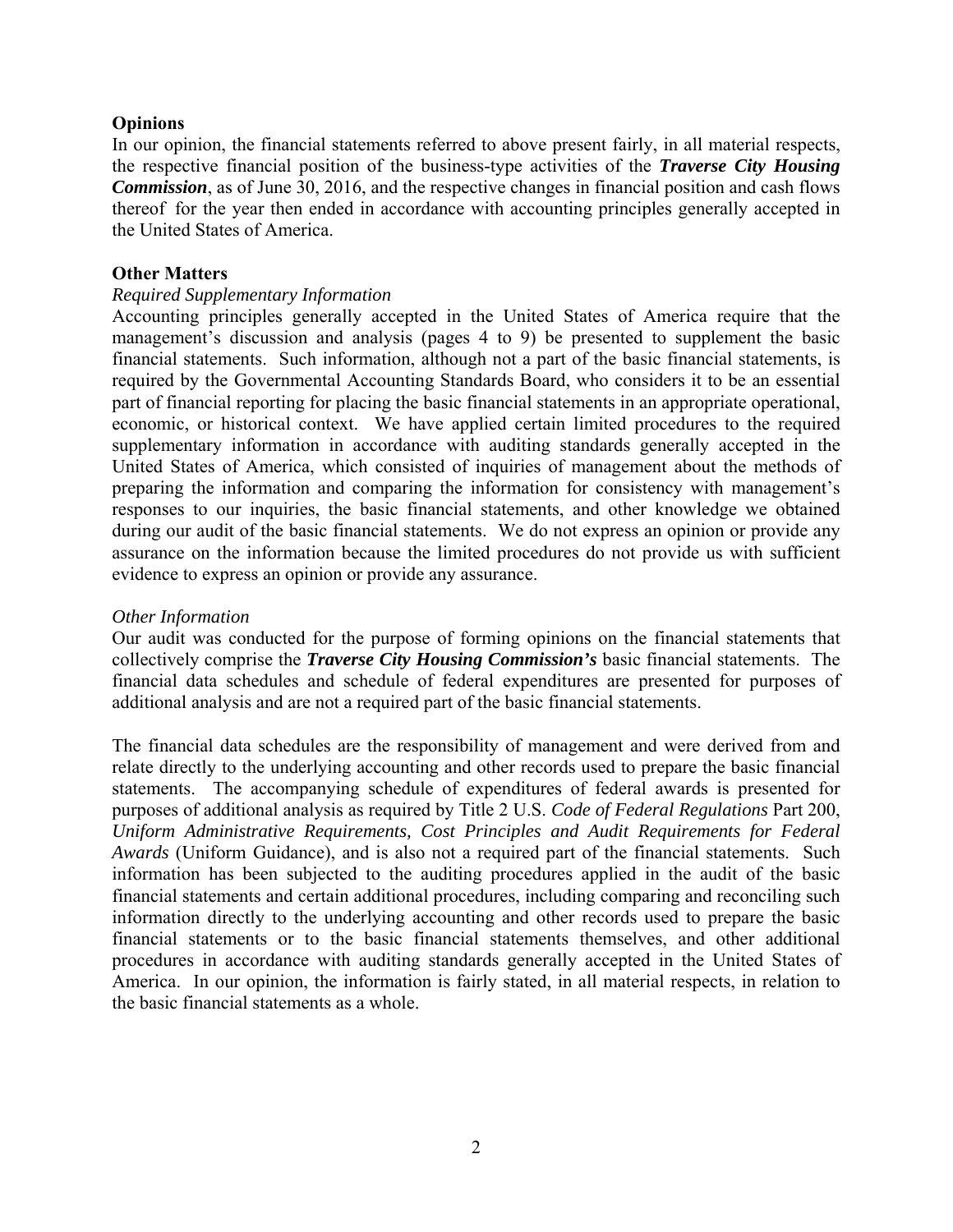#### **Other Reporting Required by** *Government Auditing Standards*

In accordance with Government Auditing Standards, we have also issued our report dated December 14, 2016 on our consideration of the *Traverse City Housing Commission's* control over financial reporting and on our tests of its compliance with certain provisions of laws, regulations, contracts, and grant agreements and other matters. The purpose of that report is to describe the scope of our testing of internal control over financial reporting and compliance and the results of that testing, and not to provide an opinion on internal control over financial reporting or on compliance. That report is an integral part of an audit performed in accordance with Government Auditing Standards in considering the *Traverse City Housing Commission's* internal control over financial reporting and compliance.

Smith + Klacyhiannig PC

*Saginaw, Michigan* December 14, 2016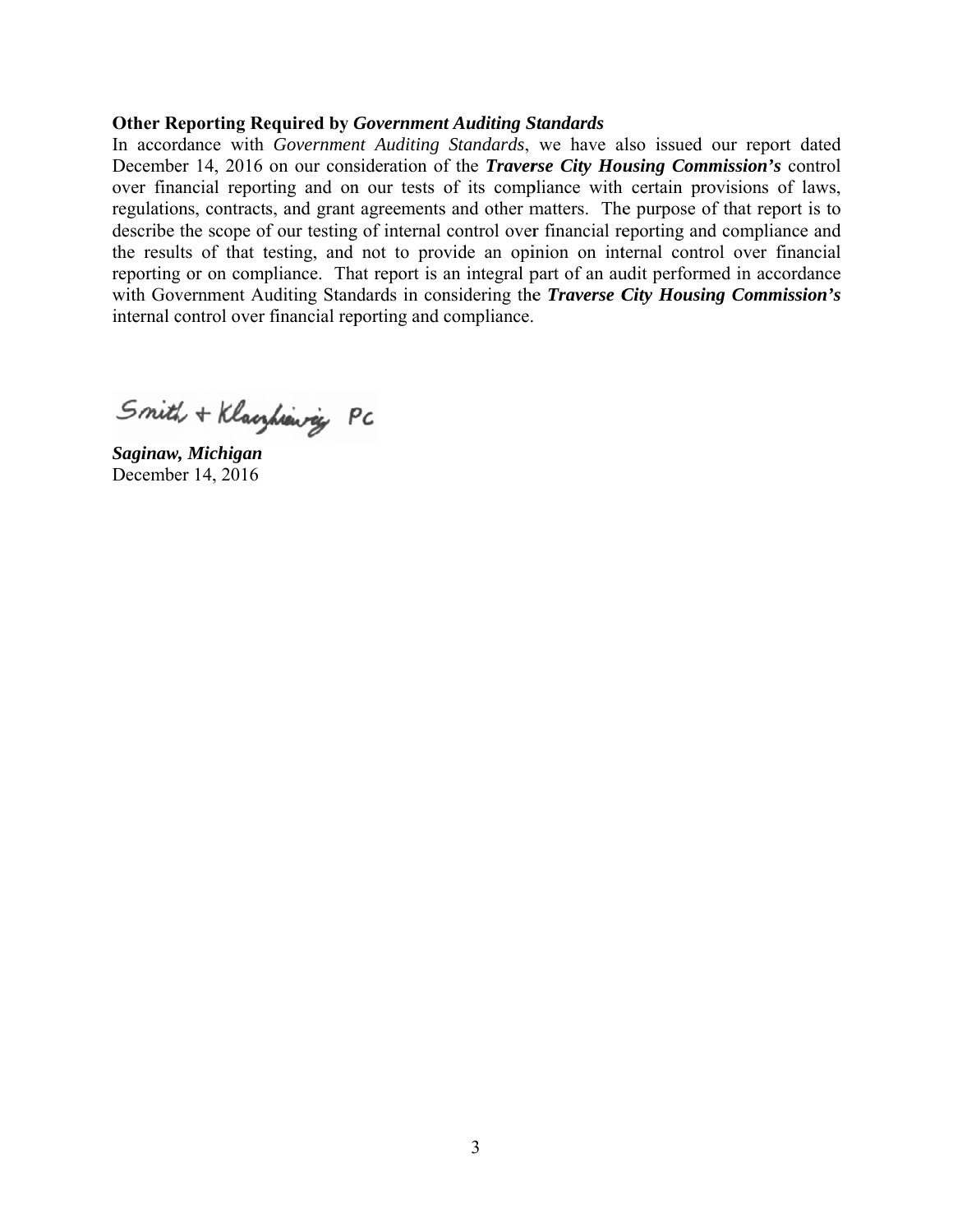# **Traverse City Housing Commission Management's Discussion and Analysis (MD&A)**  *For the Year Ended June 30, 2016*

As management of the Traverse City Housing Commission we offer readers of this audit report this management's discussion and analysis of the Traverse City Housing Commission's financial activities for the fiscal year ended June 30, 2016. This discussion and analysis of the Traverse City Housing Commission's financial performance should be read in conjunction with the auditor's report and the following financial statements.

The combined financial statements reflect all of the Housing Commission's federally funded programs and activities in one place. The Housing Commission reports all its activities and programs using the Enterprise Fund type model. HUD encourages PHAs to use this accounting method as it is normally used to account for "business-type activities" – activities similar to those found in the private sector. Enterprise Funds use the accrual method of accounting, the same accounting method employed by most private-sector businesses. Under this method, revenues and expenses may be reported as such even though no cash transaction has actually taken place.

#### **FINANCIAL HIGHLIGHTS**

The term "net position" refers to the difference between assets and liabilities. The Housing Commission's total net position at year-end was \$2,457,172. The net position decreased by \$47,185, or 1.9% from the prior year.

Revenues and contributions for the Housing Commission were \$2,173,532 during the year. This was an increase of \$379,833 or 22% from the prior year.

Expenses for the Housing Commission were \$2,220,717 during the year. This was an increase of \$390,909 or 20% from the prior year.

HUD operating grants were \$1,425,207 during the year. This represents an increase of \$288,694 or 25% from the prior year. Capital contributions were \$158,571 during the year. This was an increase of \$46,056 or 41% from the prior year.

#### **OVERVIEW OF THE FINANCIAL STATEMENTS**

This annual report contains this *Management's & Discussion Analysis*, the *Basic Financial Statements* and the *Notes to the Financial Statements*. This report also contains the Financial Data Schedule (FDS) as referenced in the section titled *Other Supplementary Information*. The Housing Commission's financial statements are presented as fund financial statements because the Housing Commission only has a proprietary fund.

#### *Required Financial Statements*

The *Statement of Net Position* includes the Housing Commission's assets and liabilities and provides information about the nature and amounts of investments in resources (assets) and obligations of the Housing Commission's creditors (liabilities). It also provides the basis for evaluating the liquidity and financial flexibility of the Housing Commission.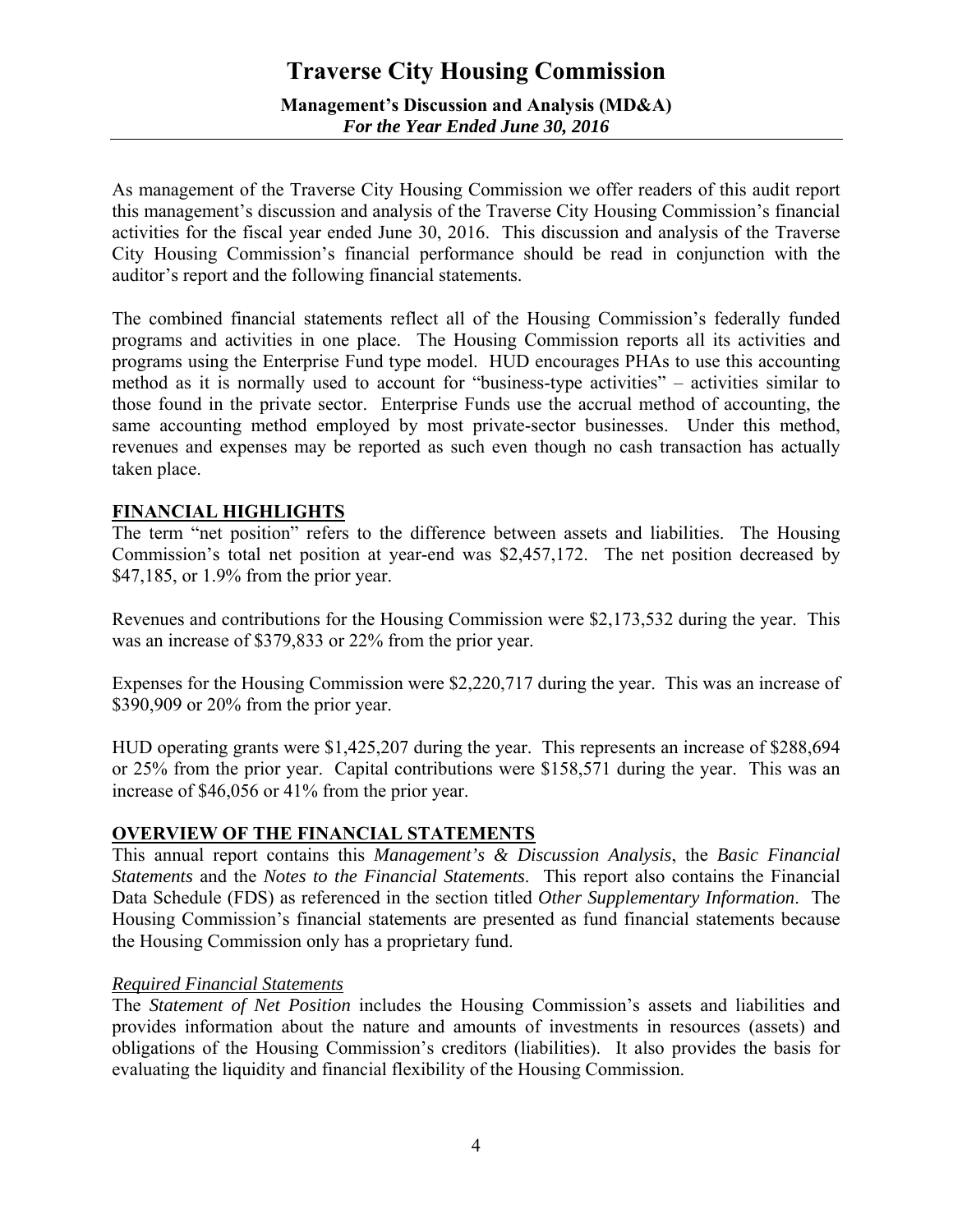# **Traverse City Housing Commission Management's Discussion and Analysis (MD&A)**  *For the Year Ended June 30, 2016*

All of the current year's revenues and expenses are accounted for in the *Statement of Revenues, Expenses and Changes in Fund Net Position*. This statement measures the success of the Housing Commission's operations over the past year and can be used to determine whether the Housing Commission has successfully recovered all its costs through its user fees and other charges, profitability and credit worthiness.

The final required financial statement is the *Statement of Cash Flows*. The statement reports cash receipts, cash payments and net changes in cash resulting from operations, investing and financing activities and provides answers to such questions as where did cash come from, what was cash used for, and what was the change in the cash balance during the reporting period.

#### *Notes to the Financial Statements*

The notes provide additional information that is essential to a full understanding of the data provided in the basic financial statements and provide more detailed data.

#### *Other Supplementary Information*

This report also contains the Financial Data Schedule (FDS) as referenced in the section of *Other Supplementary Information*. HUD has established Uniform Financial Reporting Standards that require Housing Commissions to submit financial information electronically to HUD using the FDS format. This financial information was electronically transmitted to the Real Estate Assessment Center (REAC) and is required to be included in the audit reporting package.

The Financial Data Schedule reports the Housing Commission's operations in more detail. The Housing Commission reports all its activities using Enterprise fund types. These funds are used to show activities that operate more like commercial enterprises.

#### **FINANCIAL ANALYSIS**

Over time, changes in net position may serve as a useful indicator of the Housing Commission's financial position. As stated in the following table, assets exceeded liabilities by \$2,457,172 at the close of the fiscal year, a decrease of \$47,185. The decrease in net position was primarily attributed to normal business fluctuations from year to year.

The unrestricted net position was \$922,963 at year-end. This amount may be used to meet the Housing Commission's ongoing obligations. The Housing Commission had net position classified as restricted in the amount of \$38,162 which is subject to external restrictions on how the funds may be used. The amount of restricted net position is restricted for unexpended loan proceeds. At the end of the year, the Housing Commission is able to report positive balances in all categories of net position. The same situation held true for the prior fiscal year.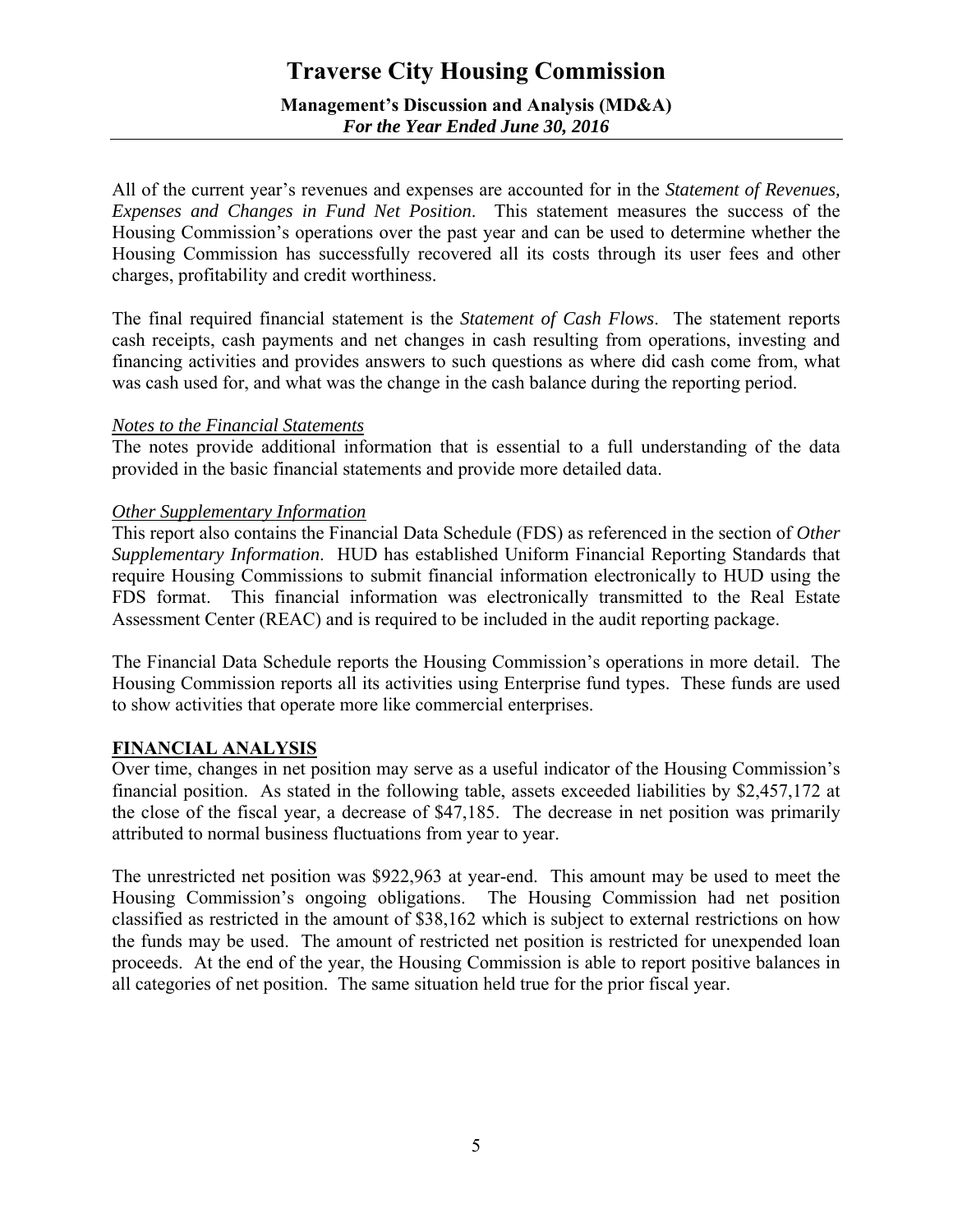#### **Management's Discussion and Analysis (MD&A)**  *For the Year Ended June 30, 2016*

|                                       | 2016            | 2015                      |
|---------------------------------------|-----------------|---------------------------|
| Current and other assets              | \$<br>1,114,465 | 1,074,533<br><sup>S</sup> |
| Capital assets not being depreciated  | 297,665         | 297,665                   |
| Capital assets being depreciated, net | 1,874,298       | 2,020,070                 |
| Total assets                          | 3,286,428       | 3,392,268                 |
|                                       |                 |                           |
| Liabilities, current                  | 202,776         | 204,894                   |
| Liabilities, noncurrent               | 626,480         | 683,017                   |
| <b>Total liabilities</b>              | 829,256         | 887,911                   |
|                                       |                 |                           |
| Net investment in capital assets      | 1,496,047       | 1,589,191                 |
| Restricted                            | 38,162          | 26,825                    |
| Unrestricted                          | 922,963         | 888,341                   |
|                                       |                 |                           |
| Total net position                    | 2,457,17        | 2,504,357                 |

The net decrease in total assets was due in large part to a net decrease in the balance of capital assets resulting from recording depreciation expense.

The decrease in total liabilities was due in large part having made the required debt payments.

The largest portion of the Housing Commission's net position reflects its investment in capital assets (e.g. land, buildings and equipment) less accumulated depreciation, net of related debt. The Housing Commission uses these capital assets to provide service and consequently these assets are not available to liquidate liabilities or other spending. Part of the balance of net position is restricted for funding received from that may only be expended for the Housing Choice Program.

While the Statement of Net Position shows the balances in net position, the Statement of Revenues, Expenses and Changes in Fund Net Position provides answers as to the nature and source of these changes.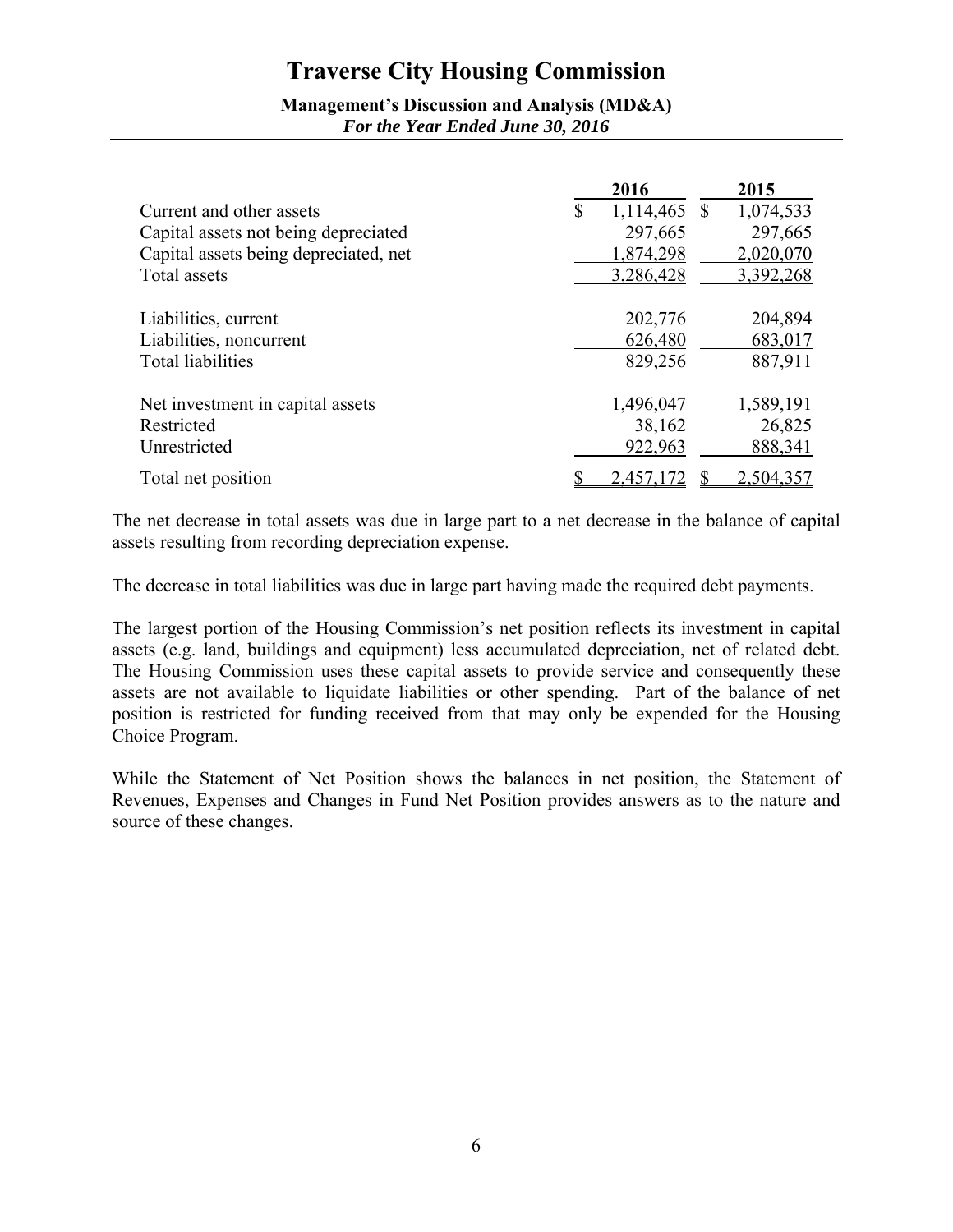#### **Management's Discussion and Analysis (MD&A)**  *For the Year Ended June 30, 2016*

|                                        | 2016             | 2015      |
|----------------------------------------|------------------|-----------|
| Revenues:                              |                  |           |
| Program revenues:                      |                  |           |
| Charges for services-tenant rent       | \$<br>432,879 \$ | 421,402   |
| Program grants and subsidies           | 1,425,207        | 1,136,513 |
| Capital grants                         | 158,571          | 112,515   |
| General revenues:                      |                  |           |
| Other revenue                          | 153,680          | 120,153   |
| Interest earned on deposits            | 3,195            | 3,116     |
| Total revenues                         | 2,173,532        | 1,793,699 |
| Expenses – housing program             | 2,220,717        | 2,009,808 |
| Increase (decrease) in net position    | (47,185)         | (216,109) |
| Net position $-$ beginning of the year | 2,504,357        | 2,720,466 |
| Net position $-$ end of the year       | 2,457,172<br>-S  | 2,504,357 |

#### *Revenues*:

As shown in the above table, total revenues increased by \$79,683, due in large part to increases in Section 8 grant revenue to cover housing assistance payments. There were also modest increases in revenue received from tenants for various services and HUD capital grants.

#### *Expenses*:

Total expenses increased \$210,909 or 11% from the prior year, due in large part to increased costs for housing assistance payments and increased labor costs as a result of turnover and additional staffing initiatives during the year.

#### **CAPITAL ASSETS**

The Housing Commission's investment in capital assets, net of related debt at the end of the year was \$1,496,047. This investment in capital assets includes land, buildings, improvements, and equipment.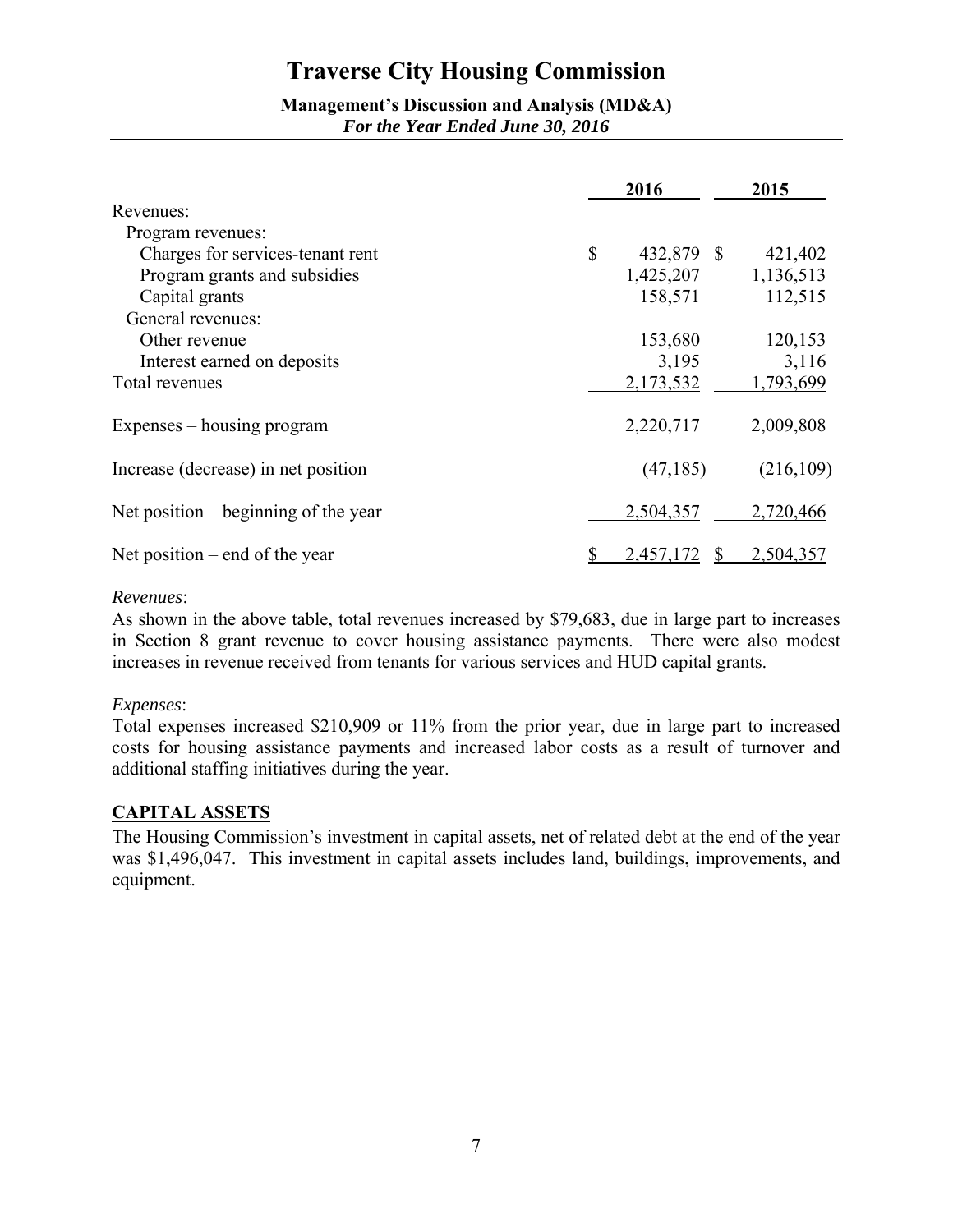#### **Management's Discussion and Analysis (MD&A)**  *For the Year Ended June 30, 2016*

| Capital assets not being depreciated<br>Land        |  | 2016             | 2015          |  |
|-----------------------------------------------------|--|------------------|---------------|--|
|                                                     |  | 297,665          | 297,665       |  |
| Capital assets being depreciated                    |  |                  |               |  |
| Buildings and improvements                          |  | 7,957,970        | 7,809,546     |  |
| Furniture, equipment and machinery – dwelling       |  | 98,616           | 95,049        |  |
| Furniture, equipment and machinery – administration |  | 242,190          | 229,318       |  |
| Subtotal                                            |  | 8,298,776        | 8,133,913     |  |
| Total capital assets                                |  | 8,596,441        | 8,431,578     |  |
| Less: accumulated depreciation                      |  | (6,424,478)      | (6, 114, 114) |  |
| Total net capital assets                            |  | <u>2,171,963</u> | 2,317,464     |  |

Capital assets, net of accumulated depreciation decreased by \$141,501, because the amount of depreciation expense charged (\$310,364) exceeded the amount expended for replacement of capital assets (\$164,863).

Additional information regarding the Housing Commission's capital assets is presented in the footnotes to the financial statements.

#### **DEBT ACTIVITY**

At year end, the Housing Commission had \$675,916 in long-term debt outstanding compared to \$728,544 in the prior year. The decrease is a result of the Housing Commission making its normal required debt service payments.

#### **ECONOMIC FACTORS AND NEXT YEAR'S BUDGET AND RATES**

The Housing Commission is primarily dependent upon HUD for the funding of operations as well as capital needs. Therefore, the Housing Commission is affected more by the Federal Budget than by local economic conditions. The funding of programs could be significantly affected by the Federal Budget.

Although the Housing Commission remains concerned about the future levels of HUD funding due to the state of the federal budget, we feel that we are both financially and operationally in a strong position to continue to provide safe, sanitary, and decent housing to our residents.

In 2017 the Traverse City Housing Commission will begin work on a window and siding replacement project at Orchardview Apartments. A large portion of the funding for this project will come from the Capital Fund Program.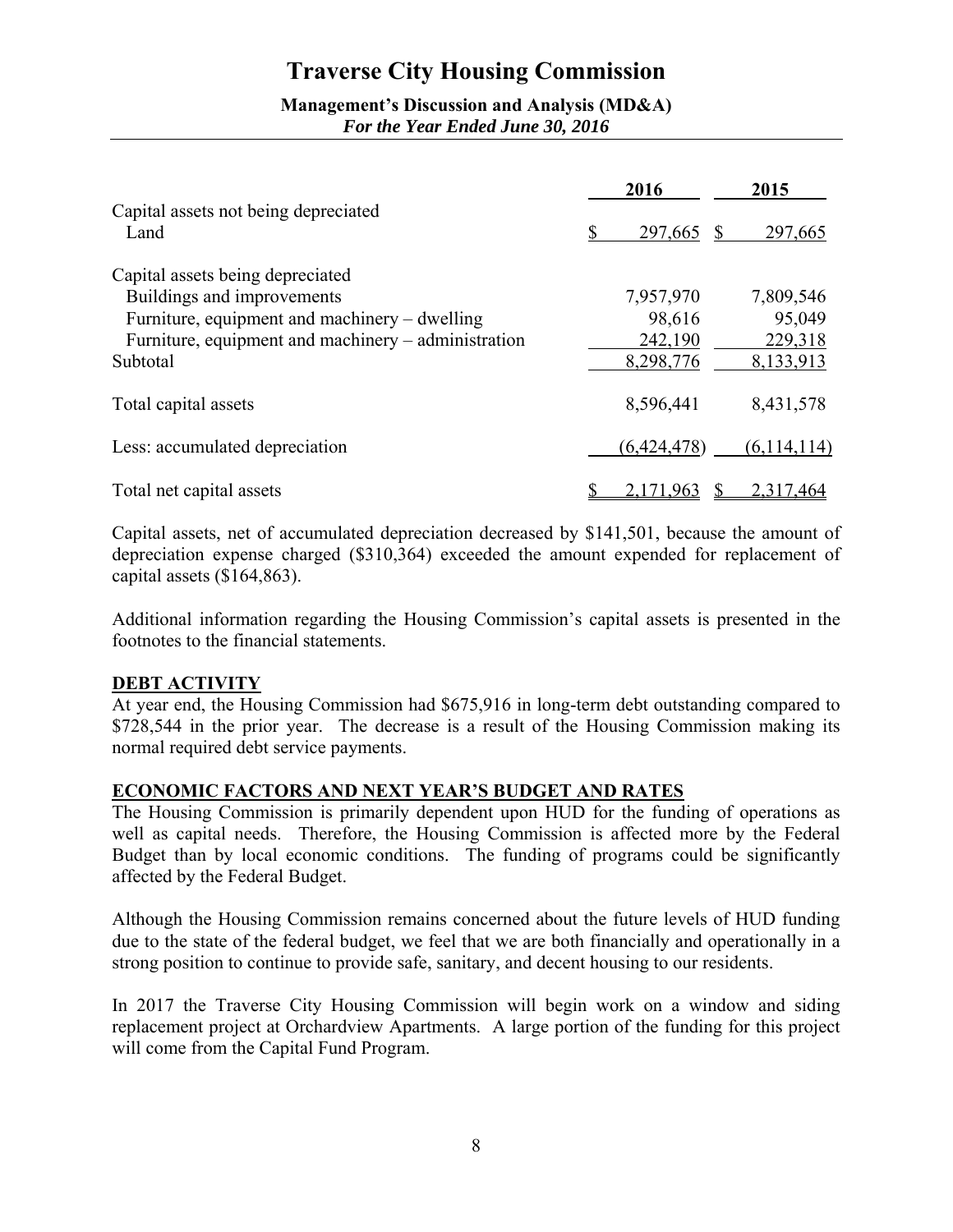# **Traverse City Housing Commission Management's Discussion and Analysis (MD&A)**  *For the Year Ended June 30, 2016*

The TCHC continues their efforts to house as many participants as they can, in order to maximize rent subsidy and Section 8 HCV Administrative Fees, within the authorized budget authority and decrease expenses for all programs when possible.

#### **REQUESTS FOR INFORMATION**

This financial report is designed to provide a general overview of the Housing Commission's finances for all those with an interest in its finances. Questions or comments concerning any of the information contained in this report or request for additional information should be directed to:

> Tony Lentych, Executive Director 150 Pine Street Traverse City, Michigan 49684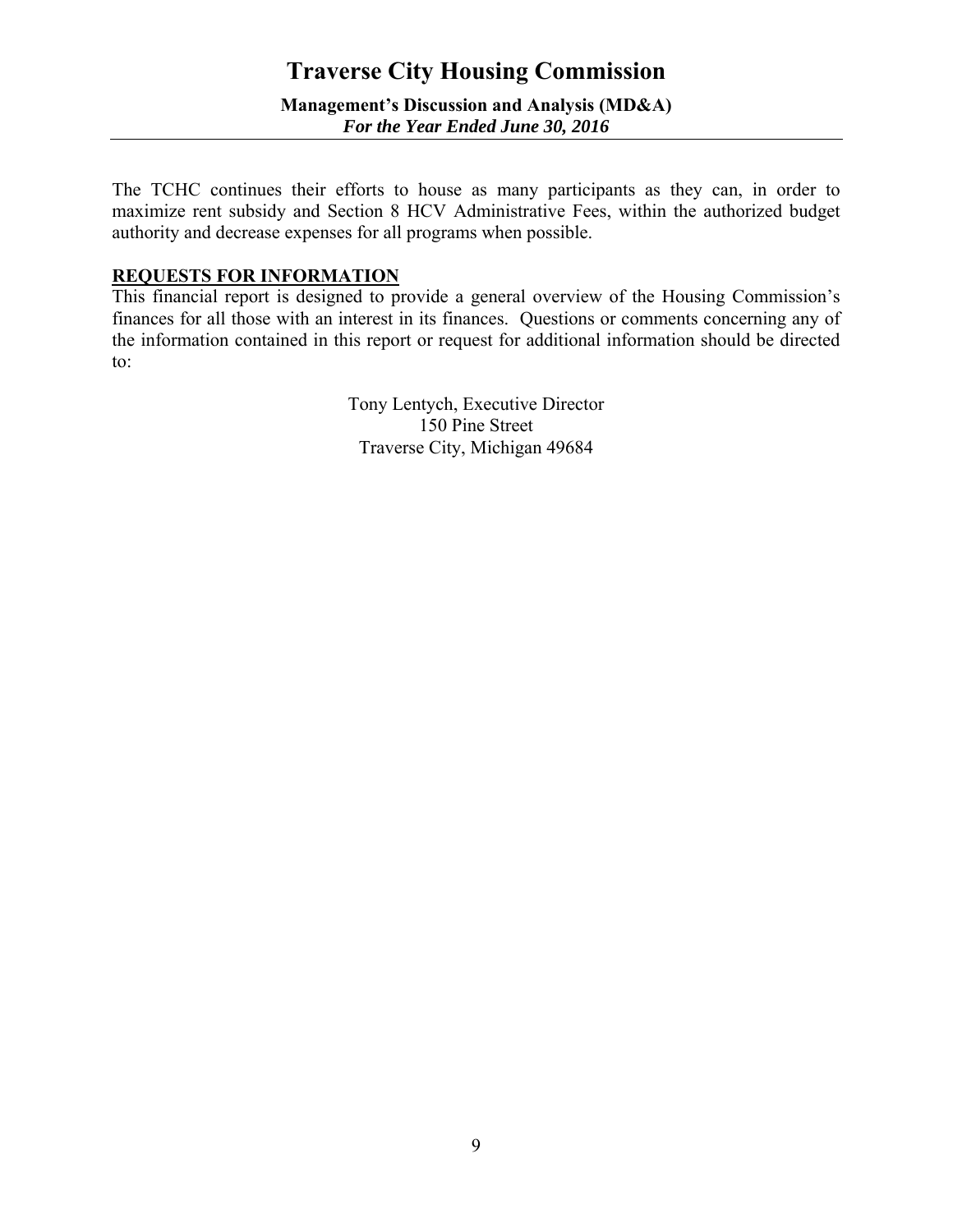# **Traverse City Housing Commission Statement of Net Position** *June 30, 2016*

| <b>Current assets</b>                                      |                 |
|------------------------------------------------------------|-----------------|
| Cash and cash equivalents                                  | \$<br>884,735   |
| Cash and cash equivalents - restricted                     | 72,290          |
| Cash - tenant security deposits                            | 35,730          |
| Investments                                                | 82,384          |
| Accounts receivable, net                                   | 8,241           |
| Prepaid expenses                                           | 31,085          |
| Total current assets                                       | 1,114,465       |
| <b>Noncurrent assets</b>                                   |                 |
| Capital assets:                                            |                 |
| Nondepreciable                                             | 297,665         |
| Depreciable                                                | 8,298,776       |
| Less: accumulated depreciation                             | (6,424,478)     |
| Net capital assets                                         | 2,171,963       |
| Total assets                                               | 3,286,428       |
| <b>Current liabilities</b>                                 |                 |
| Accounts payable                                           | 9,551           |
| Due to other governmental units                            | 24,915          |
| Accrued liabilities                                        | 21,127          |
| Tenant security deposits                                   | 35,730          |
| Unearned revenue                                           | 6,343           |
| Current portion of long-term debt                          | 56,573          |
| Accrued compensated absences, current portion              | 11,550          |
| Other current liabilities (payable from restricted assets) | 36,987          |
| Total current liabilities                                  | 202,776         |
| <b>Noncurrent liabilities</b>                              |                 |
| Long-term debt                                             | 619,343         |
| Accrued compensated absences                               | 7,137           |
| Total noncurrent liabilities                               | 626,480         |
| Total liabilities                                          | 829,256         |
| <b>Net position</b>                                        |                 |
| Net investment in capital assets                           | 1,496,047       |
| Restricted                                                 | 38,162          |
| Unrestricted                                               | 922,963         |
| Total net position                                         | 2,457,172<br>\$ |

*The accompanying notes are an integral part of these financial statements.*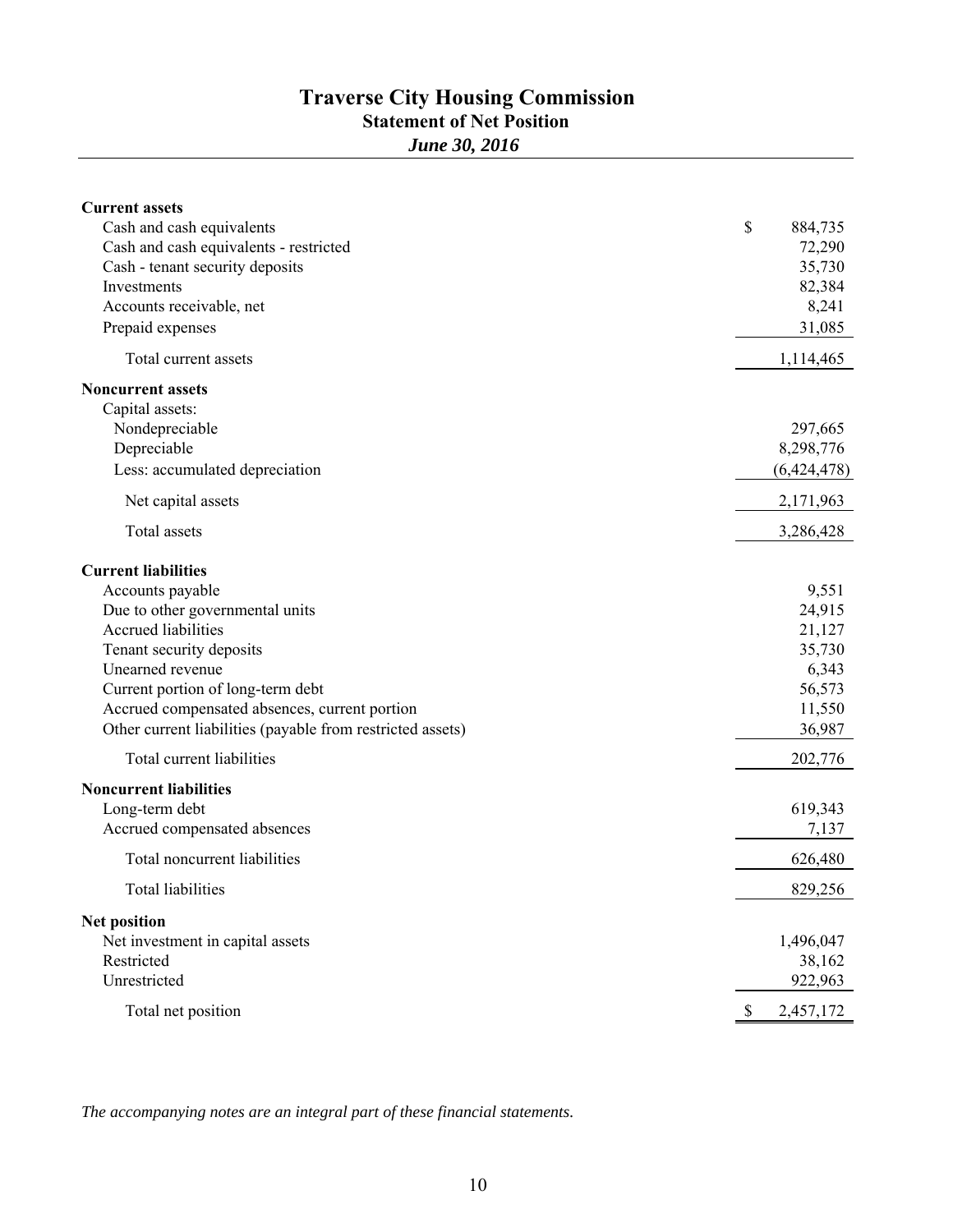# **Traverse City Housing Commission Statement of Revenues, Expenses and Changes in Fund Net Position** *For the Year Ended June 30, 2016*

| <b>Operating revenues</b>                  |                 |
|--------------------------------------------|-----------------|
| Tenant revenue                             | \$<br>432,879   |
| Program grants - subsidies                 | 1,425,207       |
| Other revenue                              | 150,928         |
| Total operating revenues                   | 2,009,014       |
| <b>Operating expenses</b>                  |                 |
| Administration                             | 382,314         |
| Tenant services                            | 45,026          |
| Utilities                                  | 151,912         |
| Maintenance                                | 264,350         |
| Insurance                                  | 28,352          |
| General                                    | 34,480          |
| Housing assistance payments                | 968,308         |
| Depreciation                               | 310,634         |
| Total operating expenses                   | 2,185,376       |
| Operating income (loss)                    | (176, 362)      |
| Nonoperating revenues and (expenses        |                 |
| Interest revenue - unrestricted            | 3,195           |
| Fraud recovery                             | 2,752           |
| Casualty losses - Non-capitalized          | (716)           |
| Interest expense                           | (34, 625)       |
| Total nonoperating revenues and (expenses) | (29, 394)       |
| Income (loss) before contributions         | (205,756)       |
| <b>Capital contributions</b>               | 158,571         |
| Change in net position                     | (47, 185)       |
| Net position - Beginning of year           | 2,504,357       |
| Net position - End of year                 | \$<br>2,457,172 |

*The accompanying notes are an integral part of these financial statements.*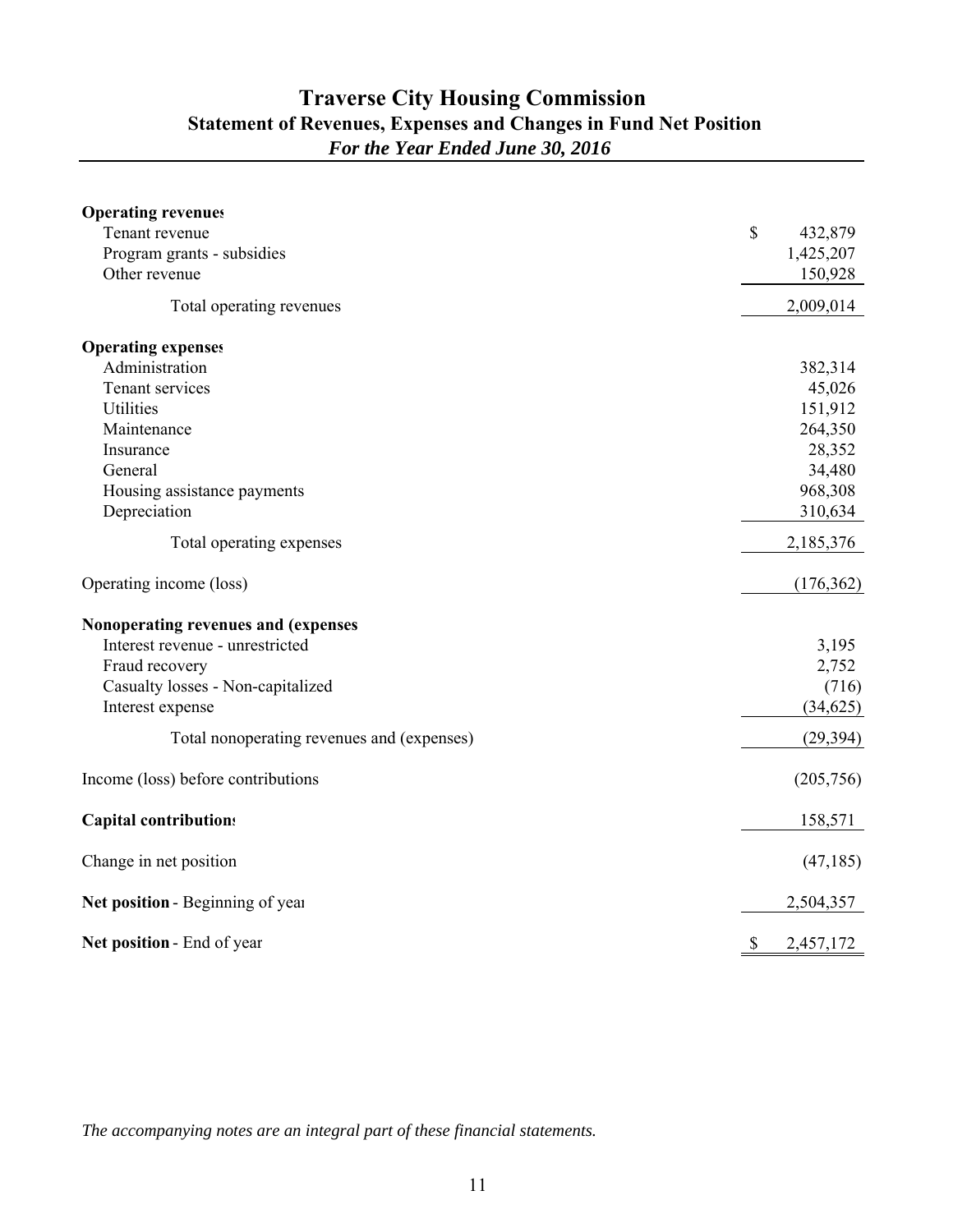#### **Traverse City Housing Commission Statement of Cash Flows** *For the Year Ended June 30, 2016*

| <b>Cash flows from operating activities</b>                                                         |    |             |
|-----------------------------------------------------------------------------------------------------|----|-------------|
| Cash received from customers                                                                        | \$ | 604,437     |
| Cash received from grants and subsidies                                                             |    | 1,425,207   |
| Cash payments to suppliers for goods and services                                                   |    | (1,508,174) |
| Cash payments for wages and related benefits                                                        |    | (383, 751)  |
| Net cash provided by (used in) operating activities                                                 |    | 137,719     |
| Cash flows from capital and related financing activities                                            |    |             |
| Capital grants                                                                                      |    | 158,571     |
| Acquisition of capital assets                                                                       |    | (164, 862)  |
| Interest paid on debt                                                                               |    | (34,625)    |
| Principal paid on debt                                                                              |    | (52, 628)   |
| Net cash provided by (used in) capital and related financing activities                             |    | (93, 544)   |
| Cash flows from noncapital and related financing activities                                         |    |             |
| Fraud recovery                                                                                      |    | 2,752       |
| Casualty losses - Non-capitalized                                                                   |    | (716)       |
| Net cash provided by (used in) noncapital and related financing activities                          |    | 2,036       |
| Cash flows from investing activities                                                                |    |             |
| Purchase of investments                                                                             |    | (852)       |
| Investment income                                                                                   |    | 3,195       |
| Net cash provided by (used in) investing activities                                                 |    | 2,343       |
| Net increase (decrease) in cash and cash equivalents                                                |    | 48,554      |
| Cash and cash equivalents - beginning of year                                                       |    | 944,201     |
| Cash and cash equivalents - end of year                                                             | -S | 992,755     |
|                                                                                                     |    |             |
| Reconciliation of operating income (loss) to net<br>cash provided by (used in) operating activities |    |             |
| Operating income (loss)                                                                             | \$ | (176, 362)  |
| Adjustments to reconcile operating income (loss) to net                                             |    |             |
| cash provided by (used in) operating activities:                                                    |    |             |
| Depreciation                                                                                        |    | 310,634     |
| Changes in assets and liabilities                                                                   |    |             |
| Decrease (increase) in receivables                                                                  |    | 16,767      |
| Decrease (increase) in prepaid expenses                                                             |    | (7,293)     |
| Increase (decrease) in accounts payable                                                             |    | (5,815)     |
| Increase (decrease) in accrued liabilities                                                          |    | (4,075)     |
| Increase (decrease) in tenant security deposits                                                     |    | 1,001       |
| Increase (decrease) in unearned revenue                                                             |    | 2,862       |
| Net cash provided by (used in) operating activities                                                 | \$ | 137,719     |
|                                                                                                     |    |             |
| Reconciliation of cash and cash equivalents per the Statement of                                    |    |             |
| <b>Net Position to the Statement of Cash Flows</b>                                                  |    |             |
| Cash and cash equivalents                                                                           | \$ | 884,735     |
| Cash and cash equivalents - restricted                                                              |    | 72,290      |
| Cash - tenant security deposits                                                                     |    | 35,730      |
| Cash and cash equivalents - end of year                                                             | \$ | 992,755     |

*The accompanying notes are an integral part of these financial statements.*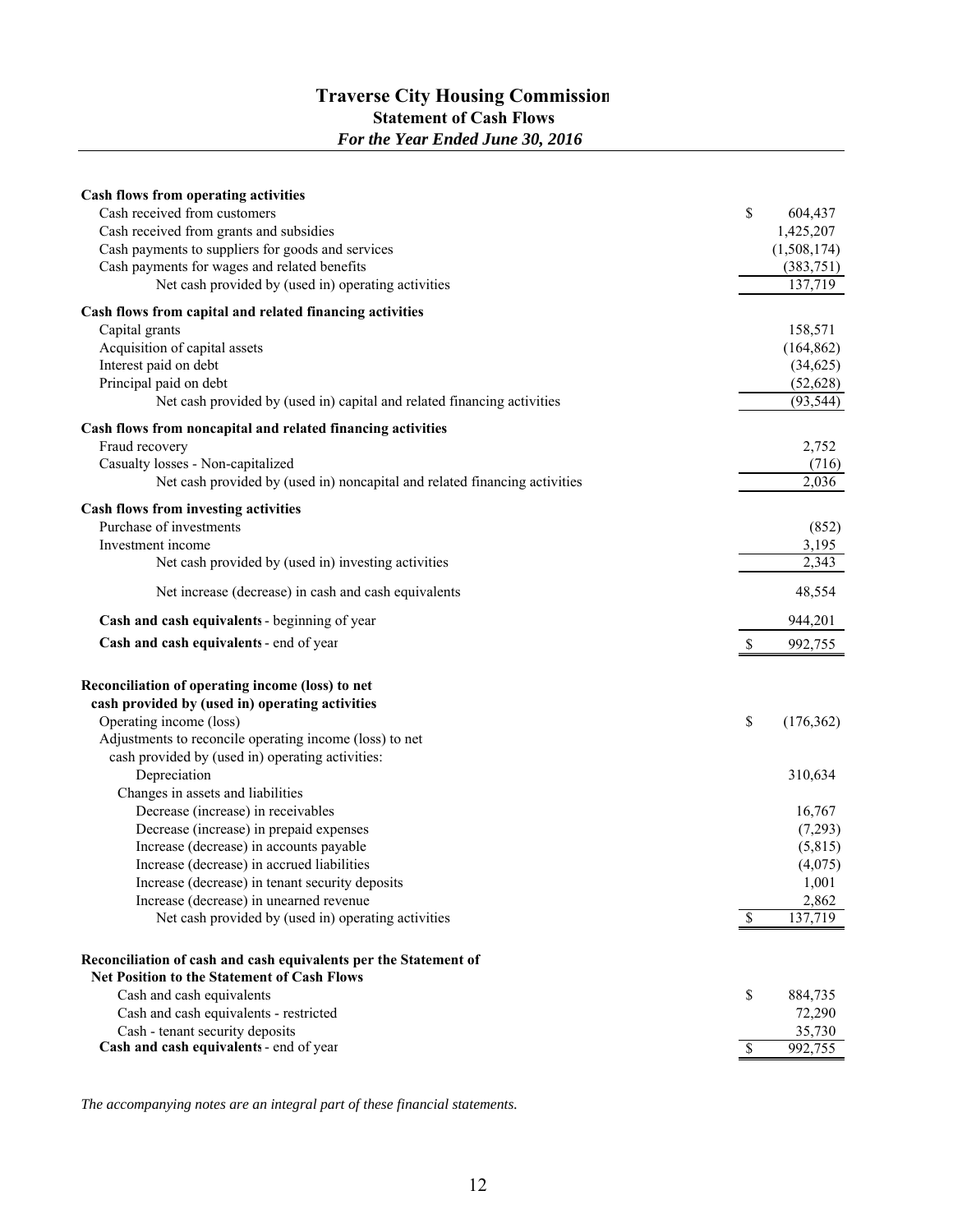#### **Notes to Financial Statements**

*For the Year Ended June 30, 2016* 

### **NOTE A - SUMMARY OF SIGNIFICANT ACCOUNTING POLICIES**

The accounting policies adopted by the *Traverse City Housing Commission* (the "*Housing Commission*") conform to accounting principles generally accepted in the United States of America (U.S. GAAP) as applied to governmental entities.

The Housing Commission reports as a business-type activity, as defined by the Governmental Accounting Standards Board Statement No. 34, with programs and projects.

#### **Reporting Entity**

The *Traverse City Housing Commission* was formed by the Commission of the City of Traverse City, Michigan under Public Act 18 of 1933 of the State of Michigan. The Housing Commission operates under a Board of Commissioners appointed by the City Mayor. Members of the Housing Commission Board may be removed by the City only for cause. The Housing Commission determines its own budget (subject to federal approval), sets rental rates and may issue debt in its own name. The City is not responsible for deficits or liabilities of the Housing Commission. However, the Housing Commission makes annual payments "in lieu of taxes" to the City. Therefore, a financial benefit exists for the City, thereby requiring that the *Traverse City Housing Commission* be reported as a discrete component unit of the City of Traverse City, Michigan.

The Housing Commission's financial reporting entity is comprised of the special purpose government. In determining the financial reporting entity, the Housing Commission complies with the provisions of GASB Statement No. 14, as amended by GASB Statement No. 39, "*The Financial Reporting Entity*" and includes all component units, if any, of which the Housing Commission appoints a voting majority of the units' Board; the Housing Commission is either able to impose its will on the unit or a financial benefit or burden relationship exists. There are no agencies, organizations or activities that meet the criteria.

These financial statements include all activities of the Housing Commission, which include a Low Income Housing Program (136 units) and Section 8 Vouchers (208 units). These programs receive subsidies and annual contributions from the U.S. Department of Housing and Urban Development ("HUD").

#### **Measurement Focus and Basis of Presentation**

The economic resources measurement focus and the accrual basis of accounting are used in preparing the financial statements. Revenues are recorded when earned and expenses are recorded when a liability is incurred, regardless of the timing of related cash flows.

Proprietary funds distinguish operating revenues and expenses from nonoperating items. Operating revenues and expenses generally result from providing services and producing and delivering goods in connection with a proprietary fund's principal ongoing operations. The principal operating revenues of the Housing Commission are federal grants and charges to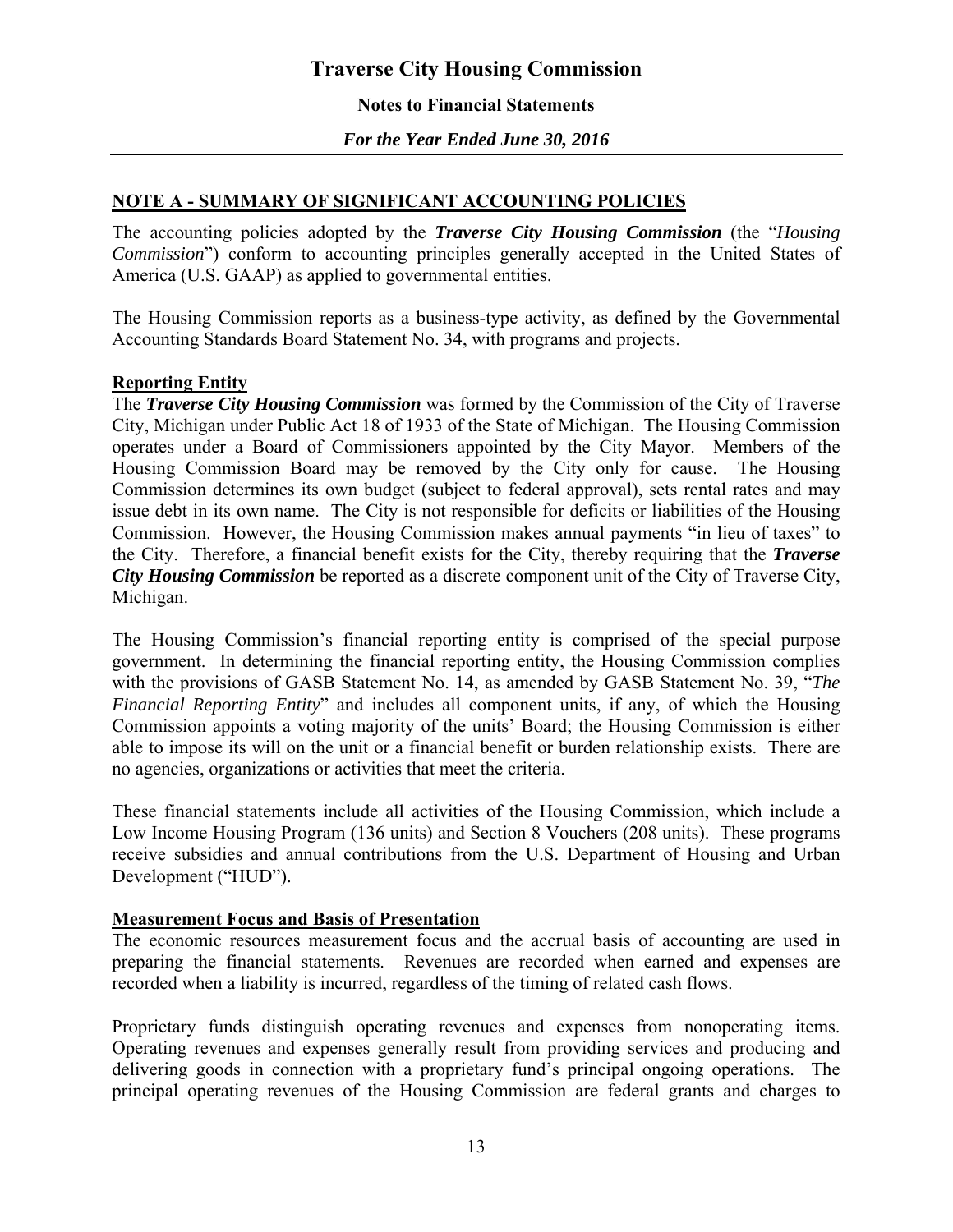#### **Notes to Financial Statements**

#### *For the Year Ended June 30, 2016*

customers for services. Operating expenses include housing assistance payments, administrative expenses, tenant services, utilities, maintenance, insurance and depreciation on capital assets. All revenues and expenses not meeting this definition are reported as nonoperating revenues and expenses. Following is a description of the Housing Commission's programs:

Project MI080000001 accounts for the revenue and related operations of the Public and Indian Housing grant and the Capital Fund Program.

14.871 Section 8 Housing Choice Vouchers Programs, accounts for the revenue and related operations of the Section 8 vouchers grant program.

When both restricted and unrestricted resources are available for use, it is the Housing Commission's policy to use restricted resources first, then unrestricted resources as they are needed.

#### **Assets,Liabilities and Equity**

#### **Cash and Cash Equivalents**

Cash and cash equivalents consist of cash on hand, deposits in demand and time deposit accounts, money market deposits and certificates of deposits with original maturities of less than 90 days.

Cash and cash equivalents – restricted on the Statement of Net Position has been restricted for unspent loan proceeds, FSS escrow and future housing assistance payments to landlords.

#### **Receivables and Payables**

All receivables and payables are reported at their gross value and, where appropriate, are reduced by the estimated portion that is expected to be uncollectible.

#### **Prepaid Expenses**

Certain payments to vendors reflect costs applicable to future fiscal years and are recorded as prepaid expenses.

#### **Capital Assets**

Capital assets, which include property, buildings and equipment, are reported in the financial statements. Capital assets are defined by the Housing Commission as assets with an initial, individual cost of more than \$1,500 and an estimated useful life in excess of one year. The costs of normal maintenance and repairs that do not add to the value of the asset or materially extend assets lives are not capitalized. Such assets are recorded at historical cost or estimated historical cost if purchased or constructed. Donated capital assets are recorded at estimated fair market value at the date of donation.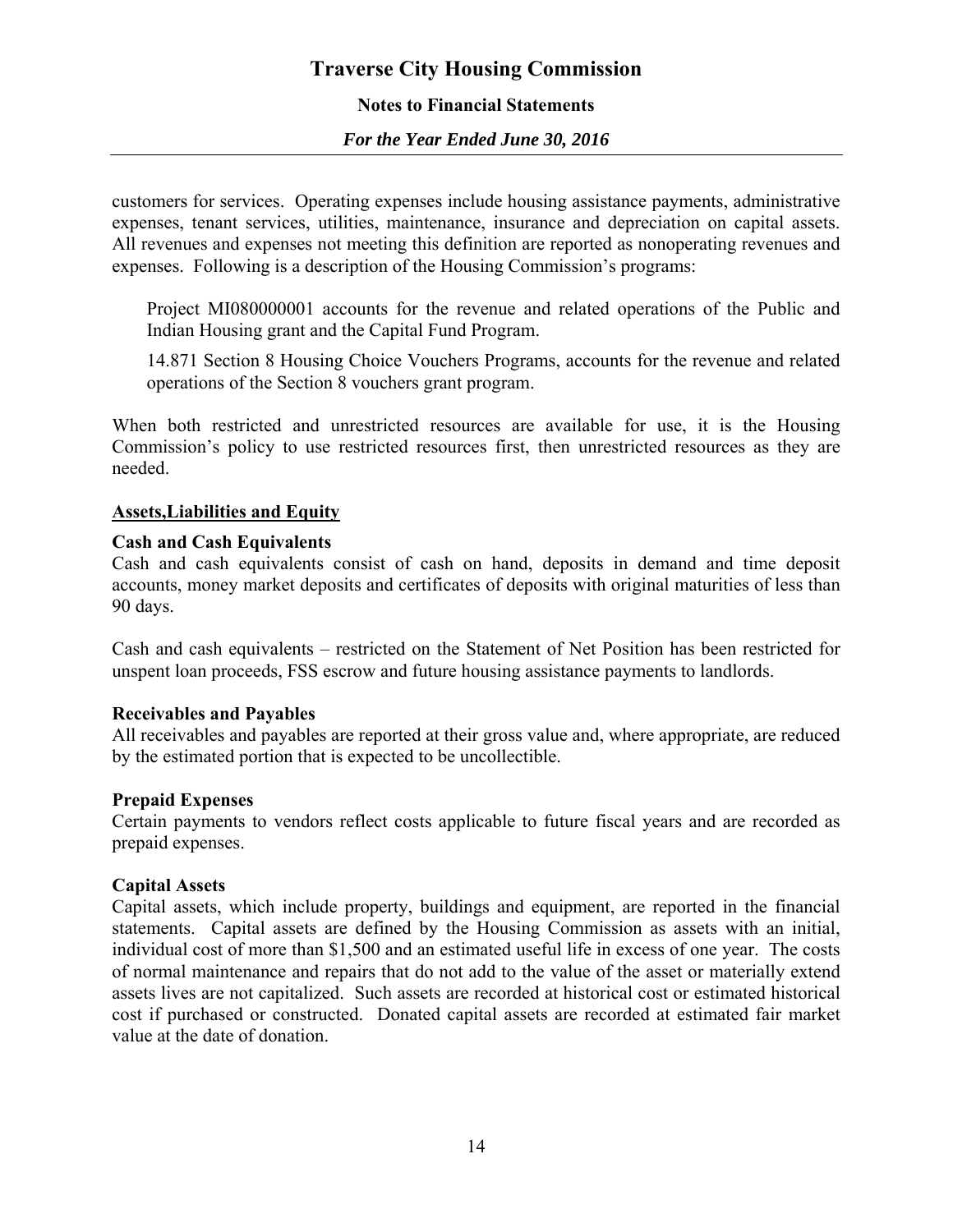**Notes to Financial Statements** 

*For the Year Ended June 30, 2016* 

Major outlays for capital assets and improvements are capitalized as projects are constructed. Interest incurred during the construction phase of capital assets of business-type activities is included as part of the capitalized value of the assets constructed.

Depreciation is recorded using the straight-line method over the following estimated useful lives:

| <b>Buildings</b>                                    | 10 to 40 years |
|-----------------------------------------------------|----------------|
| Furniture, equipment and machinery $-$ dwelling     | 7 years        |
| Furniture, equipment and machinery – administration | 5 to 10 years  |

#### **Compensated Absences**

It is the Housing Commission's policy to permit employees to accumulate a limited amount of earned but unused sick leave and vacation days. Employees of the Housing Commission are permitted to carryover 24 hours of unused sick days from one year to the next. Liabilities are recorded based on historical trends using short-term and long-term liabilities. Upon separation from the Housing Commission, employees will be paid their balance of unused vacation days.

#### **Other Current Liabilities**

This balance consists mainly of amounts held in the Family Self Sufficiency Escrow account.

#### **Unearned Revenue**

Unearned revenue represents tenant revenue for the subsequent year that was collected prior to the end of the current fiscal year.

#### **Equity**

Equity is classified as net position and reported as the following components:

*Net investment in capital assets* - Consists of capital assets, net of accumulated depreciation reduced by the outstanding balances of any bonds, mortgages, notes or other borrowing that are attributable to the acquisition, construction, or improvement of those assets.

*Restricted net position* – Consists of Housing Assistance Payments received from HUD in excess of payments made to landlords. For the current year this amounted to \$11,324. These excess funds can only be used for future payments to landlords. The remaining \$26,838 consists of unspent loan proceeds.

*Unrestricted net position* - Consists of all other equity that does not meet the definition of "restricted" or "net investment in capital assets".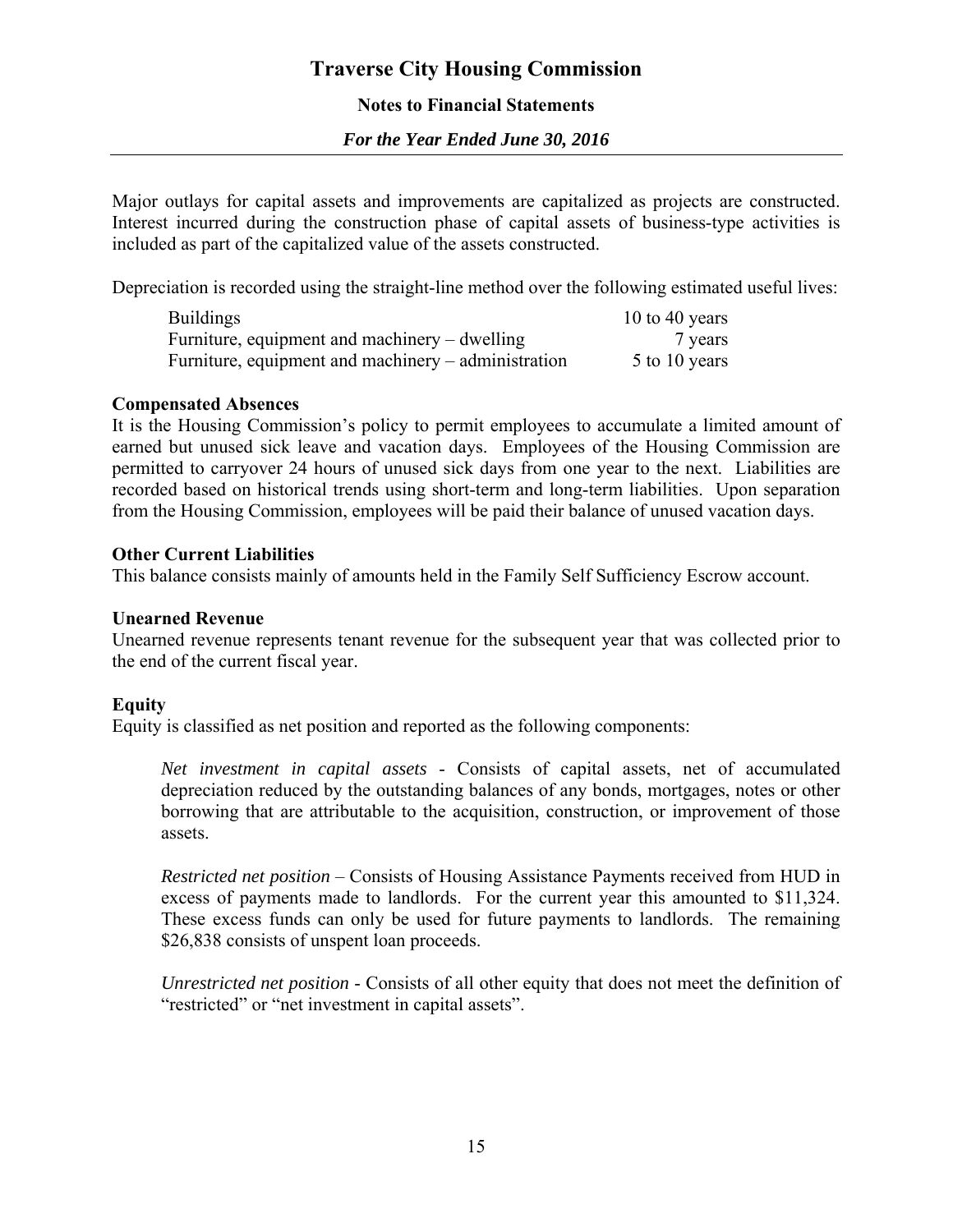#### **Notes to Financial Statements**

#### *For the Year Ended June 30, 2016*

#### **Revenues and Expenses**

Operating revenues and expenses are those that result from providing services and producing and delivering goods and/or services. Also included, all revenue and expenses not related to capital and related financing, noncapital financing, or investing activities. Expenses are classified as operating and nonoperating and are sub-classified by function, such as salaries, supplies, and contracted services.

#### **Estimates**

In preparing financial statements in conformity with U.S. GAAP, management is required to make estimates and assumptions that affect the reported amounts of assets and liabilities, the disclosures of contingent assets and liabilities at the date of the financial statements and the reported amounts of revenues and expenses during the reporting period. Actual results could differ from those estimates.

#### **NOTE B - DETAILED NOTES ON TRANSACTION CLASSES / ACCOUNTS**

#### **Deposits and Investments**

At year-end, the carrying amount of the Housing Commission's deposits was as follows:

|                                                                                                                                                              | Carrying<br>Amount                          |
|--------------------------------------------------------------------------------------------------------------------------------------------------------------|---------------------------------------------|
| <b>Financial Statement Captions</b><br>Cash and cash equivalents<br>Cash and cash equivalents – restricted<br>Cash – tenant security deposits<br>Investments | \$<br>884,735<br>72,290<br>35,730<br>82,384 |
| Total                                                                                                                                                        | 1,075,139                                   |
| Notes to Financial Statements<br>Cash on hand<br>Demand deposits (checking)<br>Certificates of deposit                                                       | \$<br>250<br>992,205<br>82,684              |
| Total                                                                                                                                                        | 1,075,139                                   |

#### **Deposit and Investment Risk**

State law limits the allowable investments and the maturities of some of the allowable investments as identified in the following list of authorized investments.

- Bonds, securities, other obligations and repurchase agreements of the United States, or an agency or instrumentality of the United States
- Certificates of deposit, savings accounts, deposit accounts or depository receipts of a qualified financial institution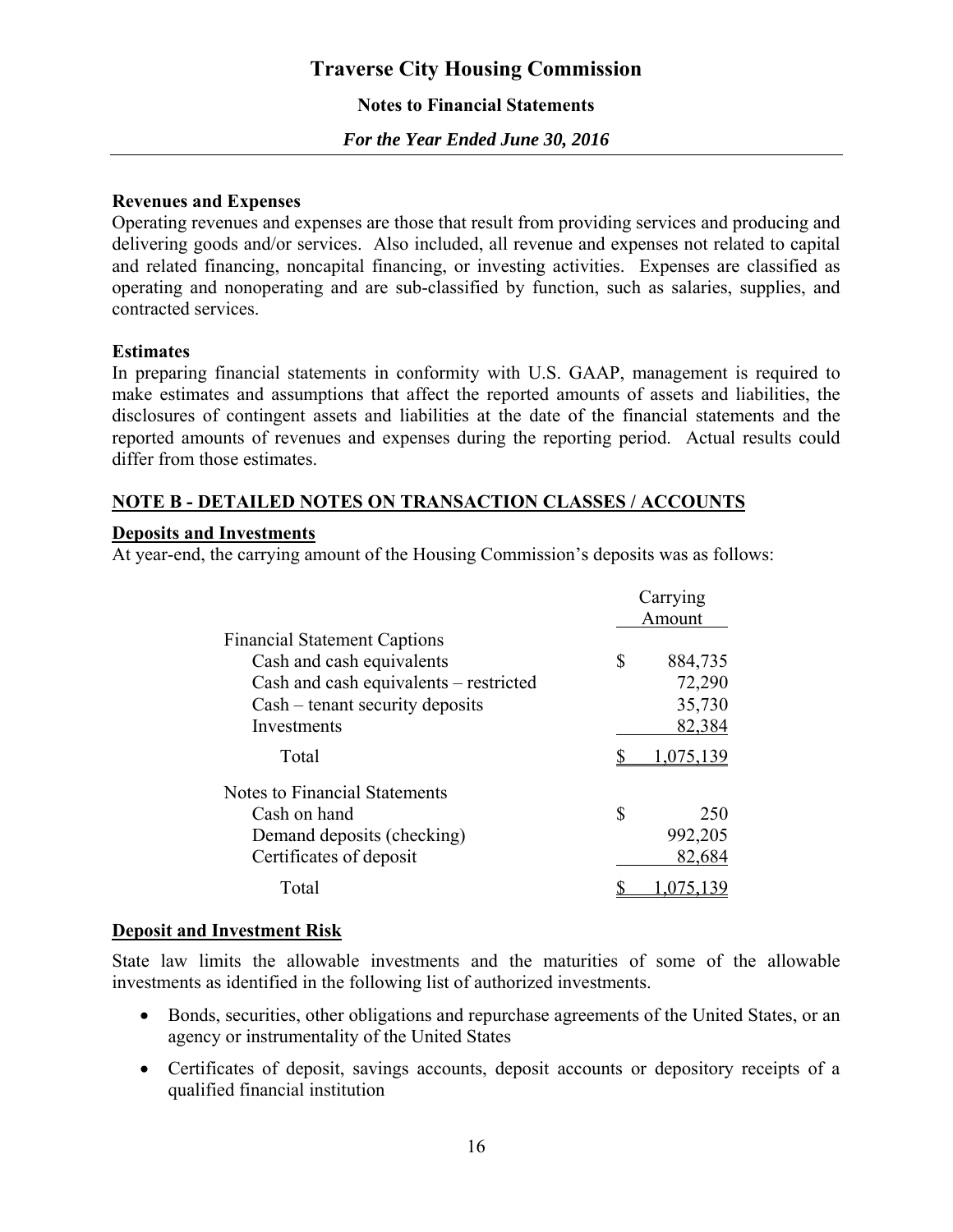#### **Notes to Financial Statements**

#### *For the Year Ended June 30, 2016*

- Commercial paper rated at the time of purchase within the 2 highest classifications established by not less than 2 standard rating services and that matures not more than 270 days after the date of purchase
- Bankers acceptances of United States banks
- Obligations of the State of Michigan and its political subdivisions that, at the time of purchase are rated as investment grade by at least one standard rating service
- Mutual funds registered under the investment company act of 1940 with the authority to purchase only investment vehicles that are legal for direct investment by a public corporation
- External investment pools as authorized by Public Act 20 as amended through December 31, 1997

#### Inter*est Rate Risk*

The Housing Commission's investment policy does not have specific limits in excess of State law on investment maturities as a means of managing its exposure to fair value losses arising from increasing interest rates.

#### *Credit Risk*

The Housing Commission's investment policy does not have specific limits in excess of State law on investment credit risk. At year-end, the Housing Commission had no investments and was therefore, not exposed to credit risk.

#### *Custodial Credit Risk – Deposits*

Custodial credit risk is the risk that in the event of a bank failure, the Housing Commission's deposits may not be returned. State law does not require and the Housing Commission does not have a policy for deposit custodial credit risk. At year-end, the entire amount of the Housing Commission's bank balance of \$1,103,093 was fully insured under FDIC and was therefore, not exposed to custodial credit risk.

#### *Concentration of Credit Risk*

State law limits allowable investments but does not limit concentration of credit risk. The Housing Commission's investment policy does not have specific limits in excess of State law on concentration of credit risk. At year-end, The Housing Commission had no investments and was therefore, not exposed to concentration of credit risk.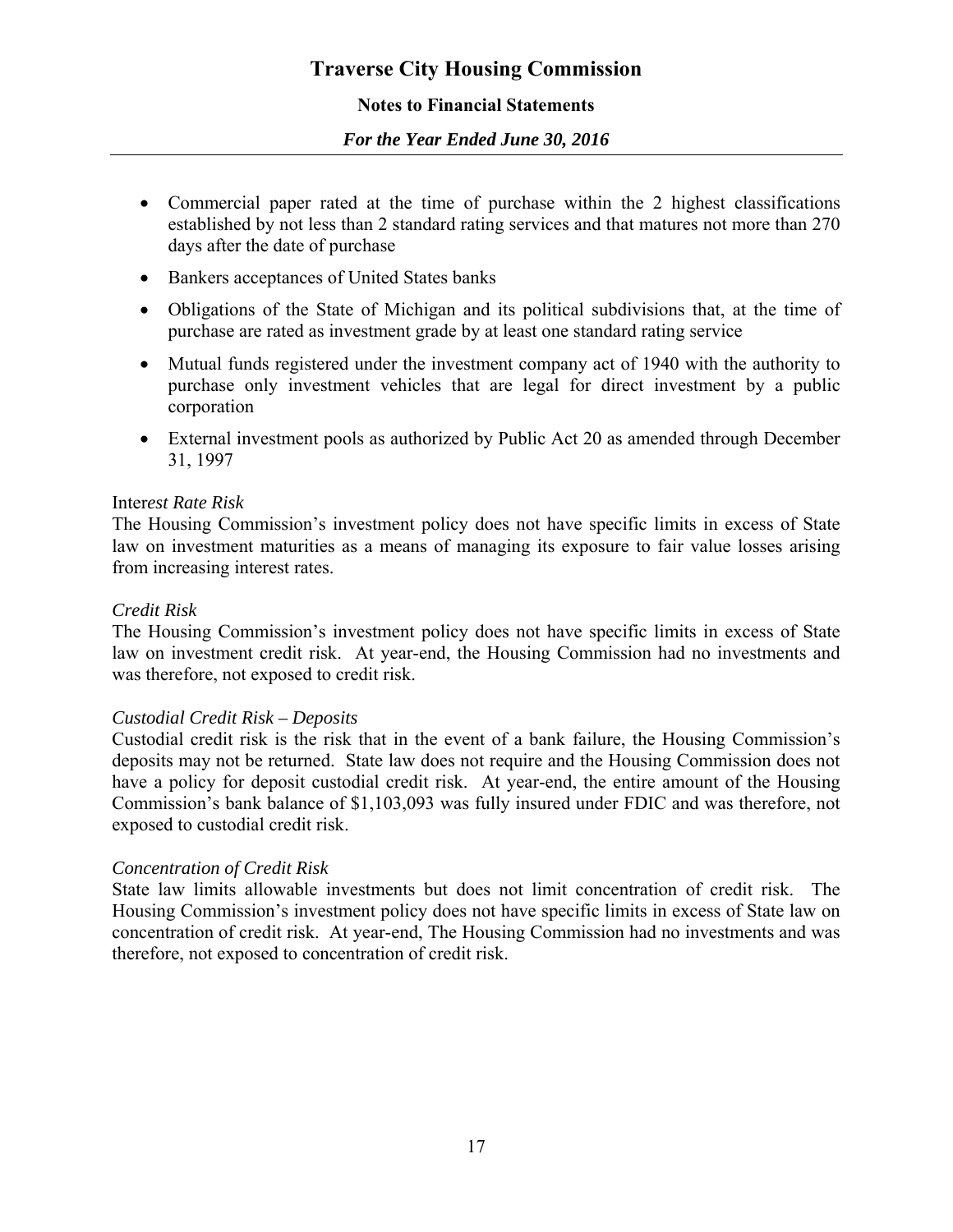### **Notes to Financial Statements**

*For the Year Ended June 30, 2016* 

# **Accounts Receivable**

The balance in accounts receivable was comprised of the following:

| Tenant receivables              | 15,479    |
|---------------------------------|-----------|
| Allowance for doubtful accounts | (10, 445) |
| Interest receivable             |           |
| Miscellaneous receivable        | 3.080     |
| Total receivables, net          |           |

### **Capital Assets**

Capital asset activity for the year was as follows:

|                                        | Beginning<br>Balance<br>Additions |                        | Disposals | Ending<br>Balance |  |
|----------------------------------------|-----------------------------------|------------------------|-----------|-------------------|--|
| Capital assets not being depreciated   |                                   |                        |           |                   |  |
| Land                                   | \$<br>297,665                     | $-$ \$<br><sup>S</sup> |           | \$<br>297,665     |  |
| Capital assets being depreciated       |                                   |                        |           |                   |  |
| Buildings and improvements             | 7,809,546                         | 148,424                |           | 7,957,970         |  |
| Furniture, equipment and               |                                   |                        |           |                   |  |
| machinery – dwelling                   | 95,049                            | 3,567                  |           | 98,616            |  |
| Furniture, equipment and               |                                   |                        |           |                   |  |
| $machinery - administration$           | 229,318                           | 12,872                 |           | 242,190           |  |
| Total capital assets being depreciated | 8,133,913                         | 164,863                |           | 8,298,776         |  |
| Less accumulated depreciation          | (6, 114, 114)                     | (310, 364)             |           | (6,424,478)       |  |
| Net capital assets being depreciated   | 2,019,799                         | (145, 501)             |           | 1,874,298         |  |
| Total net capital assets               | 2,317,464                         | (145,501)              |           | 2,171,963         |  |

### **Long-term Debt**

Following is a summary of changes in long-term debt for the year:

|                              |            |           |                |               | Amount   |
|------------------------------|------------|-----------|----------------|---------------|----------|
|                              |            |           |                |               | Due      |
|                              | Beginning  |           |                | Ending        | Within   |
|                              | Balance    | Additions | Deductions     | Balance       | One Year |
| HUD loan                     | 496,145 \$ |           | (28, 638)<br>S | 467,507<br>\$ | 30,088   |
| Lease / purchase agreement   | 232,399    |           | (23,990)       | 208,409       | 26,485   |
| Accrued compensated absences | 13,561     | 5,126     |                | 18,687        | 11,550   |
| Total                        | 742,105    | 5,126     | (52,628        | 694,603       | 68,123   |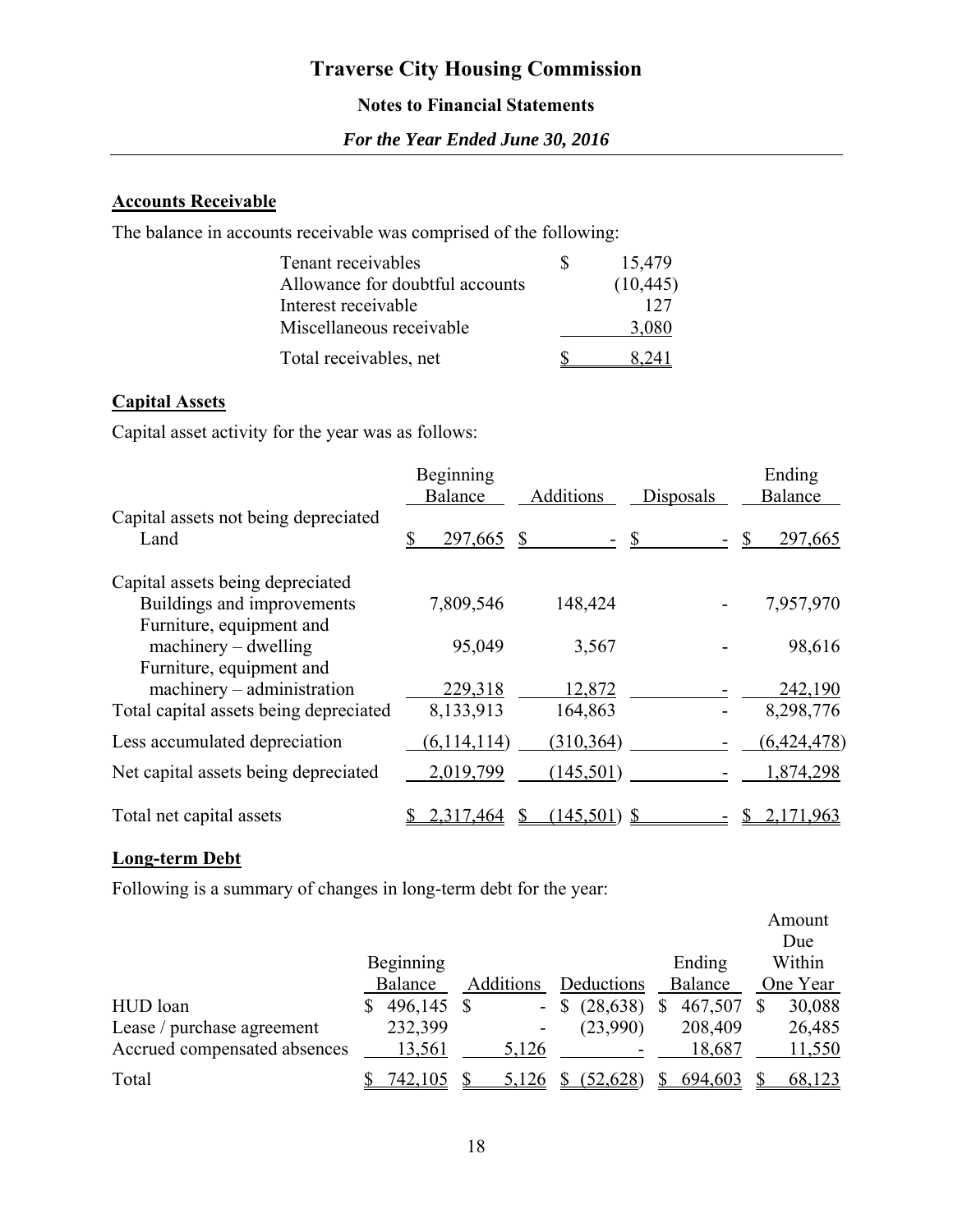**Notes to Financial Statements** 

*For the Year Ended June 30, 2016* 

The HUD loan was entered into in 2008, has an interest rate of 4.95% and matures in 2028. The lease purchase agreement was entered into in 2013 for the purpose of acquiring energy performance equipment, has an interest rate of 2.3% and matures in 2022.

Maturities of the HUD loan and lease purchase agreements are as follows:

| Year Ending |              |                |
|-------------|--------------|----------------|
| June 30,    | Principal    | Interest       |
| 2017        | \$<br>56,573 | \$<br>31,980   |
| 2018        | 60,710       | 29,143         |
| 2019        | 64,424       | 26,103         |
| 2020        | 67,600       | 22,900         |
| 2021        | 70,962       | 19,539         |
| 2022-2026   | 267,721      | 51,968         |
| 2027-2028   | 87,926       | 4,044          |
|             | 675,916      | <u>185,677</u> |

### **NOTE C - OTHER INFORMATION**

#### **Concentration of Revenue**

The Housing Commission is dependent upon HUD to fund its operations through operating subsidies and capital funding grants. Total revenue received from HUD for 2015 and 2016 was \$1,249,028 or 70% and \$1,583,778 or 73% of revenue, respectively.

#### **Contingencies**

Under the terms of certain Federal and State grants, periodic audits are required and certain costs may be questioned as not representing appropriate expenditures under the terms of the grants. Such audits could lead to reimbursement to the grantor agencies. Housing Commission management believes disallowances, if any, would be minimal.

#### **Risk Management**

The Housing Commission is exposed to various risks of loss related to torts, theft of, damage to and destruction of assets, errors and omissions, injuries to employees and natural disasters. The Housing Commission maintains commercial insurance covering each of these risks of loss. Management believes such coverage is sufficient to preclude any significant uninsured losses to the Housing Commission. Settled claims have not exceeded this commercial coverage in any of the past three fiscal years.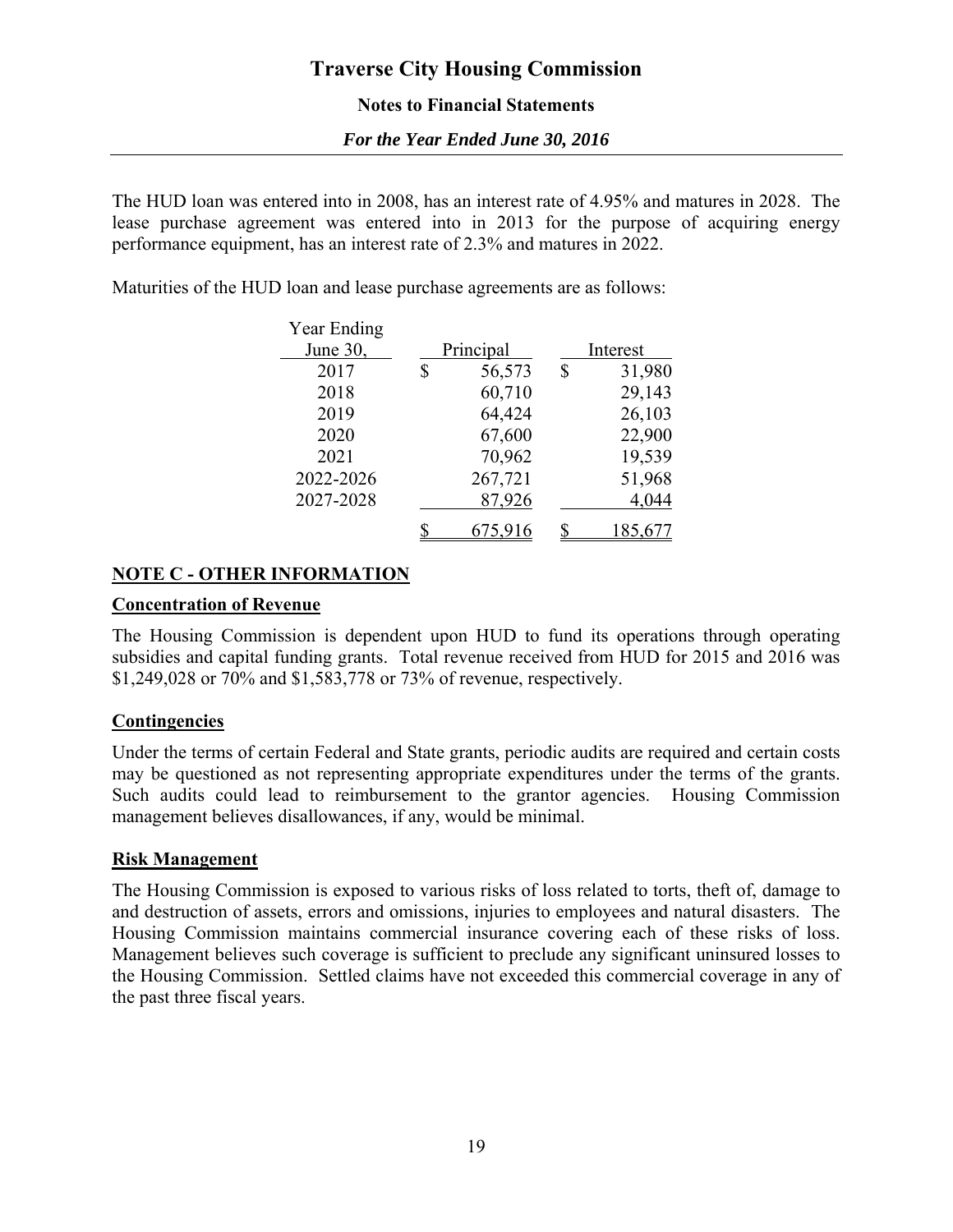**Notes to Financial Statements** 

*For the Year Ended June 30, 2016* 

#### **Employee Benefit Plan**

The Housing Commission participates in a 457 Deferred Compensation Pension Plan covering full-time employees that have completed a six-month probation period. Employees are not required to contribute to the Plan, however, if they do participate, the Housing Commission matches the employee contribution to the Plan up to 3% of the employees gross salary. Once a year, the Housing Commission contributes 4% of gross wages to the Plan for all full-time employees, whether or not they participate. Upon separation, accrued funds remain the property of the employee. During the fiscal year the Housing Commission contributed a total of \$16,373 and employees contributed \$23,417 to the Plan.

♦ ♦ ♦ ♦ ♦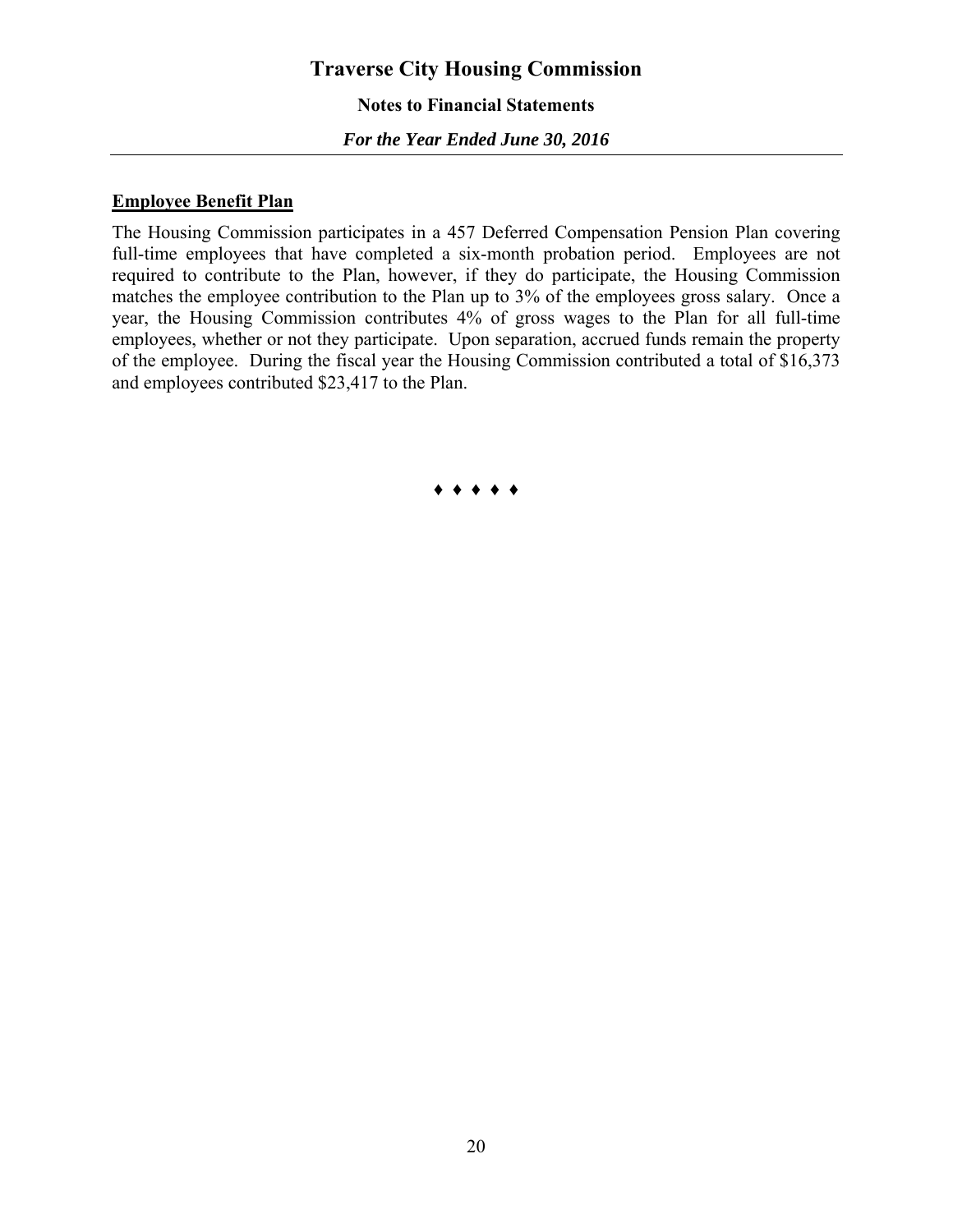#### **Traverse City Housing Commission Financial Data Schedule Project Balance Sheet** *June 30, 2016*

| Line<br>Item# | <b>Account Description</b>                                                  | Project<br>MI080000001     |
|---------------|-----------------------------------------------------------------------------|----------------------------|
| 111           | Cash - Unrestricted                                                         | \$<br>742,301              |
| 112           | Cash - Restricted - Modernization and Development                           | 26,838                     |
| 114           | Cash - Tenant Security Deposits                                             | 35,730                     |
| 100           | <b>Total Cash</b>                                                           | 804,869                    |
| 125           | Accounts Receivable - Miscellaneous                                         | 3,080                      |
| 126           | Accounts Receivable - Tenants                                               | 15,479                     |
| 126.1         | Allowance for Doubtful Accounts - Tenants                                   | (10, 445)                  |
| 129           | Accrued Interest Receivable                                                 | 127                        |
| 120           | Total Receivables, Net of Allowances for Doubtful Accounts                  | 8,241                      |
| 131           | Investments - Unrestricted                                                  | 82,384                     |
| 142           | Prepaid Expenses and Other Assets                                           | 29,353                     |
| 150           | <b>Total Current Assets</b>                                                 | 924,847                    |
| 161           | Land                                                                        | 297,665                    |
| 162           | <b>Buildings</b>                                                            | 7,957,969                  |
| 163           | Furniture, Equipment & Machinery - Dwellings                                | 98,616                     |
| 164           | Furniture, Equipment & Machinery - Administration                           | 236,134                    |
| 166           | <b>Accumulated Depreciation</b>                                             | (6,421,018)                |
| 160           | Total Capital Assets, Net of Accumulated Depreciation                       | 2,169,366                  |
| 180           | <b>Total Non-Current Assets</b>                                             | 2,169,366                  |
| 290           | <b>Total Assets</b>                                                         | 3,094,213<br><sup>\$</sup> |
|               |                                                                             |                            |
| 312<br>321    | Accounts Payable $\leq$ 90 Days<br>Accrued Wage/Payroll Taxes Payable       | \$<br>7,870<br>7,529       |
| 322           | Accrued Compensated Absences - Current Portion                              | 7,483                      |
| 333           | Accounts Payable - Other Government                                         | 24,915                     |
| 341           | <b>Tenant Security Deposits</b>                                             | 35,730                     |
| 342           | <b>Unearned Revenues</b>                                                    | 6,343                      |
| 343           | Current Portion of Long-term Debt - Capital Projects/Mortgage Revenue Bonds | 56,573                     |
| 346           | Accrued Liabilities - Other                                                 | 10,289                     |
| 310           | Total Current Liabilities                                                   | 156,732                    |
| 351           | Long-term Debt, Net of Current - Capital Projects/Mortgage Revenue          | 619,343                    |
| 354           | Accrued Compensated Absences - Non-Current                                  | 4,968                      |
| 350           | <b>Total Non-Current Liabilities</b>                                        | 624,311                    |
| 300           | <b>Total Liabilities</b>                                                    | 781,043                    |
| 508.4         | Net Investment in Capital Assets                                            | 1,493,450                  |
| 511.4         | <b>Restricted Net Position</b>                                              | 26,838                     |
| 512.4         | <b>Unrestricted Net Position</b>                                            | 792,882                    |
| 513           | Total Equity - Net Assets / Position                                        | 2,313,170                  |
| 600           | Total Liab., Def. Inflow of Res., and Equity - Net Assets / Position        | \$<br>3,094,213            |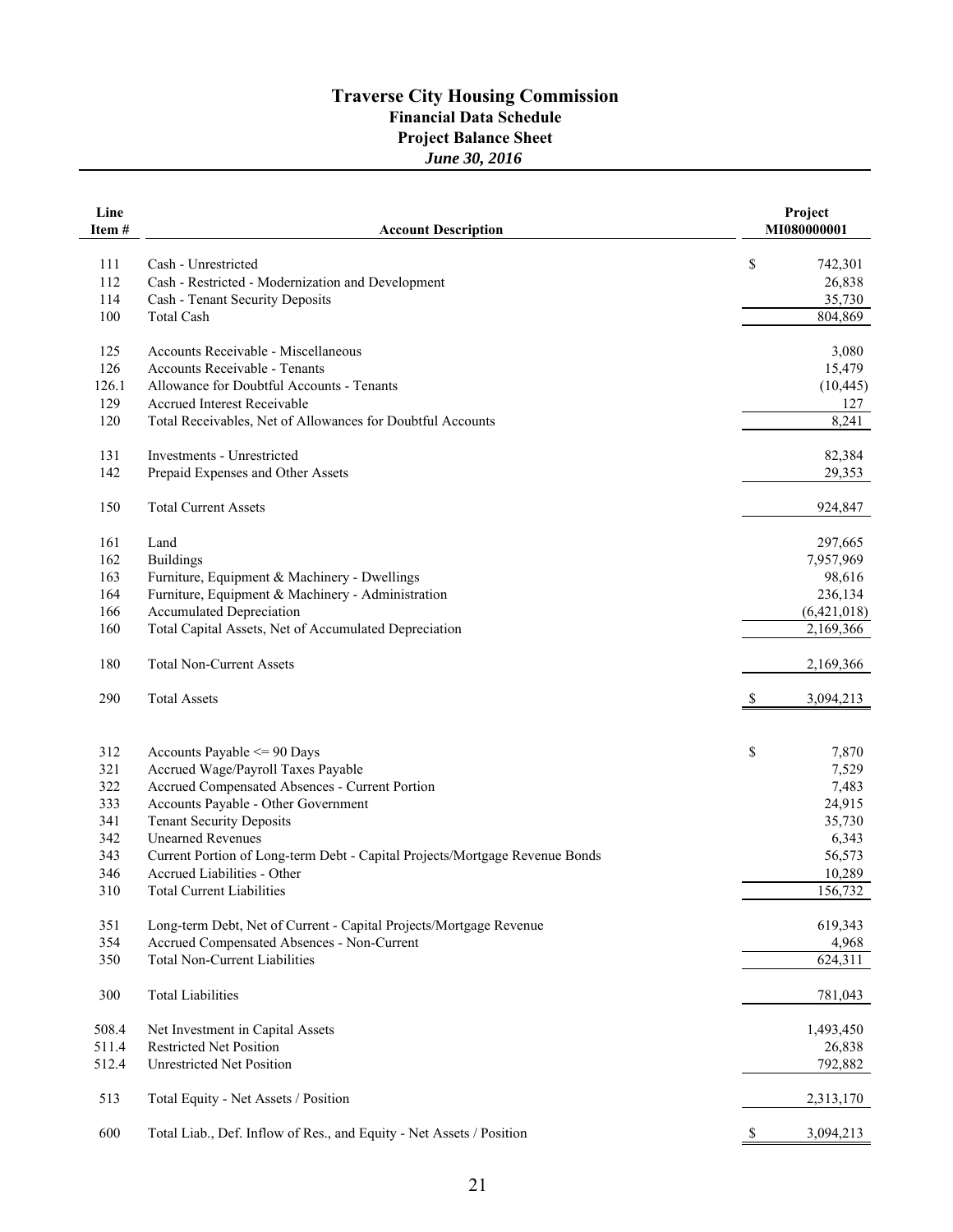#### **Traverse City Housing Commission Financial Data Schedule Project Income Statement** *For the Year Ended June 30, 2016*

| Line<br>Item#  | <b>Account Description</b>                                       | Total<br>Projects | Project<br>MI080000001   | Operating<br><b>Fund Program</b> | <b>Capital Fund</b><br>Program |
|----------------|------------------------------------------------------------------|-------------------|--------------------------|----------------------------------|--------------------------------|
| 70300          | Net Tenant Rental Revenue                                        | \$<br>431,742     | <sup>\$</sup><br>431,742 | $\mathsf{s}$<br>431,742          | <sup>\$</sup>                  |
| 70400          | Tenant Revenue - Other                                           | 1,137             | 1,137                    | 1,137                            |                                |
| 70500          | <b>Total Tenant Revenue</b>                                      | 432,879           | 432,879                  | 432,879                          |                                |
| 70600          | HUD PHA Operating Grants                                         | 287,833           | 287,833                  | 263,918                          | 23,915                         |
| 70610          | Capital Grants                                                   | 158,571           | 158,571                  |                                  | 158,571                        |
| 71100          | Investment Income - Unrestricted                                 | 3,195             | 3,195                    | 3,195                            |                                |
| 71500          | Other Revenue                                                    | 132,939           | 132,939                  | 132,939                          |                                |
| 70000          | <b>Total Revenue</b>                                             | 1,015,417         | 1,015,417                | 832,931                          | 182,486                        |
| 91100          | <b>Administrative Salaries</b>                                   | 108,215           | 108,215                  | 108,215                          |                                |
| 91200          | <b>Auditing Fees</b>                                             | 4,025             | 4,025                    | 4,025                            |                                |
| 91400          | Advertising and Marketing                                        | 1,357             | 1,357                    | 1,357                            |                                |
| 91500          | Employee Benefit Contributions - Administrative                  | 41,383            | 41,383                   | 41,383                           |                                |
| 91600          | Office Expenses                                                  | 66,552            | 66,552                   | 66,552                           |                                |
| 91700          | Legal Expense                                                    | 5,483             | 5,483                    | 5,483                            |                                |
| 91800          | Travel                                                           | 3,978             | 3,978                    | 3,978                            |                                |
| 91900          | Other                                                            | 6,617             | 6,617                    | 6,617<br>237.610                 |                                |
| 91000          | Total Operating - Administrative                                 | 237,610           | 237,610                  |                                  | ÷.                             |
| 92400          | Tenant Services - Other                                          | 45,026            | 45,026                   | 45,026                           |                                |
| 92500          | <b>Total Tenant Services</b>                                     | 45,026            | 45,026                   | 45,026                           | $\overline{\phantom{a}}$       |
|                |                                                                  |                   |                          |                                  |                                |
| 93100          | Water                                                            | 16,413            | 16,413                   | 16,413                           |                                |
| 93200<br>93300 | Electricity<br>Gas                                               | 125,464<br>10,035 | 125,464<br>10,035        | 125,464<br>10,035                |                                |
| 93000          | <b>Total Utilities</b>                                           | 151,912           | 151,912                  | 151,912                          | ÷.                             |
|                |                                                                  |                   |                          |                                  |                                |
| 94100          | Ordinary Maintenance and Operations - Labor                      | 77,348            | 77,348                   | 77,348                           |                                |
| 94200          | Ordinary Maintenance and Operations - Materials and Other        | 25,161            | 25,161                   | 25,161                           |                                |
| 94300          | Ordinary Maintenance and Operations Contracts                    | 120,968           | 120,968                  | 120,968                          |                                |
| 94500          | Employee Benefit Contributions - Ordinary Maintenance            | 33,937            | 33,937                   | 33,937                           |                                |
| 94000          | Total Maintenance                                                | 257,414           | 257,414                  | 257,414                          | $\overline{\phantom{a}}$       |
| 96140          | All Other Insurance                                              | 28,352            | 28,352                   | 28,352                           |                                |
| 96100          | Total Insurance Premiums                                         | 28,352            | 28,352                   | 28,352                           |                                |
|                |                                                                  |                   |                          |                                  |                                |
| 96210          | Compensated Absences                                             | 2,356             | 2,356                    | 2,356                            |                                |
| 96300          | Payments in Lieu of Taxes                                        | 24,915            | 24,915                   | 24,915                           |                                |
| 96400          | Bad Debt - Tenant Rents                                          | 4,439             | 4,439                    | 4,439                            |                                |
| 96000          | Total Other General Expenses                                     | 31,710            | 31,710                   | 31,710                           | ÷.                             |
| 96710          | Interest on Mortgage (or Bonds) Payable                          | 23,915            | 23,915                   |                                  | 23,915                         |
| 96720          | Interest on Notes Payable (Short and Long Term)                  | 10,710            | 10,710                   | 10,710                           |                                |
| 96700          | Total Interest Expense and Amortization Cost                     | 34,625            | 34,625                   | 10,710                           | 23,915                         |
| 96900          |                                                                  | 786,649           | 786,649                  | 762,734                          | 23,915                         |
|                | <b>Total Operating Expenses</b>                                  |                   |                          |                                  |                                |
| 97000          | Excess of Operating Revenue over Operating Expenses              | 228,768           | 228,768                  | 70,197                           | 158,571                        |
| 97100          | <b>Extraordinary Maintenance</b>                                 | 6,936             | 6,936                    | 6,936                            |                                |
| 97200<br>97400 | Casualty Losses - Non-capitalized<br>Depreciation Expense        | 716<br>310,126    | 716<br>310,126           | 716<br>306,405                   | 3,721                          |
|                |                                                                  |                   |                          |                                  |                                |
| 90000          | <b>Total Expenses</b>                                            | 1,104,427         | 1,104,427                | 1,076,791                        | 27,636                         |
| 10000          | Excess (Deficiency) of Total Revenue Over (Under) Total Expenses | (89,010)          | (89,010)                 | (243, 860)                       | 154,850                        |
| 11020          | Required Annual Debt Principal Payments                          | 52,628            | 52,628                   | 23,990                           | 28,638                         |
| 11030          | <b>Beginning Equity</b>                                          | 2,402,180         | 2,402,180                | 2,402,180                        |                                |
| 11190<br>11210 | Unit Months Available<br>Number of Unit Months Leased            | 1,620<br>1,619    | 1,620<br>1,619           | 1,620<br>1,619                   |                                |
| 11270          |                                                                  |                   |                          |                                  |                                |
|                | Excess Cash                                                      | 648,363           | 648,363                  | 648,363                          |                                |
| 11620          | <b>Building Purchases</b>                                        | 129,933           | 129,933                  |                                  | 129,933                        |
| 13510          | CFFP Debt Service Payments                                       | 52,554            | 52,554                   |                                  | 52,554                         |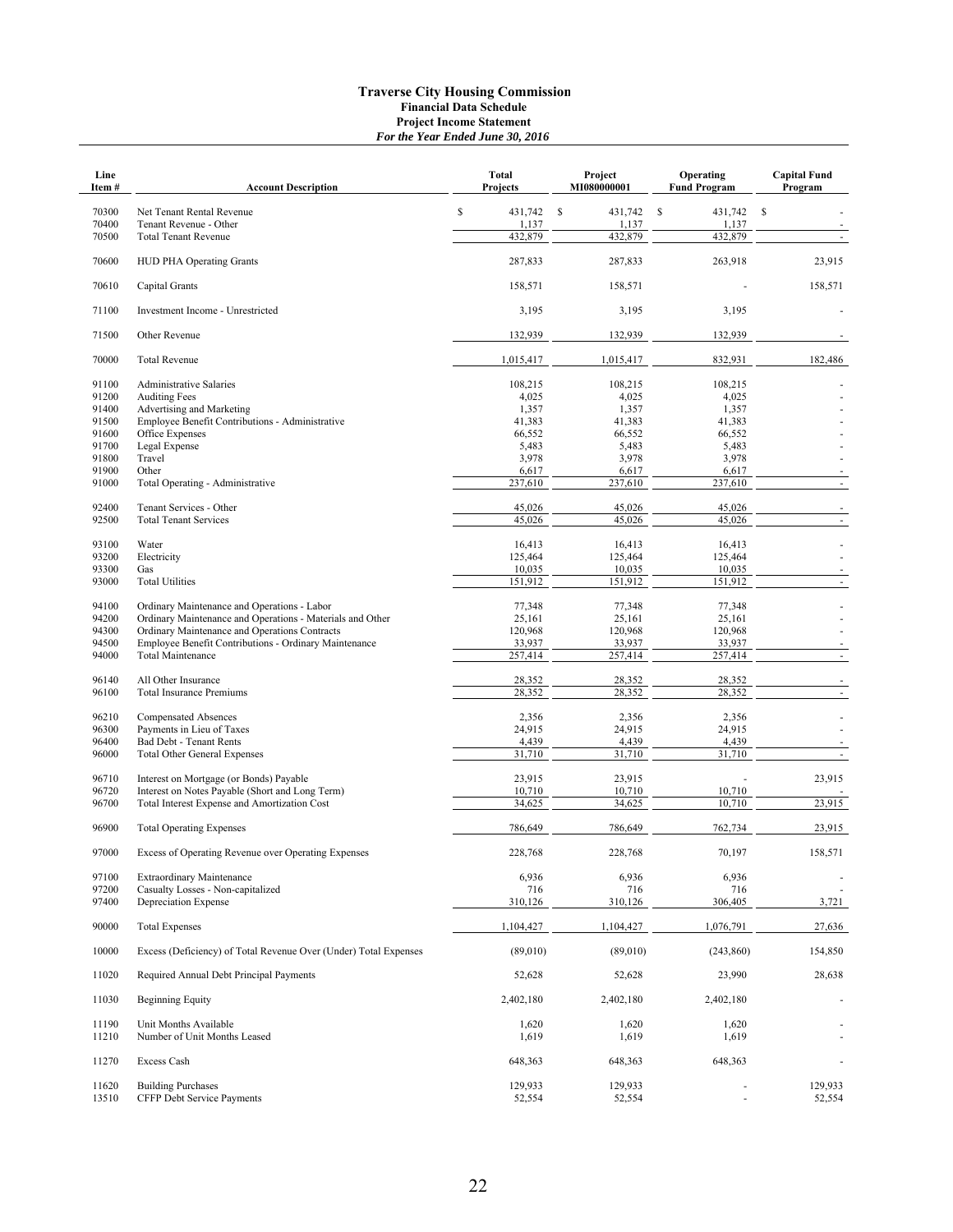# **Financial Data Schedule**

# **Program Financials - Balance Sheet**

*June 30, 2016*

| Line<br>Item# | <b>Account Description</b>                                           | 14.871<br><b>Housing</b><br><b>Choice</b><br><b>Vouchers</b> |
|---------------|----------------------------------------------------------------------|--------------------------------------------------------------|
| 111           | Cash - Unrestricted                                                  | \$<br>142,434                                                |
| 113           | Cash - Other Restricted                                              | 11,324                                                       |
| 115           | Cash - Restricted for Payment of Current Liabilities                 | 34,128                                                       |
| 100           | <b>Total Cash</b>                                                    | 187,886                                                      |
| 142           | Prepaid Expenses and Other Assets                                    | 1,732                                                        |
| 150           | <b>Total Current Assets</b>                                          | 189,618                                                      |
| 164           | Furniture, Equipment & Machinery - Administration                    | 6,057                                                        |
| 166           | <b>Accumulated Depreciation</b>                                      | (3,460)                                                      |
| 160           | Total Capital Assets, Net of Accumulated Depreciation                | 2,597                                                        |
| 180           | <b>Total Non-Current Assets</b>                                      | 2,597                                                        |
| 290           | <b>Total Assets</b>                                                  | \$<br>192,215                                                |
| 312           | Accounts Payable $\leq$ 90 Days                                      | \$<br>1,681                                                  |
| 321           | Accrued Wage/Payroll Taxes Payable                                   | 3,309                                                        |
| 322           | Accrued Compensated Absences - Current Portion                       | 4,067                                                        |
| 345           | Other Current Liabilities                                            | 36,987                                                       |
| 310           | <b>Total Current Liabilities</b>                                     | 46,044                                                       |
| 354           | Accrued Compensated Absences - Non Current                           | 2,169                                                        |
| 350           | <b>Total Non-Current Liabilities</b>                                 | 2,169                                                        |
| 300           | <b>Total Liabilities</b>                                             | 48,213                                                       |
| 508.4         | Net Investment in Capital Assets                                     | 2,597                                                        |
| 511.4         | <b>Restricted Net Position</b>                                       | 11,324                                                       |
| 512.4         | <b>Unrestricted Net Position</b>                                     | 130,081                                                      |
| 513           | Total Equity - Net Assets / Position                                 | 144,002                                                      |
| 600           | Total Liab., Def. Inflow of Res., and Equity - Net Assets / Position | \$<br>192,215                                                |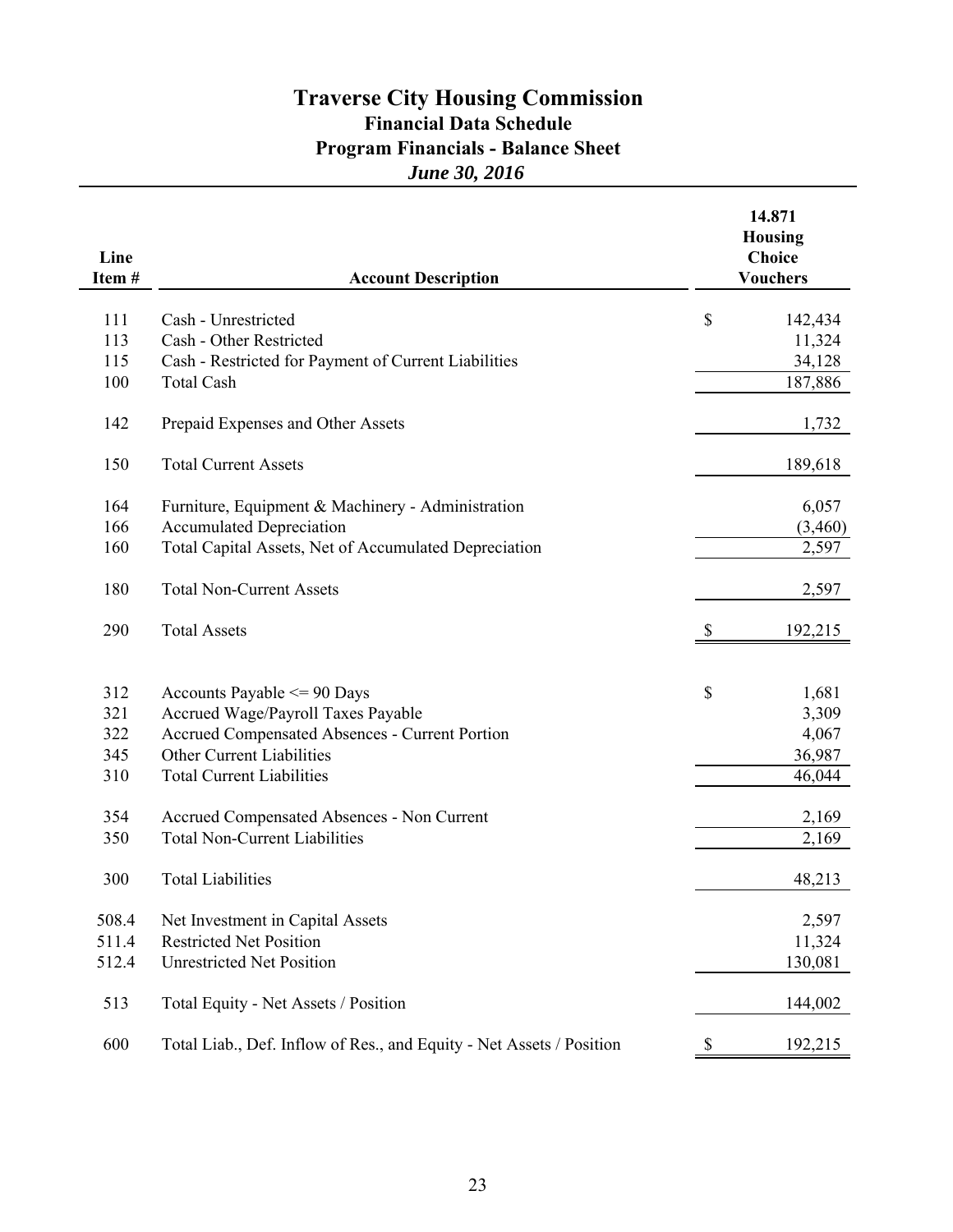# **Traverse City Housing Commission Financial Data Schedule Program Financials - Income Statement** *For the Year Ended June 30, 2016*

| Line<br>Item#                                                                                   | <b>Account Description</b>                                                                                                                                                                                                                                                                               | 14.871<br>Housing<br><b>Choice</b><br><b>Vouchers</b>                                            |
|-------------------------------------------------------------------------------------------------|----------------------------------------------------------------------------------------------------------------------------------------------------------------------------------------------------------------------------------------------------------------------------------------------------------|--------------------------------------------------------------------------------------------------|
| 70600                                                                                           | <b>HUD PHA Operating Grants</b>                                                                                                                                                                                                                                                                          | \$<br>1,137,374                                                                                  |
| 71400                                                                                           | Fraud Recovery                                                                                                                                                                                                                                                                                           | 2,752                                                                                            |
| 71500                                                                                           | Other Revenue                                                                                                                                                                                                                                                                                            | 17,989                                                                                           |
| 70000                                                                                           | <b>Total Revenue</b>                                                                                                                                                                                                                                                                                     | 1,158,115                                                                                        |
| 91100<br>91200<br>91400<br>91500<br>91600<br>91700<br>91800<br>91900<br>91000<br>96210<br>96000 | <b>Administrative Salaries</b><br><b>Auditing Fees</b><br>Advertising and Marketing<br>Employee Benefit Contributions - Administrative<br>Office Expenses<br>Legal Expenses<br>Travel<br>Other<br>Total Operating - Administrative<br><b>Compensated Absences</b><br><b>Total Other General Expenses</b> | 83,858<br>1,725<br>700<br>29,809<br>18,876<br>132<br>1,476<br>8,128<br>144,704<br>2,770<br>2,770 |
| 96900                                                                                           | <b>Total Operating Expenses</b>                                                                                                                                                                                                                                                                          | 147,474                                                                                          |
| 97000                                                                                           | Excess of Operating Revenue over Operating Expenses                                                                                                                                                                                                                                                      | 1,010,641                                                                                        |
| 97300<br>97400<br>90000                                                                         | Housing Assistance Payments<br>Depreciation Expense<br><b>Total Expenses</b>                                                                                                                                                                                                                             | 968,308<br>508<br>1,116,290                                                                      |
| 10000                                                                                           | Excess (Deficiency) of Total Revenue Over (Under) Total Expenses                                                                                                                                                                                                                                         | 41,825                                                                                           |
| 11030                                                                                           | <b>Beginning Equity</b>                                                                                                                                                                                                                                                                                  | 102,177                                                                                          |
| 11170<br>11180                                                                                  | Administrative Fee Equity<br>Housing Assistance Payments Equity                                                                                                                                                                                                                                          | 132,678<br>11,324                                                                                |
| 11190<br>11210                                                                                  | Unit Months Available<br>Number of Unit Months Leased                                                                                                                                                                                                                                                    | 2,054<br>1,956                                                                                   |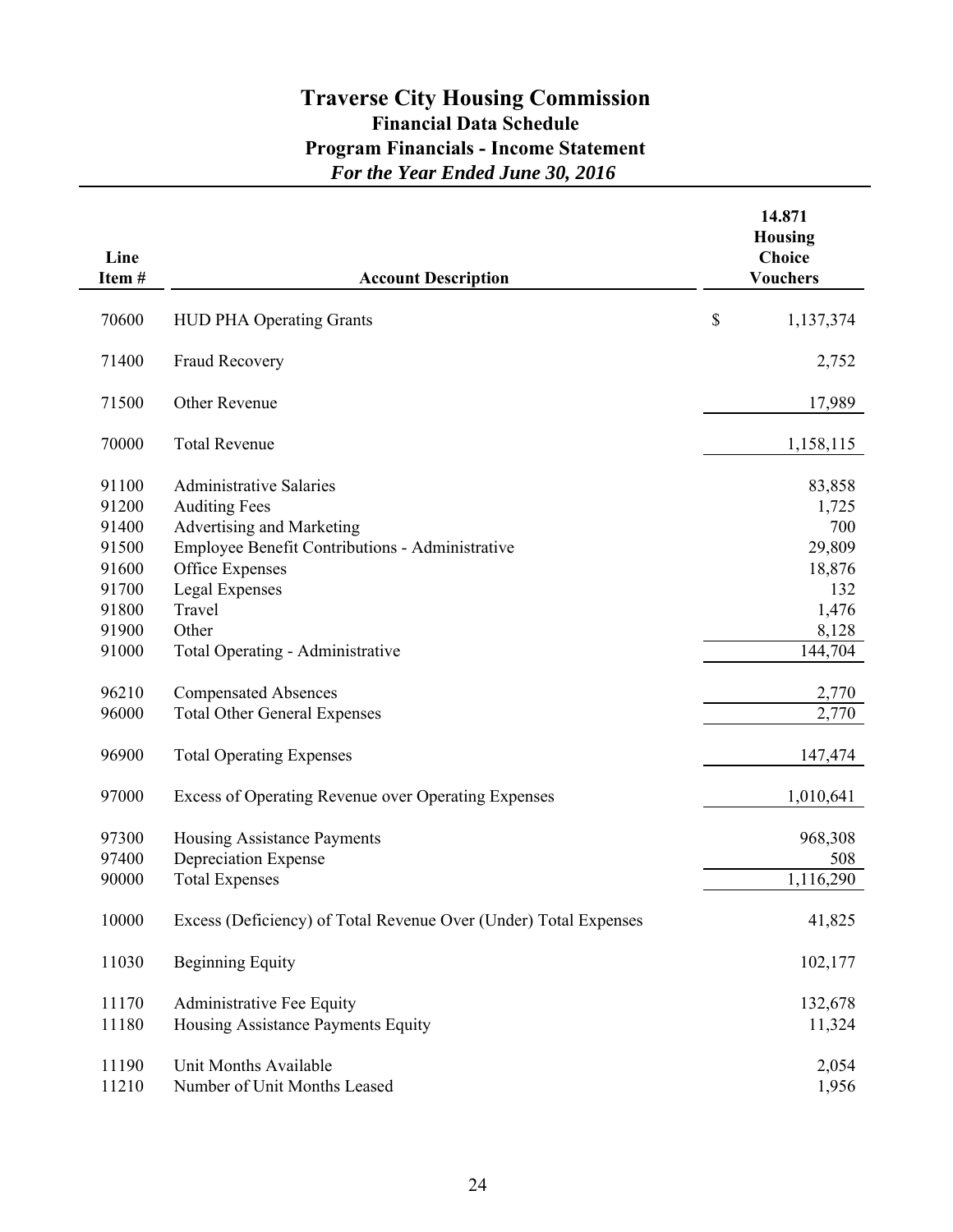### **Financial Data Schedule**

**PHA Financial Data - Balance Sheet**

#### *June 30, 2016*

| Line<br>Item# | <b>Account Description</b>                                           | Project<br><b>Totals</b> |    | Program<br><b>Totals</b> |    | Subtotal          |    | <b>Total</b> |
|---------------|----------------------------------------------------------------------|--------------------------|----|--------------------------|----|-------------------|----|--------------|
| 111           | Cash - Unrestricted                                                  | \$<br>742,301            | \$ | 142,434                  | \$ | 884,735           | \$ | 884,735      |
| 112           | Cash - Restricted - Modernization and Development                    | 26,838                   |    |                          |    | 26,838            |    | 26,838       |
| 113           | Cash - Other Restricted                                              |                          |    | 11,324                   |    | 11,324            |    | 11,324       |
| 114           | Cash - Tenant Security Deposits                                      | 35,730                   |    |                          |    | 35,730            |    | 35,730       |
| 115           | Cash - Restricted for Payment of Current Liabilities                 |                          |    | 34,128                   |    | 34,128            |    | 34,128       |
| 100           | <b>Total Cash</b>                                                    | 804,869                  |    | 187,886                  |    | 992,755           |    | 992,755      |
|               |                                                                      |                          |    |                          |    |                   |    |              |
| 125           | Accounts Receivable - Miscellaneous                                  | 3,080                    |    |                          |    | 3,080             |    | 3,080        |
| 126           | Accounts Receivable - Tenants                                        | 15,479                   |    |                          |    | 15,479            |    | 15,479       |
| 126.1         | Allowance for Doubtful Accounts - Tenants                            | (10, 445)                |    | $\overline{a}$           |    | (10, 445)         |    | (10, 445)    |
| 129           | Accrued Interest Receivable                                          | 127                      |    |                          |    | 127               |    | 127          |
| 120           | Total Receivables, Net of Allowances for Doubtful Accounts           | 8,241                    |    |                          |    | 8,241             |    | 8,241        |
|               |                                                                      |                          |    |                          |    |                   |    |              |
| 131           | Investments - Unrestricted                                           | 82,384                   |    |                          |    | 82,384            |    | 82,384       |
| 142           | Prepaid Expenses and Other Assets                                    | 29,353                   |    | 1,732                    |    | 31,085            |    | 31,085       |
| 150           | <b>Total Current Assets</b>                                          | 924,847                  |    | 189,618                  |    | 1,114,465         |    | 1,114,465    |
|               |                                                                      |                          |    |                          |    |                   |    |              |
| 161           | Land                                                                 | 297,665                  |    |                          |    | 297,665           |    | 297,665      |
| 162           | <b>Buildings</b>                                                     | 7,957,969                |    |                          |    | 7,957,969         |    | 7,957,969    |
| 163           | Furniture, Equipment & Machinery - Dwellings                         | 98,616                   |    |                          |    | 98,616            |    | 98,616       |
| 164           | Furniture, Equipment & Machinery - Administration                    | 236,134                  |    | 6,057                    |    | 242,191           |    | 242,191      |
| 166           | <b>Accumulated Depreciation</b>                                      | (6,421,018)              |    | (3,460)                  |    | (6,424,478)       |    | (6,424,478)  |
| 160           | Total Capital Assets, Net of Accumulated Depreciation                | 2,169,366                |    | 2,597                    |    | 2,171,963         |    | 2,171,963    |
| 180           | <b>Total Non-Current Assets</b>                                      | 2,169,366                |    | 2,597                    |    | 2,171,963         |    | 2,171,963    |
| 290           | <b>Total Assets</b>                                                  | 3,094,213                | S  | 192,215                  | \$ | 3,286,428         | \$ | 3,286,428    |
|               |                                                                      |                          |    |                          |    |                   |    |              |
| 312           | Accounts Payable $\leq$ 90 Days                                      | \$<br>7,870              | \$ | 1,681                    | \$ | 9,551             | \$ | 9,551        |
| 321           | Accrued Wage/Payroll Taxes Payable                                   | 7,529                    |    | 3,309                    |    | 10,838            |    | 10,838       |
| 322           | Accrued Compensated Absences - Current Portion                       | 7,483                    |    | 4,067                    |    | 11,550            |    | 11,550       |
| 333           | Accounts Payable - Other Government                                  | 24,915                   |    |                          |    | 24,915            |    | 24,915       |
| 341           | <b>Tenant Security Deposits</b>                                      | 35,730                   |    | $\overline{a}$           |    | 35,730            |    | 35,730       |
| 342           | <b>Unearned Revenues</b>                                             | 6,343                    |    |                          |    | 6,343             |    | 6,343        |
| 343           | Current Portion of Long-term Debt - Capital Projects/                |                          |    |                          |    |                   |    |              |
|               | Mortgage Revenue Bonds                                               | 56,573                   |    |                          |    | 56,573            |    | 56,573       |
| 345           | Other Current Liabilities<br>Accrued Liabilities - Other             |                          |    | 36,987                   |    | 36,987            |    | 36,987       |
| 346           |                                                                      | 10,289                   |    | 46,044                   |    | 10,289<br>202,776 |    | 10,289       |
| 310           | <b>Total Current Liabilities</b>                                     | 156,732                  |    |                          |    |                   |    | 202,776      |
| 351           | Long-term Debt, Net of Current - Capital Projects/                   |                          |    |                          |    |                   |    |              |
|               | Mortgage Revenue Bonds                                               | 619,343                  |    |                          |    | 619,343           |    | 619,343      |
| 354           | Accrued Compensated Absences - Non-Current                           | 4,968                    |    | 2,169                    |    | 7,137             |    | 7,137        |
| 350           | <b>Total Non-Current Liabilities</b>                                 | 624,311                  |    | 2,169                    |    | 626,480           |    | 626,480      |
|               |                                                                      |                          |    |                          |    |                   |    |              |
| 300           | <b>Total Liabilities</b>                                             | 781,043                  |    | 48,213                   |    | 829,256           |    | 829,256      |
| 508.4         | Net Investment in Capital Assets                                     | 1,493,450                |    | 2,597                    |    | 1,496,047         |    | 1,496,047    |
| 511.4         | <b>Restricted Net Position</b>                                       | 26,838                   |    | 11,324                   |    | 38,162            |    | 38,162       |
| 512.4         | <b>Unrestricted Net Position</b>                                     | 792,882                  |    | 130,081                  |    | 922,963           |    | 922,963      |
| 513           | Total Equity - Net Assets / Position                                 | 2,313,170                |    | 144,002                  |    | 2,457,172         |    | 2,457,172    |
|               |                                                                      |                          |    |                          |    |                   |    |              |
| 600           | Total Liab., Def. Inflow of Res., and Equity - Net Assets / Position | \$3,094,213              | \$ | 192,215                  |    | \$3,286,428       |    | \$3,286,428  |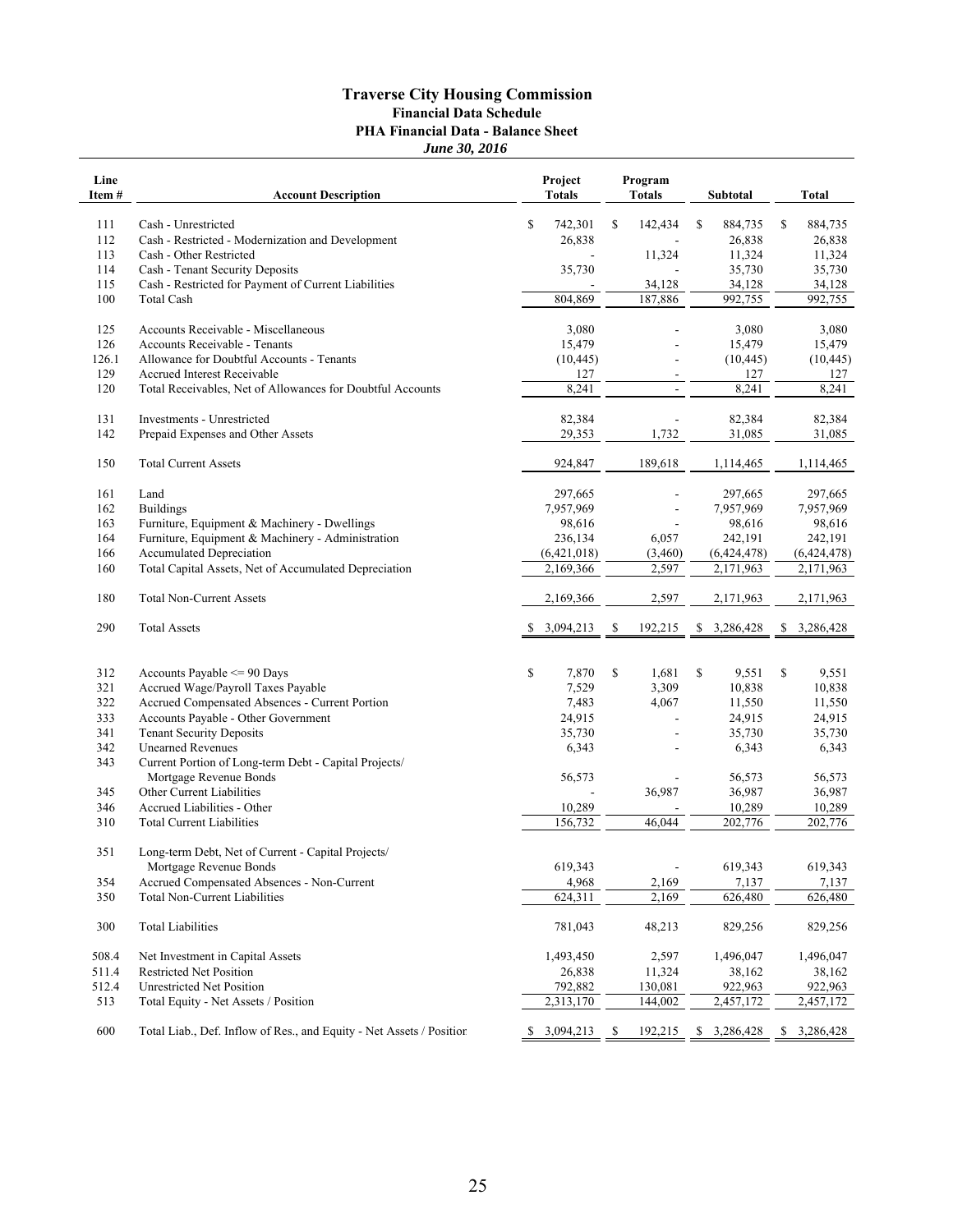#### **Traverse City Housing Commission Financial Data Schedule PHA Financial Data - Income Statement** *For the Year Ended June 30, 2016*

| \$<br>70300<br>\$<br>\$<br>\$<br>Net Tenant Rental Revenue<br>431,742<br>431,742<br>431,742<br>Tenant Revenue - Other<br>70400<br>1,137<br>1,137<br>1,137<br>432,879<br>432,879<br>432,879<br>70500<br><b>Total Tenant Revenue</b><br>70600<br>HUD PHA Operating Grants<br>287,833<br>1,137,374<br>1,425,207<br>1,425,207<br>70610<br>158,571<br>Capital Grants<br>158,571<br>158,571<br>3,195<br>71100<br>Investment Income - Unrestricted<br>3,195<br>3,195<br>71400<br>Fraud Recovery<br>2,752<br>2,752<br>2,752<br>Other Revenue<br>132,939<br>71500<br>17,989<br>150,928<br>150,928<br>70000<br><b>Total Revenue</b><br>1,015,417<br>1,158,115<br>2,173,532<br>2,173,532<br>91100<br>Administrative Salaries<br>108,215<br>83,858<br>192,073<br>192,073<br>91200<br><b>Auditing Fees</b><br>4,025<br>1,725<br>5,750<br>5,750<br>700<br>2,057<br>91400<br>Advertising and Marketing<br>1,357<br>2,057<br>Employee Benefit Contributions - Administrative<br>91500<br>41,383<br>29,809<br>71,192<br>71,192<br>91600<br>Office Expenses<br>66,552<br>18,876<br>85,428<br>85,428<br>91700<br>Legal Expense<br>5,483<br>132<br>5,615<br>5,615<br>91800<br>Travel<br>3,978<br>1,476<br>5,454<br>5,454<br>91900<br>Other<br>8,128<br>6,617<br>14,745<br>14,745<br>382,314<br>382,314<br>91000<br>Total Operating - Administrative<br>237,610<br>144,704<br>92400<br>Tenant Services - Other<br>45,026<br>45,026<br>45,026<br><b>Total Tenant Services</b><br>45,026<br>92500<br>45,026<br>45,026<br>$\overline{\phantom{a}}$<br>93100<br>16,413<br>Water<br>16,413<br>16,413<br>93200<br>Electricity<br>125,464<br>125,464<br>125,464<br>$\overline{a}$<br>93300<br>10,035<br>10,035<br>Gas<br>10,035<br>$\overline{\phantom{a}}$<br>151,912<br>151,912<br>151,912<br>93000<br><b>Total Utilities</b><br>$\overline{\phantom{a}}$<br>94100<br>Ordinary Maintenance and Operations - Labor<br>77,348<br>77,348<br>77,348<br>Ordinary Maintenance and Operations - Materials and Other<br>94200<br>25,161<br>25,161<br>25,161<br>94300<br>Ordinary Maintenance and Operations Contracts<br>120,968<br>120,968<br>120,968<br>94500<br>Employee Benefit Contributions - Ordinary Maintenance<br>33,937<br>33,937<br>33,937<br>257,414<br>94000<br>Total Maintenance<br>257,414<br>257,414<br>96140<br>All Other Insurance<br>28,352<br>28,352<br>28,352<br>28,352<br>96100<br><b>Total Insurance Premiums</b><br>28,352<br>28,352<br>$\overline{\phantom{a}}$<br>96210<br><b>Compensated Absences</b><br>2,356<br>5,126<br>5,126<br>2,770<br>96300<br>Payments in Lieu of Taxes<br>24,915<br>24,915<br>24,915<br>Bad Debt - Tenant Rents<br>96400<br>4,439<br>4,439<br>4,439<br>96000<br>2,770<br>34,480<br>34,480<br>Total Other General Expenses<br>31,710 | Line<br>Item# | <b>Account Description</b> | Project<br><b>Totals</b> | Program<br><b>Totals</b> | Subtotal | <b>Total</b> |
|--------------------------------------------------------------------------------------------------------------------------------------------------------------------------------------------------------------------------------------------------------------------------------------------------------------------------------------------------------------------------------------------------------------------------------------------------------------------------------------------------------------------------------------------------------------------------------------------------------------------------------------------------------------------------------------------------------------------------------------------------------------------------------------------------------------------------------------------------------------------------------------------------------------------------------------------------------------------------------------------------------------------------------------------------------------------------------------------------------------------------------------------------------------------------------------------------------------------------------------------------------------------------------------------------------------------------------------------------------------------------------------------------------------------------------------------------------------------------------------------------------------------------------------------------------------------------------------------------------------------------------------------------------------------------------------------------------------------------------------------------------------------------------------------------------------------------------------------------------------------------------------------------------------------------------------------------------------------------------------------------------------------------------------------------------------------------------------------------------------------------------------------------------------------------------------------------------------------------------------------------------------------------------------------------------------------------------------------------------------------------------------------------------------------------------------------------------------------------------------------------------------------------------------------------------------------------------------------------------------------------------------------------------------------------------------------------------------------------------------------------------|---------------|----------------------------|--------------------------|--------------------------|----------|--------------|
|                                                                                                                                                                                                                                                                                                                                                                                                                                                                                                                                                                                                                                                                                                                                                                                                                                                                                                                                                                                                                                                                                                                                                                                                                                                                                                                                                                                                                                                                                                                                                                                                                                                                                                                                                                                                                                                                                                                                                                                                                                                                                                                                                                                                                                                                                                                                                                                                                                                                                                                                                                                                                                                                                                                                                        |               |                            |                          |                          |          |              |
|                                                                                                                                                                                                                                                                                                                                                                                                                                                                                                                                                                                                                                                                                                                                                                                                                                                                                                                                                                                                                                                                                                                                                                                                                                                                                                                                                                                                                                                                                                                                                                                                                                                                                                                                                                                                                                                                                                                                                                                                                                                                                                                                                                                                                                                                                                                                                                                                                                                                                                                                                                                                                                                                                                                                                        |               |                            |                          |                          |          |              |
|                                                                                                                                                                                                                                                                                                                                                                                                                                                                                                                                                                                                                                                                                                                                                                                                                                                                                                                                                                                                                                                                                                                                                                                                                                                                                                                                                                                                                                                                                                                                                                                                                                                                                                                                                                                                                                                                                                                                                                                                                                                                                                                                                                                                                                                                                                                                                                                                                                                                                                                                                                                                                                                                                                                                                        |               |                            |                          |                          |          |              |
|                                                                                                                                                                                                                                                                                                                                                                                                                                                                                                                                                                                                                                                                                                                                                                                                                                                                                                                                                                                                                                                                                                                                                                                                                                                                                                                                                                                                                                                                                                                                                                                                                                                                                                                                                                                                                                                                                                                                                                                                                                                                                                                                                                                                                                                                                                                                                                                                                                                                                                                                                                                                                                                                                                                                                        |               |                            |                          |                          |          |              |
|                                                                                                                                                                                                                                                                                                                                                                                                                                                                                                                                                                                                                                                                                                                                                                                                                                                                                                                                                                                                                                                                                                                                                                                                                                                                                                                                                                                                                                                                                                                                                                                                                                                                                                                                                                                                                                                                                                                                                                                                                                                                                                                                                                                                                                                                                                                                                                                                                                                                                                                                                                                                                                                                                                                                                        |               |                            |                          |                          |          |              |
|                                                                                                                                                                                                                                                                                                                                                                                                                                                                                                                                                                                                                                                                                                                                                                                                                                                                                                                                                                                                                                                                                                                                                                                                                                                                                                                                                                                                                                                                                                                                                                                                                                                                                                                                                                                                                                                                                                                                                                                                                                                                                                                                                                                                                                                                                                                                                                                                                                                                                                                                                                                                                                                                                                                                                        |               |                            |                          |                          |          |              |
|                                                                                                                                                                                                                                                                                                                                                                                                                                                                                                                                                                                                                                                                                                                                                                                                                                                                                                                                                                                                                                                                                                                                                                                                                                                                                                                                                                                                                                                                                                                                                                                                                                                                                                                                                                                                                                                                                                                                                                                                                                                                                                                                                                                                                                                                                                                                                                                                                                                                                                                                                                                                                                                                                                                                                        |               |                            |                          |                          |          |              |
|                                                                                                                                                                                                                                                                                                                                                                                                                                                                                                                                                                                                                                                                                                                                                                                                                                                                                                                                                                                                                                                                                                                                                                                                                                                                                                                                                                                                                                                                                                                                                                                                                                                                                                                                                                                                                                                                                                                                                                                                                                                                                                                                                                                                                                                                                                                                                                                                                                                                                                                                                                                                                                                                                                                                                        |               |                            |                          |                          |          |              |
|                                                                                                                                                                                                                                                                                                                                                                                                                                                                                                                                                                                                                                                                                                                                                                                                                                                                                                                                                                                                                                                                                                                                                                                                                                                                                                                                                                                                                                                                                                                                                                                                                                                                                                                                                                                                                                                                                                                                                                                                                                                                                                                                                                                                                                                                                                                                                                                                                                                                                                                                                                                                                                                                                                                                                        |               |                            |                          |                          |          |              |
|                                                                                                                                                                                                                                                                                                                                                                                                                                                                                                                                                                                                                                                                                                                                                                                                                                                                                                                                                                                                                                                                                                                                                                                                                                                                                                                                                                                                                                                                                                                                                                                                                                                                                                                                                                                                                                                                                                                                                                                                                                                                                                                                                                                                                                                                                                                                                                                                                                                                                                                                                                                                                                                                                                                                                        |               |                            |                          |                          |          |              |
|                                                                                                                                                                                                                                                                                                                                                                                                                                                                                                                                                                                                                                                                                                                                                                                                                                                                                                                                                                                                                                                                                                                                                                                                                                                                                                                                                                                                                                                                                                                                                                                                                                                                                                                                                                                                                                                                                                                                                                                                                                                                                                                                                                                                                                                                                                                                                                                                                                                                                                                                                                                                                                                                                                                                                        |               |                            |                          |                          |          |              |
|                                                                                                                                                                                                                                                                                                                                                                                                                                                                                                                                                                                                                                                                                                                                                                                                                                                                                                                                                                                                                                                                                                                                                                                                                                                                                                                                                                                                                                                                                                                                                                                                                                                                                                                                                                                                                                                                                                                                                                                                                                                                                                                                                                                                                                                                                                                                                                                                                                                                                                                                                                                                                                                                                                                                                        |               |                            |                          |                          |          |              |
|                                                                                                                                                                                                                                                                                                                                                                                                                                                                                                                                                                                                                                                                                                                                                                                                                                                                                                                                                                                                                                                                                                                                                                                                                                                                                                                                                                                                                                                                                                                                                                                                                                                                                                                                                                                                                                                                                                                                                                                                                                                                                                                                                                                                                                                                                                                                                                                                                                                                                                                                                                                                                                                                                                                                                        |               |                            |                          |                          |          |              |
|                                                                                                                                                                                                                                                                                                                                                                                                                                                                                                                                                                                                                                                                                                                                                                                                                                                                                                                                                                                                                                                                                                                                                                                                                                                                                                                                                                                                                                                                                                                                                                                                                                                                                                                                                                                                                                                                                                                                                                                                                                                                                                                                                                                                                                                                                                                                                                                                                                                                                                                                                                                                                                                                                                                                                        |               |                            |                          |                          |          |              |
|                                                                                                                                                                                                                                                                                                                                                                                                                                                                                                                                                                                                                                                                                                                                                                                                                                                                                                                                                                                                                                                                                                                                                                                                                                                                                                                                                                                                                                                                                                                                                                                                                                                                                                                                                                                                                                                                                                                                                                                                                                                                                                                                                                                                                                                                                                                                                                                                                                                                                                                                                                                                                                                                                                                                                        |               |                            |                          |                          |          |              |
|                                                                                                                                                                                                                                                                                                                                                                                                                                                                                                                                                                                                                                                                                                                                                                                                                                                                                                                                                                                                                                                                                                                                                                                                                                                                                                                                                                                                                                                                                                                                                                                                                                                                                                                                                                                                                                                                                                                                                                                                                                                                                                                                                                                                                                                                                                                                                                                                                                                                                                                                                                                                                                                                                                                                                        |               |                            |                          |                          |          |              |
|                                                                                                                                                                                                                                                                                                                                                                                                                                                                                                                                                                                                                                                                                                                                                                                                                                                                                                                                                                                                                                                                                                                                                                                                                                                                                                                                                                                                                                                                                                                                                                                                                                                                                                                                                                                                                                                                                                                                                                                                                                                                                                                                                                                                                                                                                                                                                                                                                                                                                                                                                                                                                                                                                                                                                        |               |                            |                          |                          |          |              |
|                                                                                                                                                                                                                                                                                                                                                                                                                                                                                                                                                                                                                                                                                                                                                                                                                                                                                                                                                                                                                                                                                                                                                                                                                                                                                                                                                                                                                                                                                                                                                                                                                                                                                                                                                                                                                                                                                                                                                                                                                                                                                                                                                                                                                                                                                                                                                                                                                                                                                                                                                                                                                                                                                                                                                        |               |                            |                          |                          |          |              |
|                                                                                                                                                                                                                                                                                                                                                                                                                                                                                                                                                                                                                                                                                                                                                                                                                                                                                                                                                                                                                                                                                                                                                                                                                                                                                                                                                                                                                                                                                                                                                                                                                                                                                                                                                                                                                                                                                                                                                                                                                                                                                                                                                                                                                                                                                                                                                                                                                                                                                                                                                                                                                                                                                                                                                        |               |                            |                          |                          |          |              |
|                                                                                                                                                                                                                                                                                                                                                                                                                                                                                                                                                                                                                                                                                                                                                                                                                                                                                                                                                                                                                                                                                                                                                                                                                                                                                                                                                                                                                                                                                                                                                                                                                                                                                                                                                                                                                                                                                                                                                                                                                                                                                                                                                                                                                                                                                                                                                                                                                                                                                                                                                                                                                                                                                                                                                        |               |                            |                          |                          |          |              |
|                                                                                                                                                                                                                                                                                                                                                                                                                                                                                                                                                                                                                                                                                                                                                                                                                                                                                                                                                                                                                                                                                                                                                                                                                                                                                                                                                                                                                                                                                                                                                                                                                                                                                                                                                                                                                                                                                                                                                                                                                                                                                                                                                                                                                                                                                                                                                                                                                                                                                                                                                                                                                                                                                                                                                        |               |                            |                          |                          |          |              |
|                                                                                                                                                                                                                                                                                                                                                                                                                                                                                                                                                                                                                                                                                                                                                                                                                                                                                                                                                                                                                                                                                                                                                                                                                                                                                                                                                                                                                                                                                                                                                                                                                                                                                                                                                                                                                                                                                                                                                                                                                                                                                                                                                                                                                                                                                                                                                                                                                                                                                                                                                                                                                                                                                                                                                        |               |                            |                          |                          |          |              |
|                                                                                                                                                                                                                                                                                                                                                                                                                                                                                                                                                                                                                                                                                                                                                                                                                                                                                                                                                                                                                                                                                                                                                                                                                                                                                                                                                                                                                                                                                                                                                                                                                                                                                                                                                                                                                                                                                                                                                                                                                                                                                                                                                                                                                                                                                                                                                                                                                                                                                                                                                                                                                                                                                                                                                        |               |                            |                          |                          |          |              |
|                                                                                                                                                                                                                                                                                                                                                                                                                                                                                                                                                                                                                                                                                                                                                                                                                                                                                                                                                                                                                                                                                                                                                                                                                                                                                                                                                                                                                                                                                                                                                                                                                                                                                                                                                                                                                                                                                                                                                                                                                                                                                                                                                                                                                                                                                                                                                                                                                                                                                                                                                                                                                                                                                                                                                        |               |                            |                          |                          |          |              |
|                                                                                                                                                                                                                                                                                                                                                                                                                                                                                                                                                                                                                                                                                                                                                                                                                                                                                                                                                                                                                                                                                                                                                                                                                                                                                                                                                                                                                                                                                                                                                                                                                                                                                                                                                                                                                                                                                                                                                                                                                                                                                                                                                                                                                                                                                                                                                                                                                                                                                                                                                                                                                                                                                                                                                        |               |                            |                          |                          |          |              |
|                                                                                                                                                                                                                                                                                                                                                                                                                                                                                                                                                                                                                                                                                                                                                                                                                                                                                                                                                                                                                                                                                                                                                                                                                                                                                                                                                                                                                                                                                                                                                                                                                                                                                                                                                                                                                                                                                                                                                                                                                                                                                                                                                                                                                                                                                                                                                                                                                                                                                                                                                                                                                                                                                                                                                        |               |                            |                          |                          |          |              |
|                                                                                                                                                                                                                                                                                                                                                                                                                                                                                                                                                                                                                                                                                                                                                                                                                                                                                                                                                                                                                                                                                                                                                                                                                                                                                                                                                                                                                                                                                                                                                                                                                                                                                                                                                                                                                                                                                                                                                                                                                                                                                                                                                                                                                                                                                                                                                                                                                                                                                                                                                                                                                                                                                                                                                        |               |                            |                          |                          |          |              |
|                                                                                                                                                                                                                                                                                                                                                                                                                                                                                                                                                                                                                                                                                                                                                                                                                                                                                                                                                                                                                                                                                                                                                                                                                                                                                                                                                                                                                                                                                                                                                                                                                                                                                                                                                                                                                                                                                                                                                                                                                                                                                                                                                                                                                                                                                                                                                                                                                                                                                                                                                                                                                                                                                                                                                        |               |                            |                          |                          |          |              |
|                                                                                                                                                                                                                                                                                                                                                                                                                                                                                                                                                                                                                                                                                                                                                                                                                                                                                                                                                                                                                                                                                                                                                                                                                                                                                                                                                                                                                                                                                                                                                                                                                                                                                                                                                                                                                                                                                                                                                                                                                                                                                                                                                                                                                                                                                                                                                                                                                                                                                                                                                                                                                                                                                                                                                        |               |                            |                          |                          |          |              |
|                                                                                                                                                                                                                                                                                                                                                                                                                                                                                                                                                                                                                                                                                                                                                                                                                                                                                                                                                                                                                                                                                                                                                                                                                                                                                                                                                                                                                                                                                                                                                                                                                                                                                                                                                                                                                                                                                                                                                                                                                                                                                                                                                                                                                                                                                                                                                                                                                                                                                                                                                                                                                                                                                                                                                        |               |                            |                          |                          |          |              |
|                                                                                                                                                                                                                                                                                                                                                                                                                                                                                                                                                                                                                                                                                                                                                                                                                                                                                                                                                                                                                                                                                                                                                                                                                                                                                                                                                                                                                                                                                                                                                                                                                                                                                                                                                                                                                                                                                                                                                                                                                                                                                                                                                                                                                                                                                                                                                                                                                                                                                                                                                                                                                                                                                                                                                        |               |                            |                          |                          |          |              |
|                                                                                                                                                                                                                                                                                                                                                                                                                                                                                                                                                                                                                                                                                                                                                                                                                                                                                                                                                                                                                                                                                                                                                                                                                                                                                                                                                                                                                                                                                                                                                                                                                                                                                                                                                                                                                                                                                                                                                                                                                                                                                                                                                                                                                                                                                                                                                                                                                                                                                                                                                                                                                                                                                                                                                        |               |                            |                          |                          |          |              |
|                                                                                                                                                                                                                                                                                                                                                                                                                                                                                                                                                                                                                                                                                                                                                                                                                                                                                                                                                                                                                                                                                                                                                                                                                                                                                                                                                                                                                                                                                                                                                                                                                                                                                                                                                                                                                                                                                                                                                                                                                                                                                                                                                                                                                                                                                                                                                                                                                                                                                                                                                                                                                                                                                                                                                        |               |                            |                          |                          |          |              |
|                                                                                                                                                                                                                                                                                                                                                                                                                                                                                                                                                                                                                                                                                                                                                                                                                                                                                                                                                                                                                                                                                                                                                                                                                                                                                                                                                                                                                                                                                                                                                                                                                                                                                                                                                                                                                                                                                                                                                                                                                                                                                                                                                                                                                                                                                                                                                                                                                                                                                                                                                                                                                                                                                                                                                        |               |                            |                          |                          |          |              |
|                                                                                                                                                                                                                                                                                                                                                                                                                                                                                                                                                                                                                                                                                                                                                                                                                                                                                                                                                                                                                                                                                                                                                                                                                                                                                                                                                                                                                                                                                                                                                                                                                                                                                                                                                                                                                                                                                                                                                                                                                                                                                                                                                                                                                                                                                                                                                                                                                                                                                                                                                                                                                                                                                                                                                        |               |                            |                          |                          |          |              |
|                                                                                                                                                                                                                                                                                                                                                                                                                                                                                                                                                                                                                                                                                                                                                                                                                                                                                                                                                                                                                                                                                                                                                                                                                                                                                                                                                                                                                                                                                                                                                                                                                                                                                                                                                                                                                                                                                                                                                                                                                                                                                                                                                                                                                                                                                                                                                                                                                                                                                                                                                                                                                                                                                                                                                        |               |                            |                          |                          |          |              |
|                                                                                                                                                                                                                                                                                                                                                                                                                                                                                                                                                                                                                                                                                                                                                                                                                                                                                                                                                                                                                                                                                                                                                                                                                                                                                                                                                                                                                                                                                                                                                                                                                                                                                                                                                                                                                                                                                                                                                                                                                                                                                                                                                                                                                                                                                                                                                                                                                                                                                                                                                                                                                                                                                                                                                        |               |                            |                          |                          |          |              |
|                                                                                                                                                                                                                                                                                                                                                                                                                                                                                                                                                                                                                                                                                                                                                                                                                                                                                                                                                                                                                                                                                                                                                                                                                                                                                                                                                                                                                                                                                                                                                                                                                                                                                                                                                                                                                                                                                                                                                                                                                                                                                                                                                                                                                                                                                                                                                                                                                                                                                                                                                                                                                                                                                                                                                        |               |                            |                          |                          |          |              |
|                                                                                                                                                                                                                                                                                                                                                                                                                                                                                                                                                                                                                                                                                                                                                                                                                                                                                                                                                                                                                                                                                                                                                                                                                                                                                                                                                                                                                                                                                                                                                                                                                                                                                                                                                                                                                                                                                                                                                                                                                                                                                                                                                                                                                                                                                                                                                                                                                                                                                                                                                                                                                                                                                                                                                        |               |                            |                          |                          |          |              |
|                                                                                                                                                                                                                                                                                                                                                                                                                                                                                                                                                                                                                                                                                                                                                                                                                                                                                                                                                                                                                                                                                                                                                                                                                                                                                                                                                                                                                                                                                                                                                                                                                                                                                                                                                                                                                                                                                                                                                                                                                                                                                                                                                                                                                                                                                                                                                                                                                                                                                                                                                                                                                                                                                                                                                        |               |                            |                          |                          |          |              |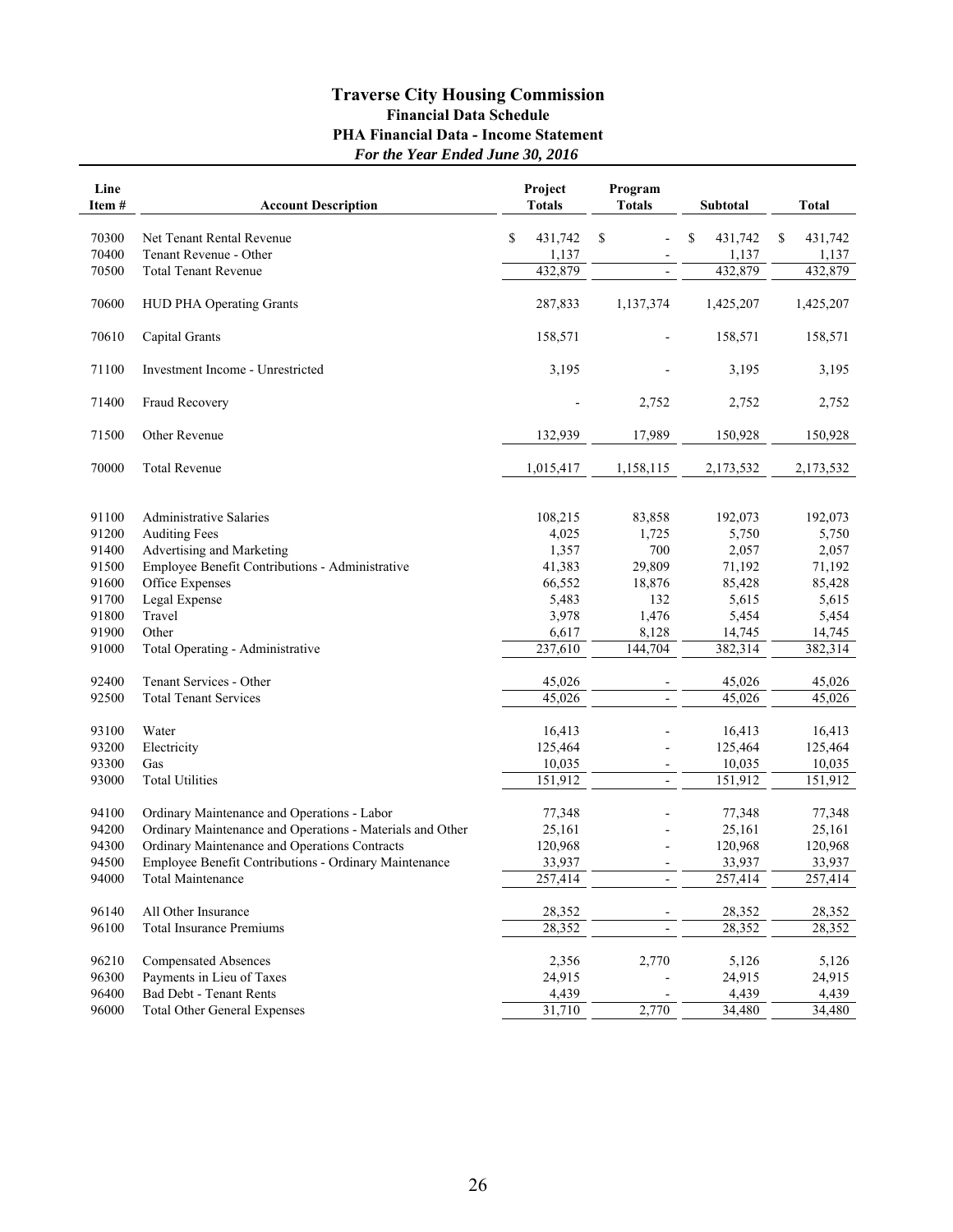#### **Traverse City Housing Commission Financial Data Schedule PHA Financial Data - Income Statement** *For the Year Ended June 30, 2016*

| Line<br>Item# | <b>Account Description</b>                                       | Project<br>Program<br><b>Totals</b><br><b>Totals</b> |              | Subtotal    | <b>Total</b> |
|---------------|------------------------------------------------------------------|------------------------------------------------------|--------------|-------------|--------------|
| 96710         | Interest on Mortgage (or Bonds) Payable                          | \$<br>23,915                                         | $\mathbb{S}$ | S<br>23,915 | S<br>23,915  |
| 96720         | Interest on Notes Payable (Short and Long Term)                  | 10,710                                               |              | 10,710      | 10,710       |
| 96700         | Total Interest Expense and Amortization Cost                     | 34,625                                               |              | 34,625      | 34,625       |
| 96900         | <b>Total Operating Expenses</b>                                  | 786,649                                              | 147,474      | 934,123     | 934,123      |
| 97000         | Excess of Operating Revenue over Operating Expenses              | 228,768                                              | 1,010,641    | 1,239,409   | 1,239,409    |
| 97100         | <b>Extraordinary Maintenance</b>                                 | 6,936                                                |              | 6,936       | 6,936        |
| 97200         | Casualty Losses - Non-capitalized                                | 716                                                  |              | 716         | 716          |
| 97300         | Housing Assistance Payments                                      |                                                      | 968,308      | 968,308     | 968,308      |
| 97400         | Depreciation Expense                                             | 310,126                                              | 508          | 310,634     | 310,634      |
| 90000         | <b>Total Expenses</b>                                            | 1,104,427                                            | 1,116,290    | 2,220,717   | 2,220,717    |
| 10000         | Excess (Deficiency) of Total Revenue Over (Under) Total Expenses | (89,010)                                             | 41,825       | (47, 185)   | (47, 185)    |
| 11020         | Required Annual Debt Principal Payments                          | 52,628                                               |              | 52,628      | 52,628       |
| 11030         | <b>Beginning Equity</b>                                          | 2,402,180                                            | 102,177      | 2,504,357   | 2,504,357    |
| 11170         | Administrative Fee Equity                                        |                                                      | 132,678      | 132,678     | 132,678      |
| 11180         | Housing Assistance Payments Equity                               |                                                      | 11,324       | 11,324      | 11,324       |
| 11190         | Unit Months Available                                            | 1,620                                                | 2,054        | 3,674       | 3,674        |
| 11210         | Number of Unit Months Leased                                     | 1,619                                                | 1,956        | 3,575       | 3,575        |
| 11270         | Excess Cash                                                      | 648,363                                              |              | 648,363     | 648,363      |
| 11620         | <b>Building Purchases</b>                                        | 129,933                                              |              | 129,933     | 129,933      |
| 13510         | CFFP Debt Service Payments                                       | 52,554                                               |              | 52,554      | 52,554       |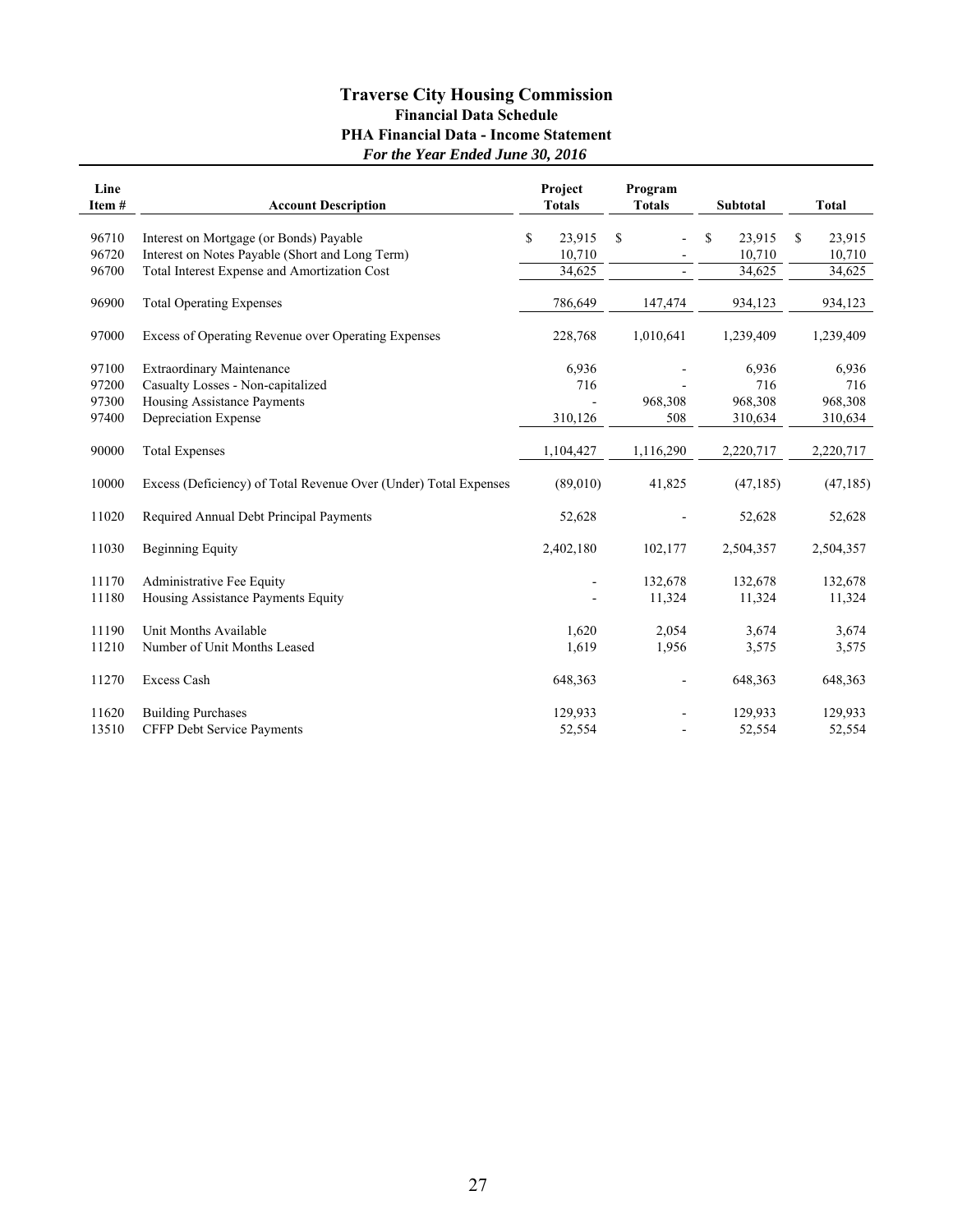

SMITH & KLACZKIEWICZ, PC Certified Public Accountants

Thomas J. Smith, CPA Robert R. Klaczkiewicz, CPA Robert R. Klaczkiewicz, CPA Robert R. Klaczkiewicz, CPA (989)<br>(989) 751-1167 (989) 751-3064 (989) 751-3064

A veteran owned business

#### **INDEPENDENT AUDITOR'S REPORT ON INTERNAL CONTROL OVER FINANCIAL REPORTING AND ON COMPLIANCE AND OTHER MATTERS BASED ON AN AUDIT OF FINANCIAL STATEMENTS PERFORMED IN ACCORDANCE WITH** *GOVERNMENT AUDITING STANDARDS*

To the Board of Commissioners Traverse City Housing Commission Traverse City, MI

We have audited, in accordance with the auditing standards generally accepted in the United States of America and the standards applicable to financial audits contained in *Government Auditing Standards* issued by the Comptroller General of the United States, the financial statements of the business-type activities of the *Traverse City Housing Commission*, a component unit of the City of Traverse City, Michigan as of and for the year ended June 30, 2016, and the related notes to the financial statements, which collectively comprise the *Traverse City Housing Commission's* basic financial statements and have issued our report thereon dated December 14, 2016.

#### **Internal Control over Financial Reporting**

In planning and performing our audit of the financial statements, we considered the *Traverse City Housing Commission's* internal control over financial reporting (internal control) to determine the audit procedures that are appropriate in the circumstances for the purpose of expressing our opinions on the financial statements, but not for the purpose of expressing an opinion on the effectiveness of the *Traverse City Housing Commission's* internal control. Accordingly, we do not express an opinion on the effectiveness of the *Traverse City Housing Commission's* internal control.

A *deficiency in internal control* exists when the design or operation of a control does not allow management or employees, in the normal course of performing their assigned functions, to prevent, or detect and correct, misstatements on a timely basis. A *material weakness* is a deficiency, or a combination of deficiencies, in internal control, such that there is a reasonable possibility that a material misstatement of the entity's financial statements will not be prevented, or detected and corrected on a timely basis. A *significant deficiency* is a deficiency, or a combination of deficiencies, in internal control that is less severe than a material weakness, yet important enough to merit attention by those charged with governance.

Our consideration of internal control was for the limited purpose described in the first paragraph of this section and was not designed to identify all deficiencies in internal control that might be material weaknesses or, significant deficiencies. Given these limitations, during our audit we did not identify any deficiencies in internal control that we consider to be material weaknesses. However, material weaknesses may exist that have not been identified.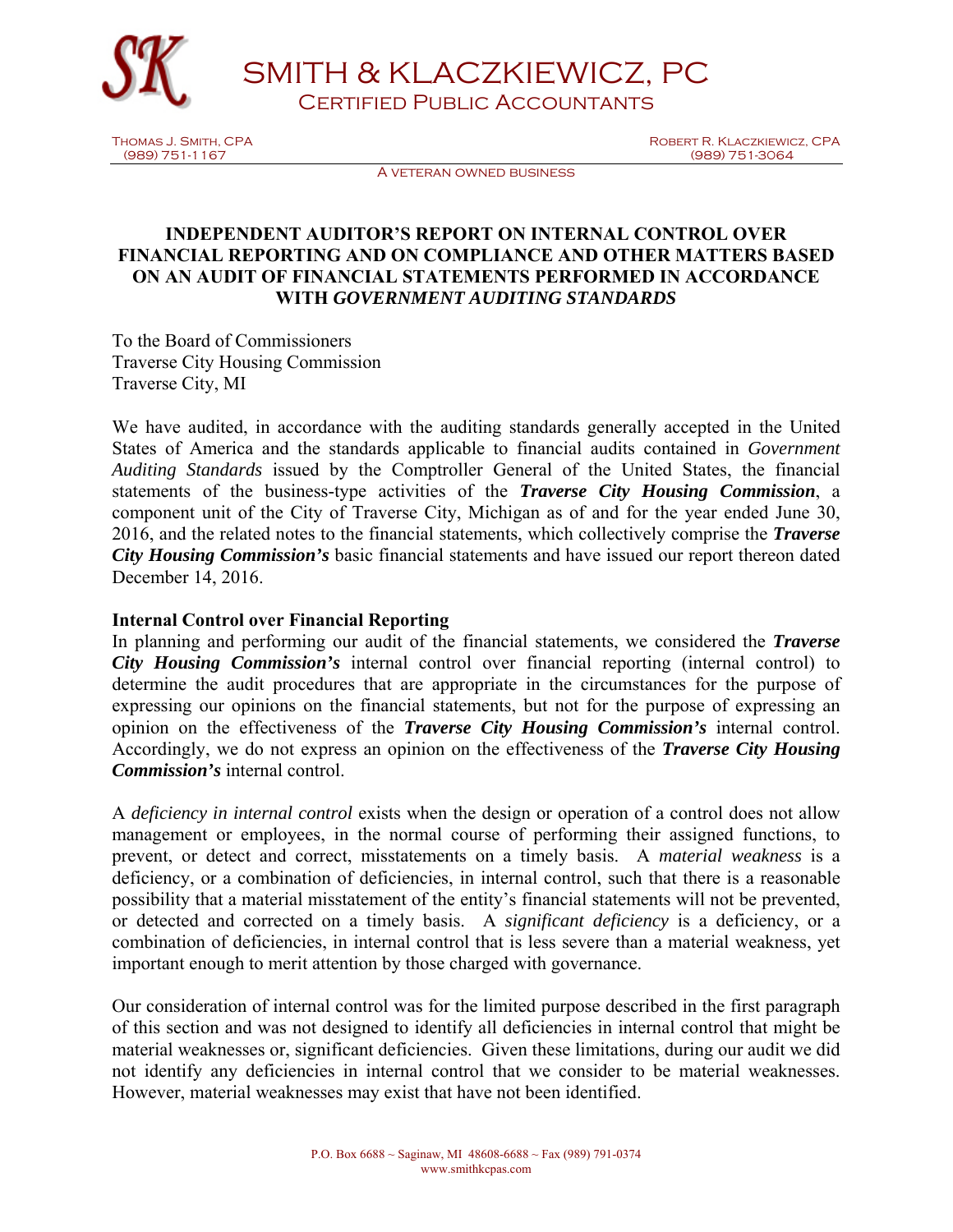#### **Compliance and Other Matters**

As part of obtaining reasonable assurance about whether the *Traverse City Housing Commission's* financial statements are free from material misstatement, we performed tests of its compliance with certain provisions of laws, regulations, contracts, and grant agreements, noncompliance with which could have a direct and material effect on the determination of financial statement amounts. However, providing an opinion on compliance with those provisions was not an objective of our audit, and accordingly, we do not express such an opinion. The results of our tests disclosed no instances of noncompliance or other matters that are required to be reported under *Government Auditing Standards*.

#### **Purpose of this Report**

The purpose of this report is solely to describe the scope of our testing of internal control and compliance and the results of that testing, and not to provide an opinion on the effectiveness of the entity's internal control or on compliance. This report is an integral part of an audit performed in accordance with *Government Auditing Standards* in considering the entity's internal control and compliance. Accordingly, this communication is not suitable for any other purpose.

Smith + Klacyhiavicy PC

*Saginaw, Michigan* December 14, 2016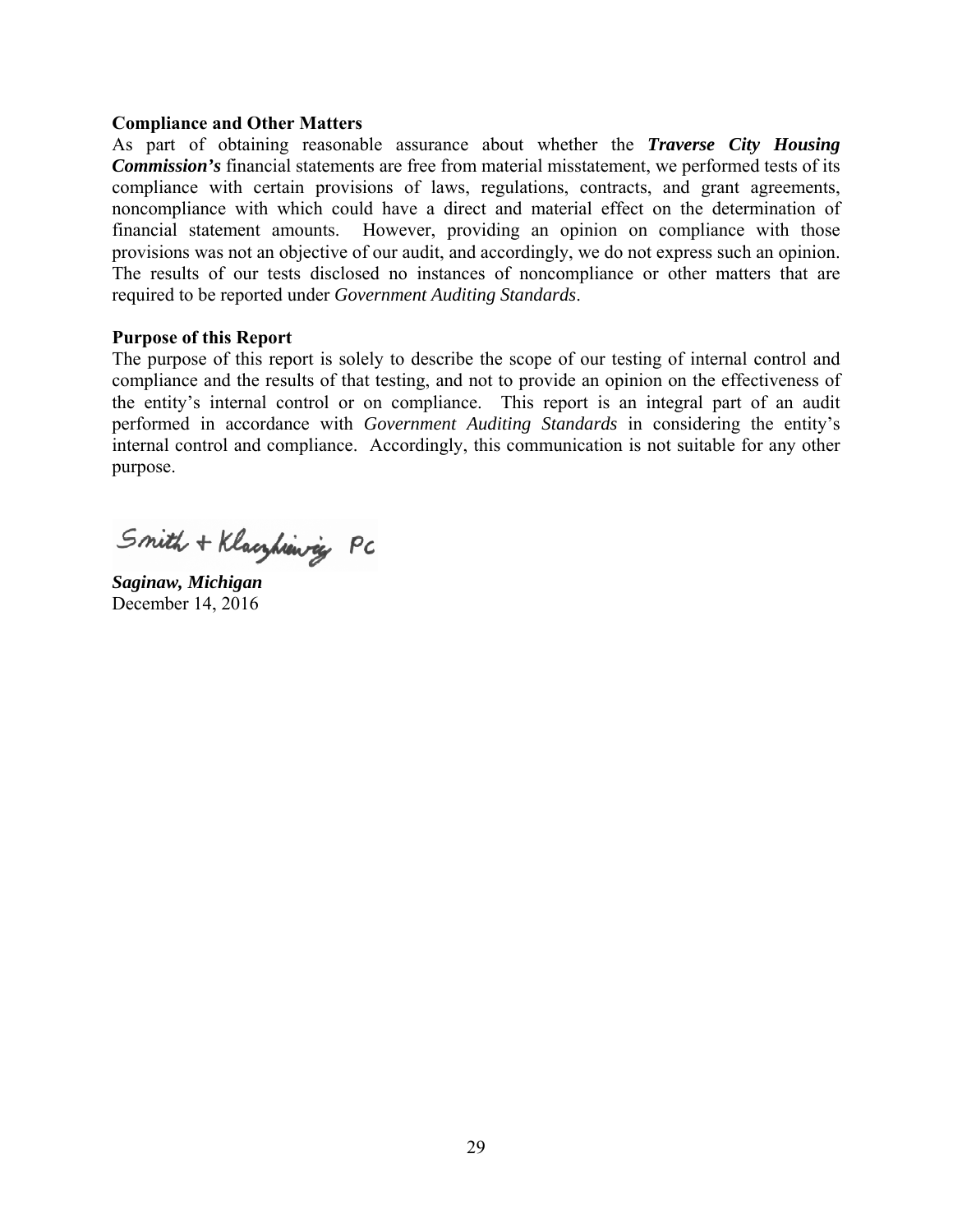

SMITH & KLACZKIEWICZ, PC Certified Public Accountants

Thomas J. Smith, CPA Robert R. Klaczkiewicz, CPA Robert R. Klaczkiewicz, CPA Robert R. Klaczkiewicz, CPA (989)<br>1989) 751-3064 (989) 751-3064 (989) 751-3064

A veteran owned business

### **INDEPENDENT AUDITOR'S REPORT ON COMPLIANCE FOR EACH MAJOR PROGRAM AND ON INTERNAL CONTROL OVER COMPLIANCE REQUIRED BY THE UNIFORM GUIDANCE**

To the Board of Commissioners Traverse City Housing Commission Traverse City, Michigan

#### **Report on Compliance for Each Major Federal Program**

We have audited the *Traverse City Housing Commission's* compliance with the types of compliance requirements described in the *OMB Compliance Supplement* that could have a direct and material effect on each of the *Traverse City Housing Commission's* major federal programs for the year ended June 30, 2016. The *Traverse City Housing Commission's* major federal programs are identified in the summary of auditor's results section of the accompanying schedule of findings and questioned costs.

#### *Management's Responsibility*

Management is responsible for compliance with federal statutes, regulations, and the terms and conditions of its federal awards applicable to its federal programs.

#### *Auditor's Responsibility*

Our responsibility is to express an opinion on compliance for each of the *Traverse City Housing Commission's* major federal programs based on our audit of the types of compliance requirements referred to above. We conducted our audit of compliance in accordance with auditing standards generally accepted in the United States of America; the standards applicable to financial audits contained in *Government Auditing Standards*, issued by the Comptroller General of the United States; and the audit requirements of Title 2 U.S. *Code of Federal Regulations* Part 200, *Uniform Administrative Requirements, Cost Principles, and Audit Requirements for Federal Awards* (Uniform Guidance). Those standards and the Uniform Guidance require that we plan and perform the audit to obtain reasonable assurance about whether noncompliance with the types of compliance requirements referred to above that could have a direct and material effect on a major federal program occurred. An audit includes examining, on a test basis, evidence about the *Traverse City Housing Commission's* compliance with those requirements and performing such other procedures as we considered necessary in the circumstances.

We believe that our audit provides a reasonable basis for our opinion on compliance for each major federal program. However, our audit does not provide a legal determination of the *Traverse City Housing Commission's* compliance.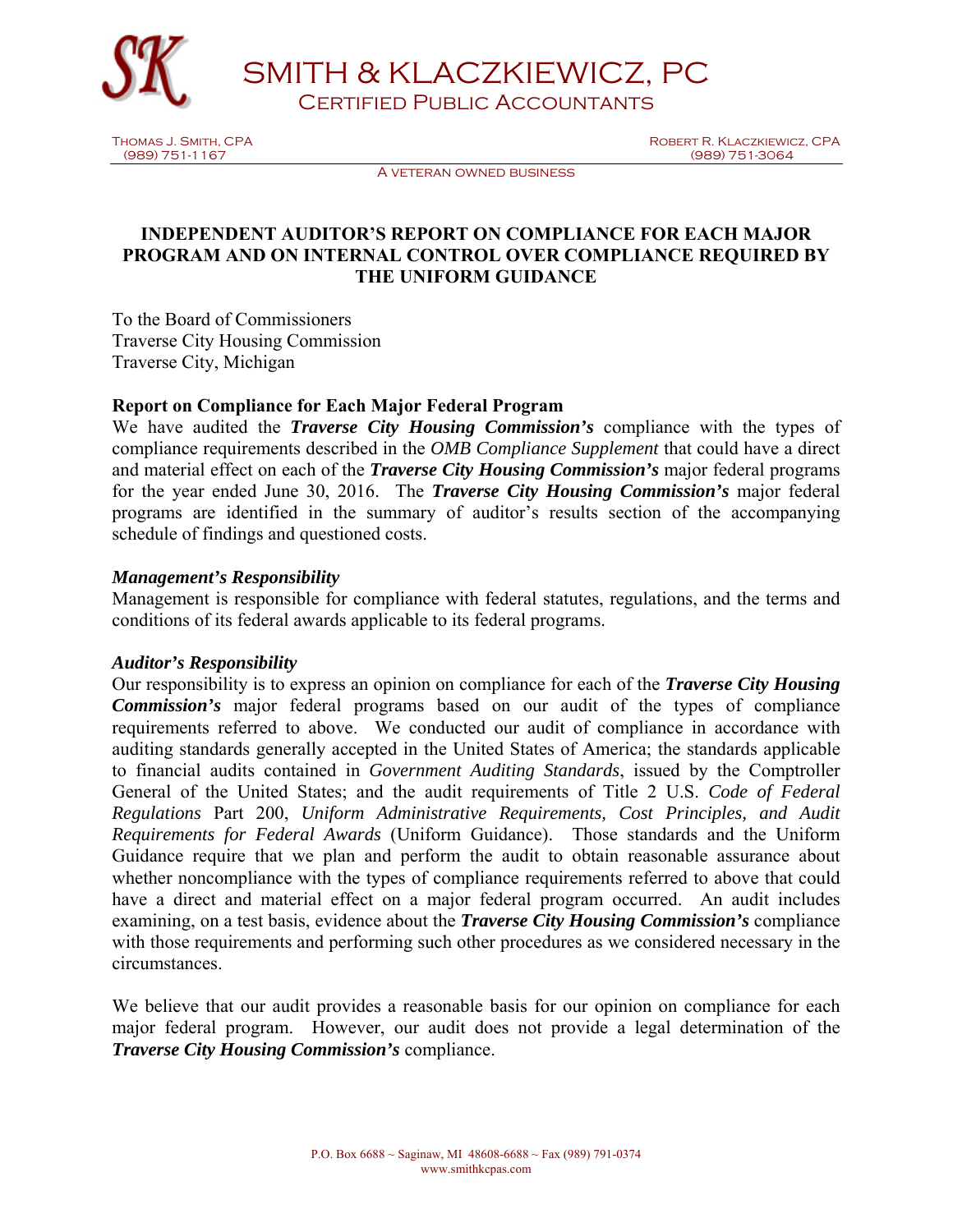#### *Opinion on Each Major Federal Program*

In our opinion, the *Traverse City Housing Commission* complied, in all material respects, with the types of compliance requirements referred to above that could have a direct and material effect on each of its major federal programs for the year ended June 30, 2016.

#### **Report on Internal Control over Compliance**

Management of the *Traverse City Housing Commission* is responsible for establishing and maintaining effective internal control over compliance with the types of compliance requirements referred to above. In planning and performing our audit of compliance, we considered the *Traverse City Housing Commission's* internal control over compliance with the types of requirements that could have a direct and material effect on each major federal program to determine the auditing procedures that are appropriate in the circumstances for the purpose of expressing an opinion on compliance for each major federal program and to test and report on internal control over compliance in accordance with the Uniform Guidance, but not for the purpose of expressing an opinion on the effectiveness of internal control over compliance. Accordingly, we do not express an opinion on the effectiveness of the *Traverse City Housing Commission's* internal control over compliance.

A *deficiency in internal control over compliance* exists when the design or operation of a control over compliance does not allow management or employees, in the normal course of performing their assigned functions, to prevent, or detect and correct, noncompliance with a type of compliance requirement of a federal program on a timely basis. A *material weakness in internal control over compliance* is a deficiency, or combination of deficiencies, in internal control over compliance, such that there is a reasonable possibility that material noncompliance with a type of compliance requirement of a federal program will not be prevented, or detected and corrected, on a timely basis. A *significant deficiency in internal control over compliance* is a deficiency, or a combination of deficiencies, in internal control over compliance with a type of compliance requirement of a federal program that is less severe than a material weakness in internal control over compliance, yet important enough to merit attention by those charged with governance.

Our consideration of internal control over compliance was for the limited purpose described in the first paragraph of this section and was not designed to identify all deficiencies in internal control over compliance that might be material weaknesses or significant deficiencies. We did not identify any deficiencies in internal control over compliance that we consider to be material weaknesses. However, material weaknesses may exist that have not been identified.

The purpose of this report on internal control over compliance is solely to describe the scope of our testing of internal control over compliance and the results of that testing based on the requirements of the Uniform Guidance. Accordingly, this report is not suitable for any other purpose.

Smith + Klacyhiavicy PC

*Saginaw, Michigan*  December 14, 2016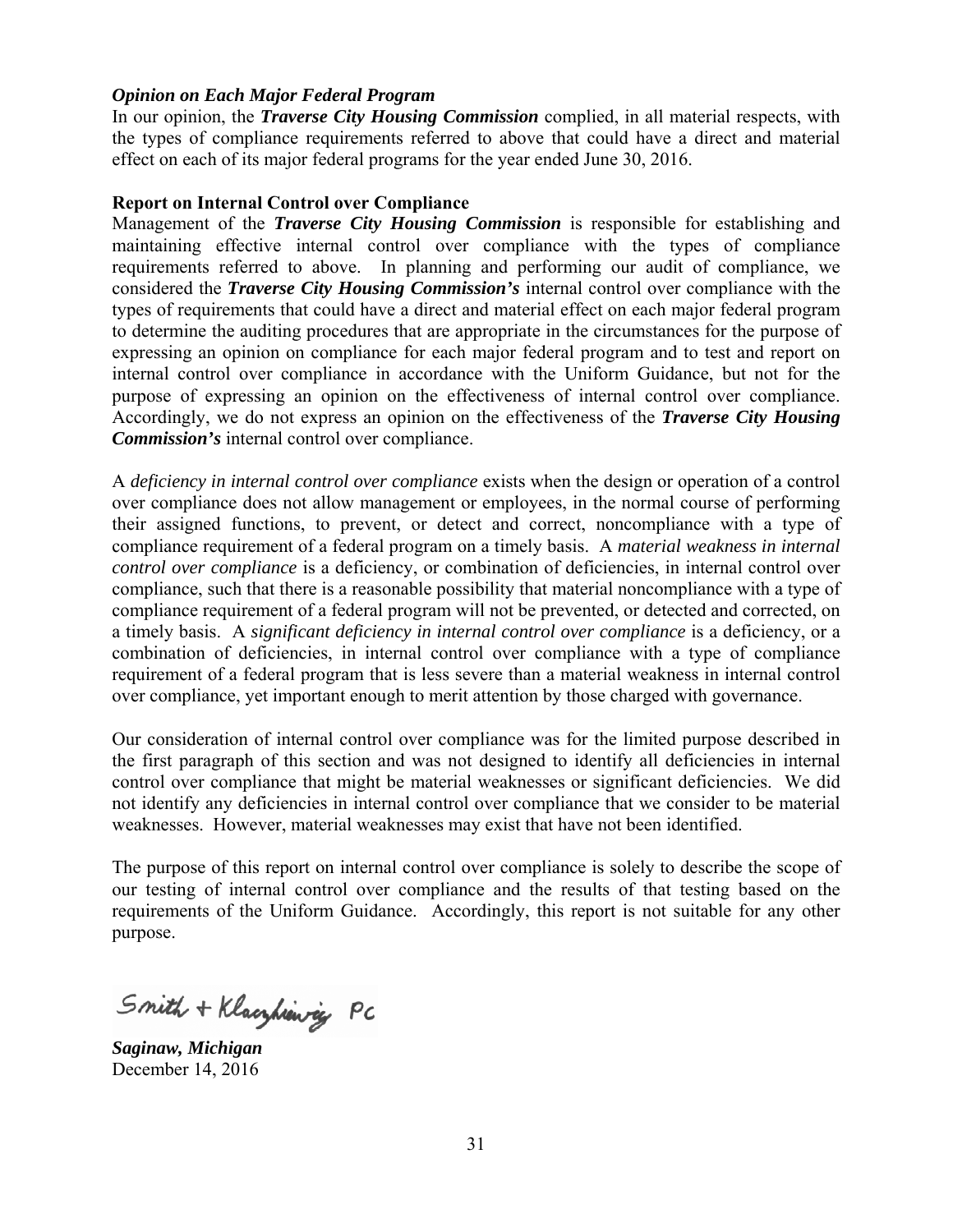#### **Traverse City Housing Commission Schedule of Expenditures of Federal Awards** *For the Year Ended June 30, 2016*

|        |    | Amount<br><b>Expended</b> |
|--------|----|---------------------------|
|        |    |                           |
|        |    |                           |
| 14.850 | -S | 263,918                   |
| 14.871 |    | 1,049,093                 |
| 14.871 |    | 66,689                    |
|        |    | 1,115,782                 |
| 14.872 |    | 182,486                   |
|        |    | 1,562,186                 |
|        |    |                           |
|        |    |                           |
|        | \$ | 1,425,207                 |
|        |    | 158,571                   |
|        |    | (21, 592)                 |
|        |    | 1,562,186                 |
|        |    |                           |

See accompanying notes to schedule of expenditures of federal awards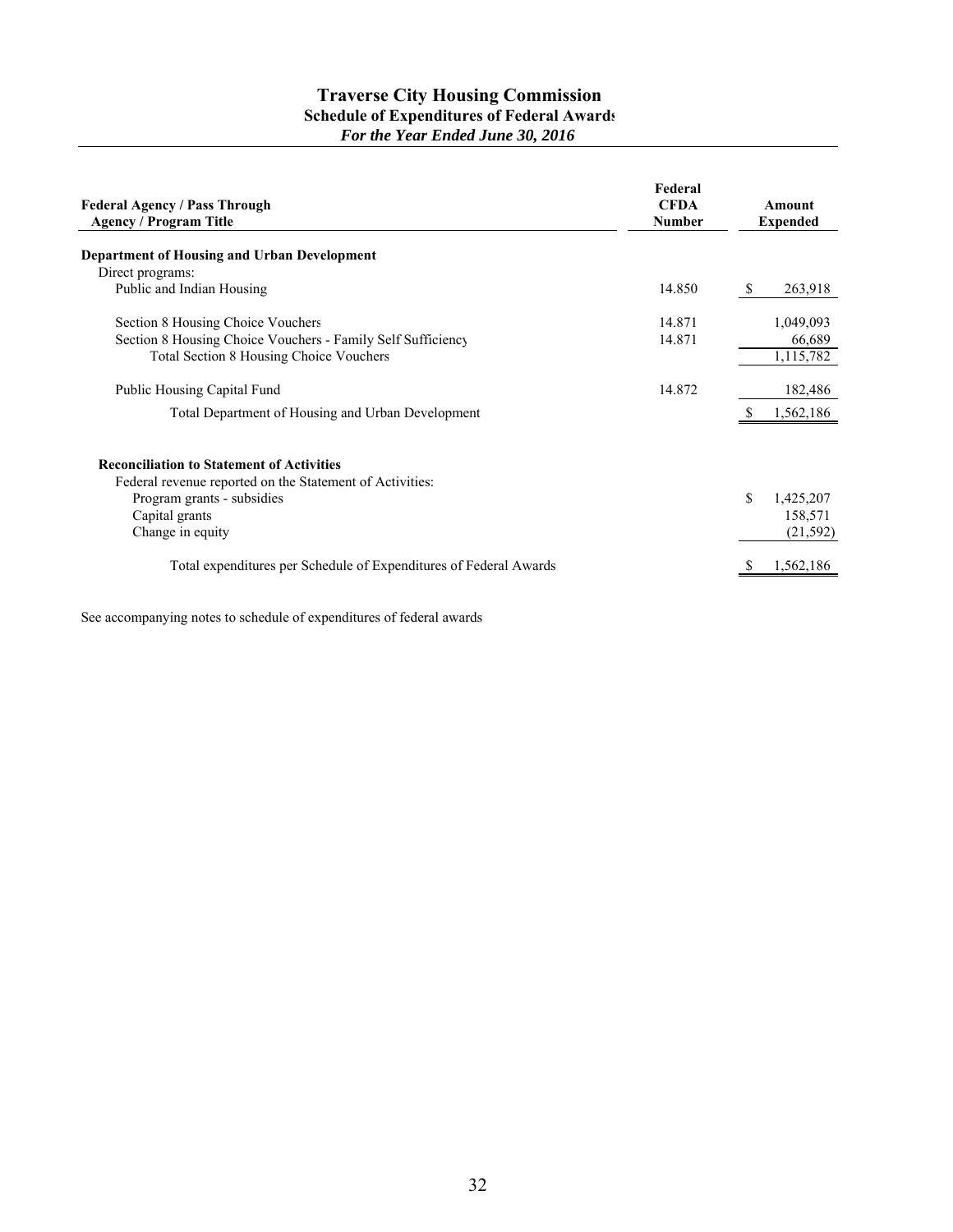#### *Note 1 - Basis of Presentation*

The accompanying Schedule of Expenditures of Federal Awards (the "Schedule") includes the federal award activity of the *Traverse City Housing Commission* under programs of the federal government for the year ended June 30, 2016. The information in this schedule is presented in accordance with the requirements of Title 2 *U.S. Code of Federal Regulations* Part 200, *Uniform Administrative Requirements, Cost Principles and Audit Requirements for Federal Awards* (Uniform Guidance). Because the schedule presents only a selected portion of the operations of the *Traverse City Housing Commission* , it is not intended to and does not present the financial position, changes in net position or cash flows of the *Traverse City Housing Commission* .

#### *Note 2 - Summary of Significant Accounting Policies*

Expenditures reported on the Schedule are reported on the accrual basis of accounting. Such expenditures are recognized following cost principles contained in Uniform Guidance, wherein certain types of expenditures are not allowable or are limited as to reimbursement.

#### *Note 3 - Subrecipients*

None of the federal expenditures presented in the Schedule were provided to subrecipients.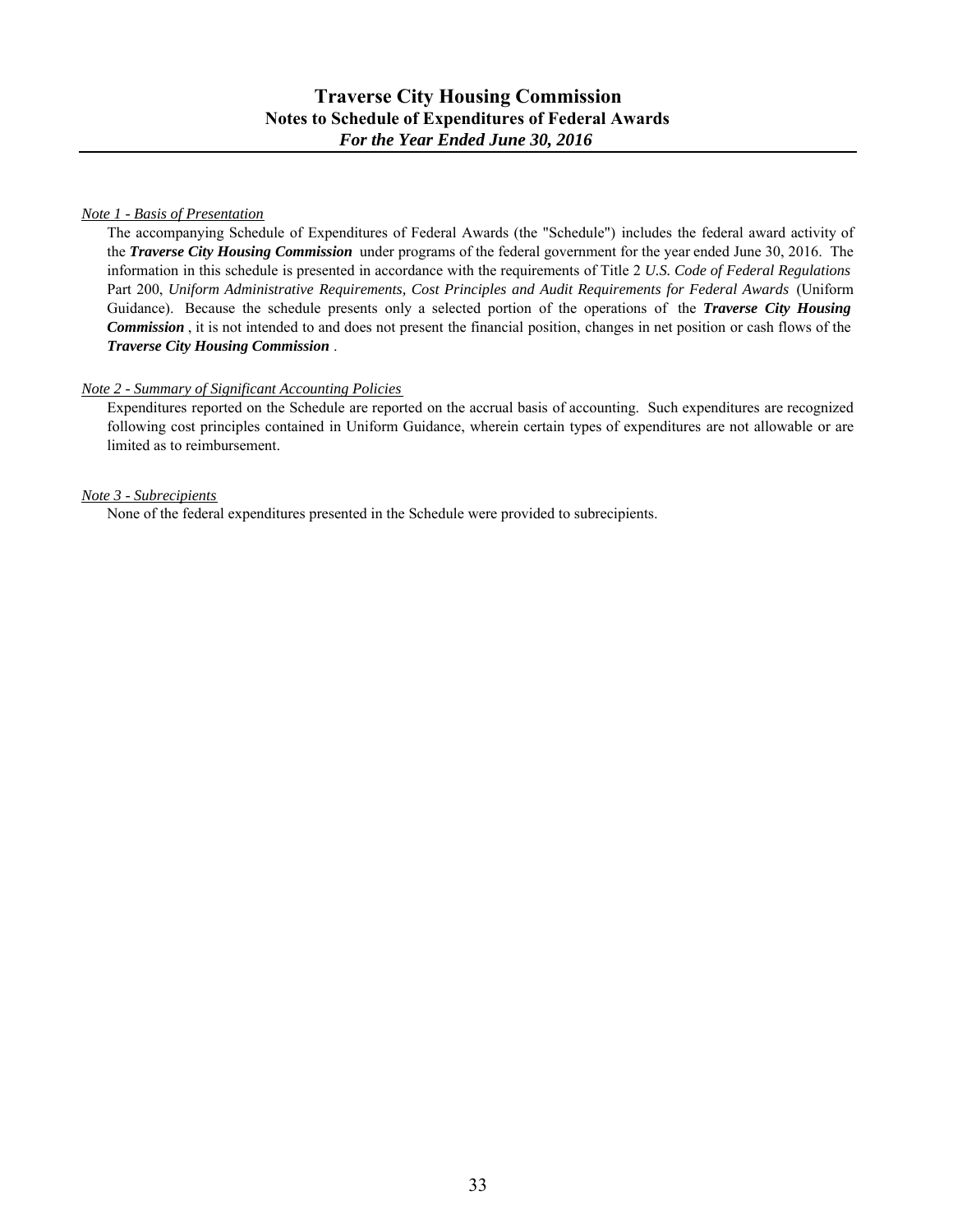# **Section I - Summary of Auditor's Results**

# **Financial Statements** Type of auditor's report issued: Unmodified Internal control over financial reporting • Material weakness(es) identified? Yes **X** No • Significant deficiency(ies) identified that are not considered to be material weaknesses? Yes **X** None reported Noncompliance material to financial statements noted? **Yes X** No **Federal Awards** Type of auditor's report issued on compliance for major program(s): Unmodified Internal control over major program(s) • Material weakness(es) identified? Yes **X** No • Significant deficiency(ies) identified that are not considered to be material weaknesses? Yes **X** None reported Any audit findings disclosed that are required to be reported in accordance with 2 CFR Section 200.516.(a)? Yes **X** No **Identification of major program(s):** Section 8 Housing Choice Vouchers Dollar threshold used to distinguish between type A and type B programs:  $$750,000$ Auditee qualify as a low-risk auditee? **X** Yes No 14.871 CFDA Number Name of Federal Program(s) or Cluster(s)